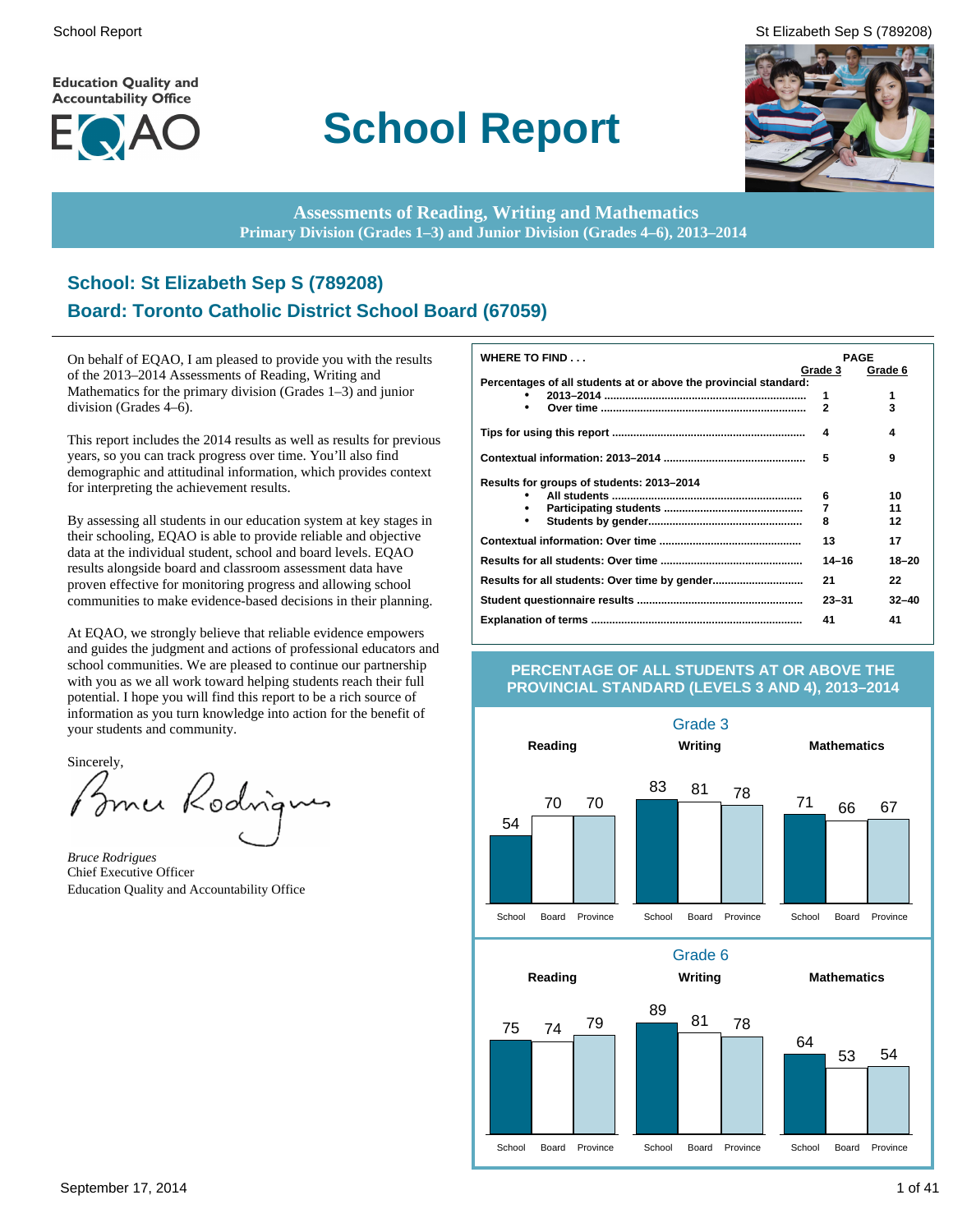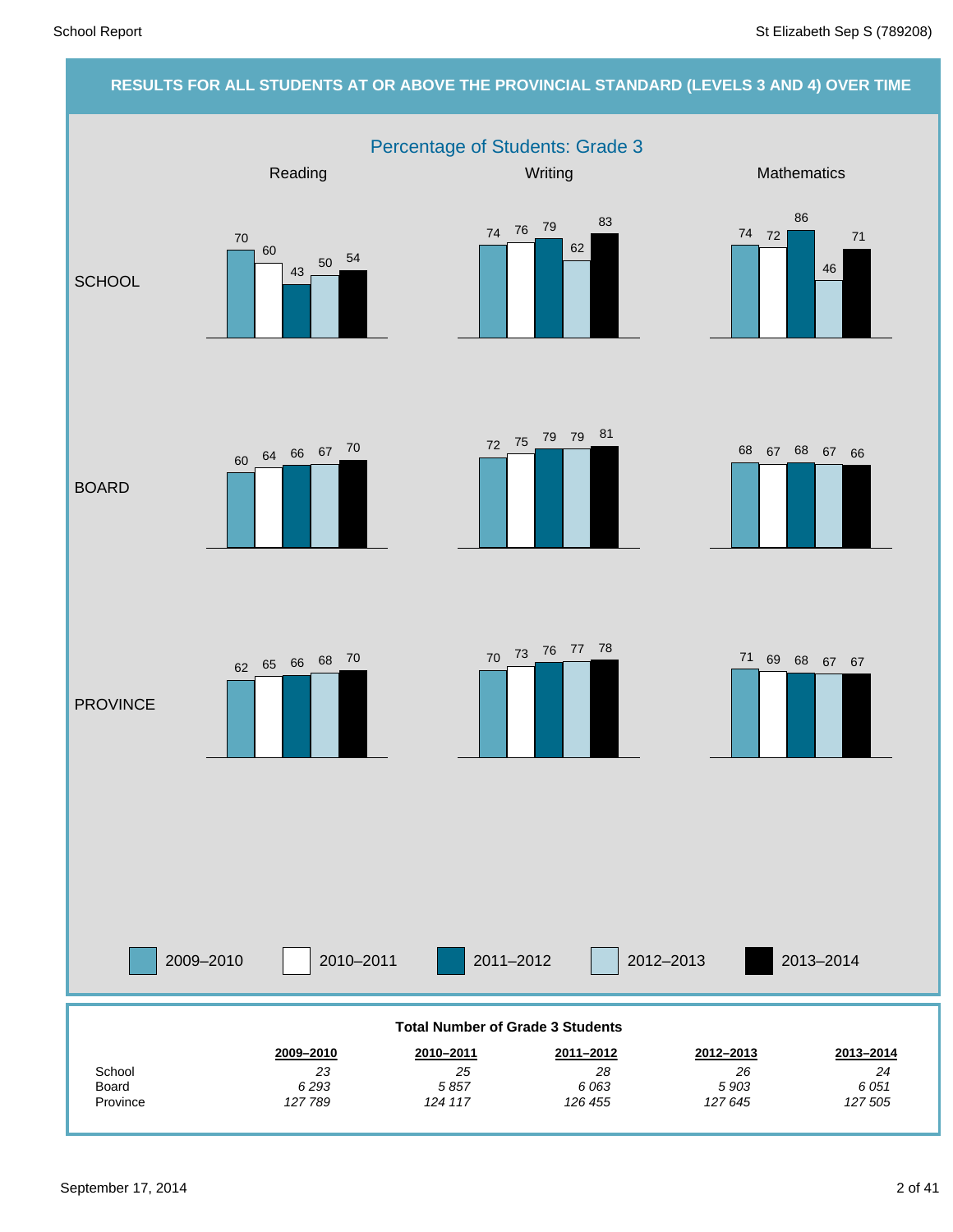#### **RESULTS FOR ALL STUDENTS AT OR ABOVE THE PROVINCIAL STANDARD (LEVELS 3 AND 4) OVER TIME**

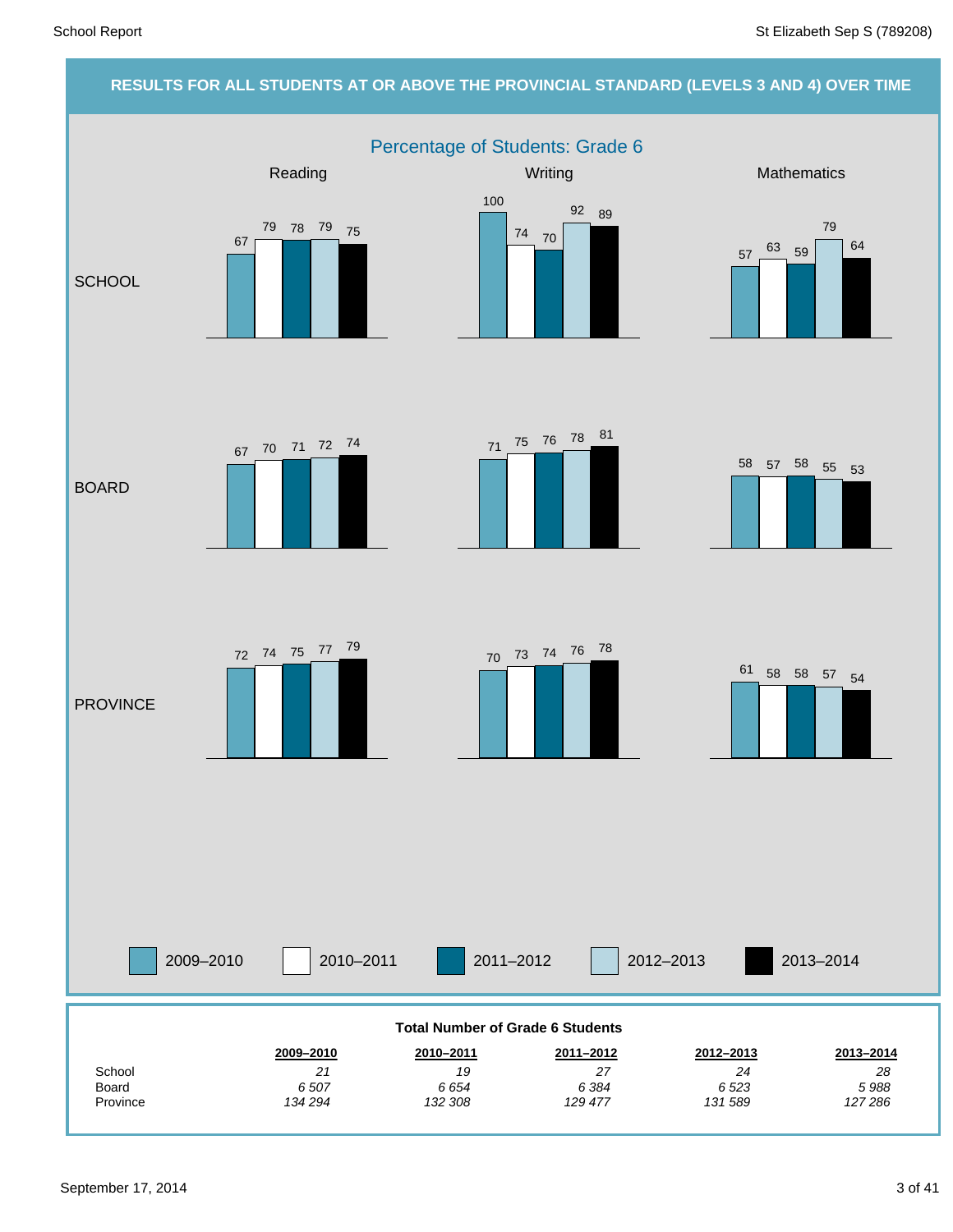Each school or board is unique. To appreciate the distinctive character of a school or board, look at the contextual information to understand the features and characteristics of the community it serves.

 $C<sub>3</sub>$ 

Every assessment captures the performance of students at one point in time each year. Consider the results along with other information about students' achievement in reading, writing and mathematics.

 $C<sub>3</sub>$ 

Exercise caution when interpreting results for small schools or boards. Results may vary considerably from year to year, and differences may look exaggerated. For example, in a school of 20 students, a difference of 10% represents only two students.

#### $C<sub>1</sub>$

Trends may be difficult to identify or to interpret. This is especially true in small schools or boards, or in schools where there is a high turnover in the student population.

#### $C<sub>3</sub>$

EQAO values students' privacy. Beginning in 2012- 2013, results are not reported publicly for schools where fewer than 10 students participated because it might be possible to identify individual students. Prior to 2012- 2013, results were not reported publicly for schools where fewer than 15 students participated.

# **TIPS ABOUT THIS SCHOOL OR BOARD REPORT**

This report shows how well students have met curriculum expectations to the end of the Primary Division and the end of the Junior Division. Students complete a set of test booklets that allow them to show what they have learned in reading, writing and mathematics. The assessments are based on *The Ontario Curriculum.*

#### **This report includes**

- $\bullet$  results for this year
- $\bullet$  a comparison of results of the current and previous administrations to aid in monitoring improvement
- $\bullet$  information about the characteristics of the students who participated
- summary graphs showing the percentage of students achieving the provincial standard in reading, writing and mathematics
- detailed tables and graphs showing results for all levels of achievement, results for gender and participation information
- student questionnaire results
- an explanation of all terms used in this report.

# **HOW TO USE THIS REPORT**

- $\bullet$  Examine the contextual information to understand the similarities and differences between the school, the board and the province; the board and the province. Consider the challenges that any differences might present.
- ¨ Examine the results for reading, writing and mathematics.
	- Are these results consistent with what you would expect?
	- · How do the school results compare to the board and the province; the board results compare to the province?
	- How do these results compare over time?
	- What influence might students' attitudes have on student performance (refer to the questionnaire results)?
- Speak to school or board staff about the goals for school improvement related to reading, writing and mathematics.

The Education Quality and Accountability Office is an independent agency that gathers information about student achievement through province-wide assessments. Each year, all Grade 3 and Grade 6 students across Ontario take part in these assessments of reading, writing and mathematics. Individual results are reported to students and to parents and guardians. School, board and provincial results are released publicly.

Learn more about us at www.eqao.com.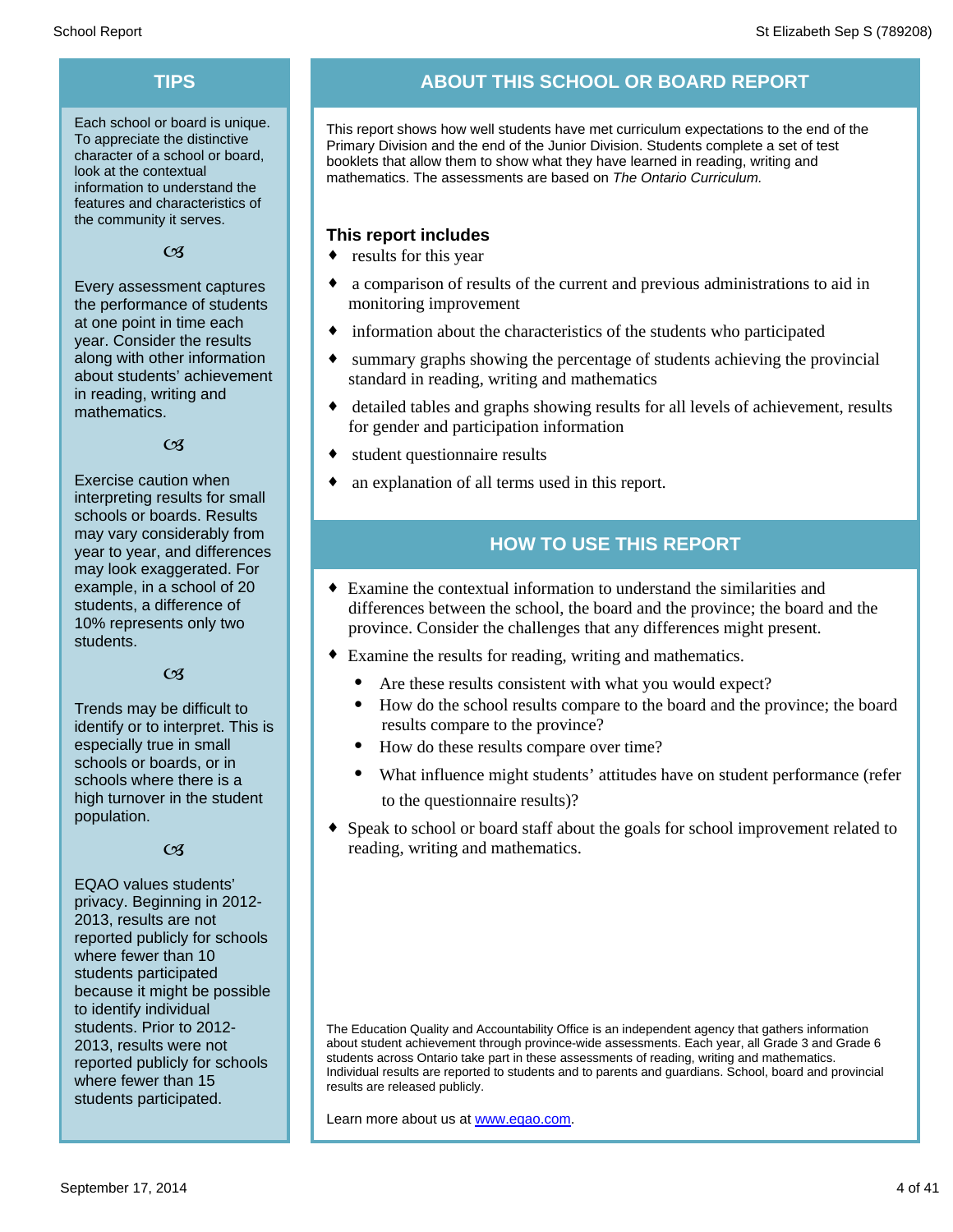# **Contextual Information: Grade 3\***

This information provides a context for interpreting the school's results.

| <b>Demographic Information</b>                             | <b>School</b>         |                | <b>Board</b> |            | <b>Province</b>                              |         |
|------------------------------------------------------------|-----------------------|----------------|--------------|------------|----------------------------------------------|---------|
| <b>Enrolment</b>                                           |                       |                |              |            |                                              |         |
| Number of Grade 3 students                                 |                       | 24             |              | 6051       |                                              | 127 505 |
| Number of classes with Grade 3 students                    |                       |                |              | 468        |                                              | 9631    |
| Number of schools with Grade 3 classes                     |                       | Not applicable |              | 169        |                                              | 3 3 4 0 |
|                                                            |                       |                |              |            | Number Percent Number Percent Number Percent |         |
| Gender                                                     |                       |                |              |            |                                              |         |
| Female                                                     | 12                    | 50%            | 2954         | 49%        | 61865                                        | 49%     |
| Male                                                       | 12                    | 50%            | 3096         | 51%        | 65 640                                       | 51%     |
| Gender not specified                                       | $\theta$              | 0%             | 1            | $<\!\!1\%$ | 0                                            | 0%      |
| <b>Student Status</b>                                      |                       |                |              |            |                                              |         |
| English language learners**                                | $\overline{4}$        | 17%            | 621          | 10%        | 16 40 6                                      | 13%     |
| Students with special education needs (excluding gifted)** | 6                     | 25%            | 1 105        | 18%        | 21 965                                       | 17%     |
| <b>Place of Birth</b>                                      |                       |                |              |            |                                              |         |
| Born in Canada                                             | 16                    | 67%            | 4917         | 81%        | 114 546                                      | 90%     |
| Born outside Canada                                        | 8                     | 33%            | 1 1 3 3      | 19%        | 12 693                                       | 10%     |
| In Canada less than one year                               | 0                     | 0%             | 35           | 1%         | 703                                          | 1%      |
| In Canada one year or more but less than three years       | 2                     | 8%             | 265          | 4%         | 2713                                         | 2%      |
| In Canada three years or more                              | 6                     | 25%            | 830          | 14%        | 8 3 5 0                                      | 7%      |
| Language                                                   |                       |                |              |            |                                              |         |
| First language learned at home was other than English      | 9                     | 38%            | 1767         | 29%        | 27 998                                       | 22%     |
| <b>Year Student Entered Current School</b>                 |                       |                |              |            |                                              |         |
| Year of the assessment                                     | 3                     | 12%            | 570          | 9%         | 18 107                                       | 14%     |
| Year prior to the assessment                               | 1                     | 4%             | 515          | 9%         | 16 504                                       | 13%     |
| 2 years prior to the assessment                            | 3                     | 12%            | 778          | 13%        | 17899                                        | 14%     |
| 3 or more years prior to the assessment                    | $17\,$                | 71%            | 4 185        | 69%        | 74 916                                       | 59%     |
| Data not available                                         | $\theta$              | 0%             | 3            | $<$ 1%     | 79                                           | $<$ 1%  |
| <b>Year Student Entered Current Board</b>                  |                       |                |              |            |                                              |         |
| Year of the assessment                                     | $\overline{2}$        | 8%             | 294          | 5%         | 7365                                         | 6%      |
| Year prior to the assessment                               | 1                     | 4%             | 342          | 6%         | 8 3 2 4                                      | 7%      |
| 2 years prior to the assessment                            | 1                     | 4%             | 544          | 9%         | 10 606                                       | 8%      |
| 3 or more years prior to the assessment                    | 20                    | 83%            | 4863         | 80%        | 99 074                                       | 78%     |
| Data not available                                         | $\boldsymbol{\theta}$ | 0%             | 8            | ${<}1\%$   | 2 1 3 6                                      | 2%      |

\* Contextual data pertaining to gender, student status, place of birth, language learned at home and year entered school and board are provided by schools and/or boards through the Student Data Collection process. Some data may be missing because they were not provided by the school or the board.

\*\* See the Explanation of Terms.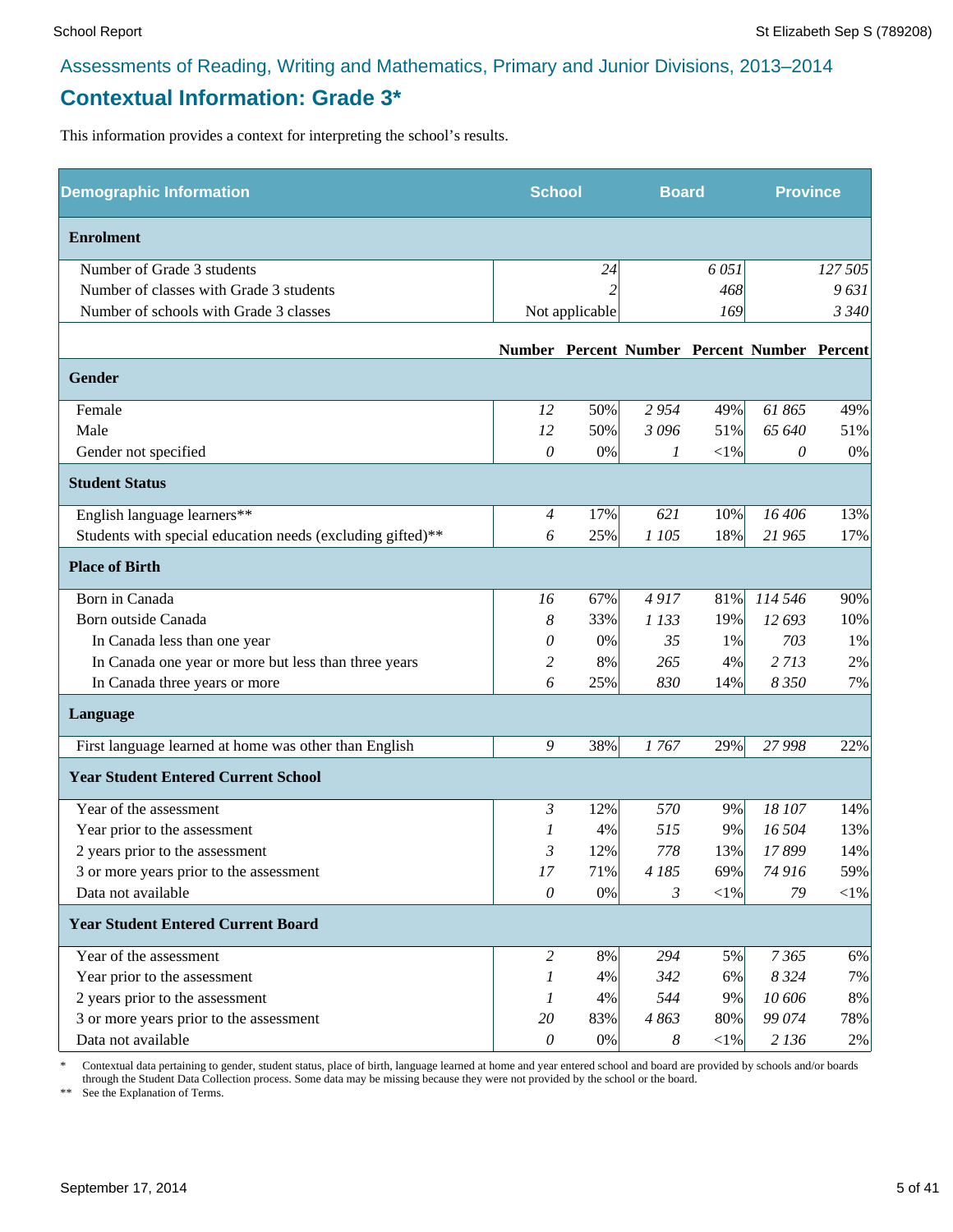# Results in Reading, Writing and Mathematics, 2013–2014 **Grade 3: All Students††**

| <b>Grade 3: Reading*</b>                                                          |                |              |                      |                            |  |  |  |  |  |
|-----------------------------------------------------------------------------------|----------------|--------------|----------------------|----------------------------|--|--|--|--|--|
| Number of Students                                                                |                | School<br>24 | <b>Board</b><br>5848 | <b>Province</b><br>122 018 |  |  |  |  |  |
|                                                                                   | #              | $\%$         | $\frac{0}{0}$        | $\%$                       |  |  |  |  |  |
| Level 4                                                                           | $\overline{2}$ | 8%           | 12%                  | 12%                        |  |  |  |  |  |
| Level 3                                                                           | 11             | 46%          | 58%                  | 58%                        |  |  |  |  |  |
| Level 2                                                                           | 8              | 33%          | 23%                  | 23%                        |  |  |  |  |  |
| <b>Level 1</b>                                                                    | 1              | 4%           | 3%                   | 4%                         |  |  |  |  |  |
| $NE1**$                                                                           | 0              | 0%           | 1%                   | 1%                         |  |  |  |  |  |
| Participating<br><b>Students</b>                                                  | 22             | 92%          | 97%                  | 97%                        |  |  |  |  |  |
| No Data                                                                           | 0              | 0%           | $<$ 1%               | 1%                         |  |  |  |  |  |
| Exempt                                                                            | $\overline{c}$ | 8%           | 3%                   | 2%                         |  |  |  |  |  |
| <b>At or Above</b><br><b>Provincial Standard</b><br>(Levels 3 and 4) $^{\dagger}$ |                | 54%          | 70%                  | 70%                        |  |  |  |  |  |



| <b>Grade 3: Mathematics*</b>                                                   |    |                     |                      |                            |  |  |  |  |  |
|--------------------------------------------------------------------------------|----|---------------------|----------------------|----------------------------|--|--|--|--|--|
| <b>Number of Students</b>                                                      |    | <b>School</b><br>24 | <b>Board</b><br>6051 | <b>Province</b><br>127 504 |  |  |  |  |  |
|                                                                                | #  | $\%$                | $\frac{0}{0}$        | $\%$                       |  |  |  |  |  |
| Level 4                                                                        | 3  | 12%                 | 12%                  | 13%                        |  |  |  |  |  |
| Level 3                                                                        | 14 | 58%                 | 54%                  | 54%                        |  |  |  |  |  |
| Level 2                                                                        | 4  | 17%                 | 27%                  | 26%                        |  |  |  |  |  |
| <b>Level 1</b>                                                                 |    | 4%                  | 4%                   | 4%                         |  |  |  |  |  |
| $NE1**$                                                                        | 0  | 0%                  | $<$ 1%               | $<$ 1%                     |  |  |  |  |  |
| Participating<br><b>Students</b>                                               | 22 | 92%                 | 97%                  | 97%                        |  |  |  |  |  |
| No Data                                                                        | Ω  | 0%                  | $<$ 1%               | 1%                         |  |  |  |  |  |
| Exempt                                                                         | 2  | 8%                  | 2%                   | 2%                         |  |  |  |  |  |
| <b>At or Above</b><br><b>Provincial Standard</b><br>(Levels 3 and 4) $\dagger$ |    | 71%                 | 66%                  | 67%                        |  |  |  |  |  |







Because percentages in tables and graphs are rounded, and because graphs do not show all reporting categories, percentages may not add to 100.

\* ž \*\* See the Explanation of Terms.

Í These percentages are based on the actual number of students and cannot be calculated simply by adding the rounded percentages of students at Levels 3 and 4.

† †† Some French Immersion students do not write all components of the assessment in Grade 3; the numbers shown reflect those students who were expected to write each component as determined by the French Immersion participation option selected by boards.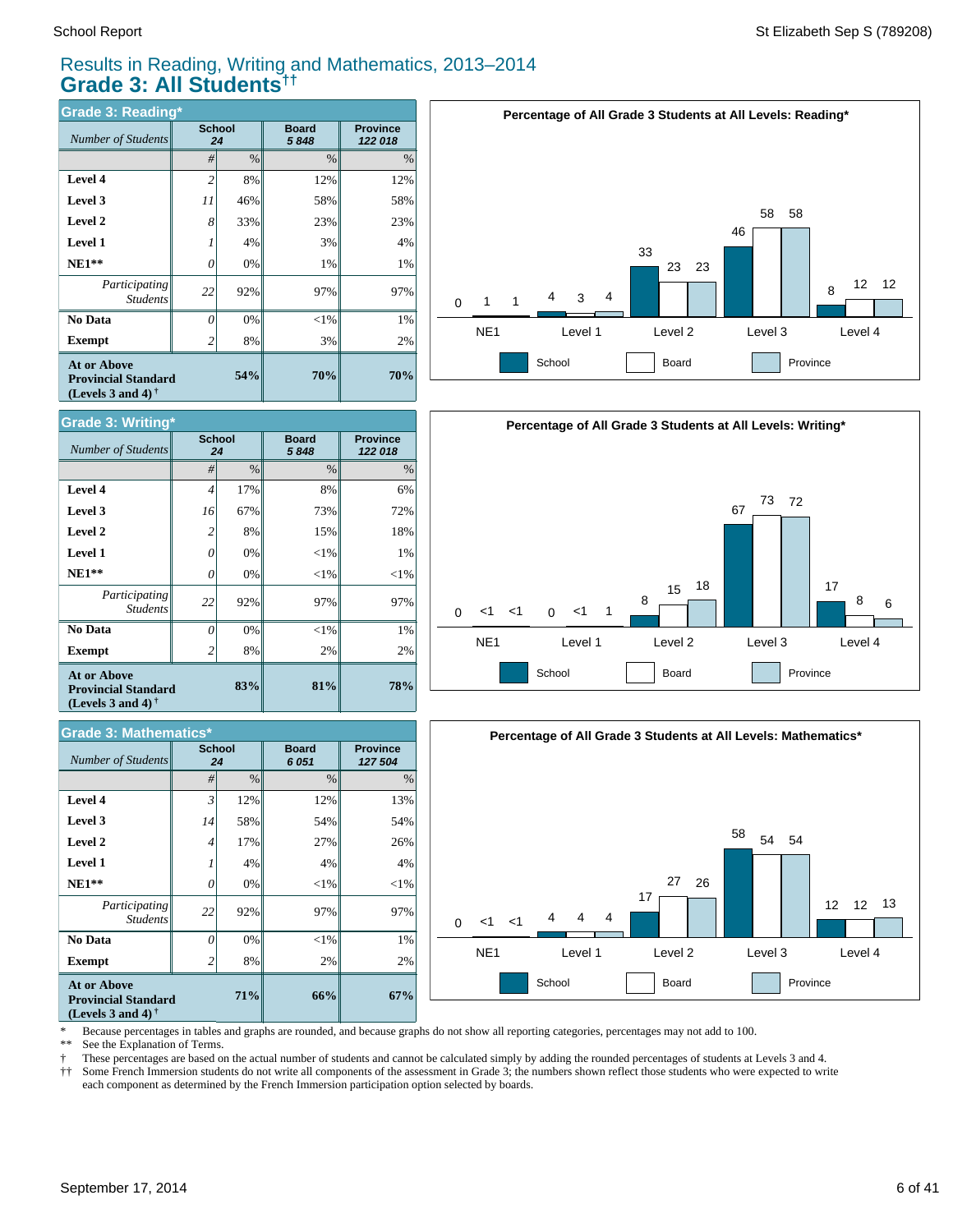# Results in Reading, Writing and Mathematics, 2013–2014

# **Grade 3: Participating Students (excludes "no data" and "exempt" categories)**

| <b>Grade 3: Reading*</b>                                                       |                |                     |                      |                            |  |  |  |  |  |
|--------------------------------------------------------------------------------|----------------|---------------------|----------------------|----------------------------|--|--|--|--|--|
| Number of Students                                                             |                | <b>School</b><br>22 | <b>Board</b><br>5678 | <b>Province</b><br>118 386 |  |  |  |  |  |
|                                                                                | #              | $\frac{0}{0}$       | $\frac{0}{0}$        | $\%$                       |  |  |  |  |  |
| Level 4                                                                        | $\overline{c}$ | 9%                  | 13%                  | 13%                        |  |  |  |  |  |
| Level 3                                                                        | 11             | 50%                 | 60%                  | 59%                        |  |  |  |  |  |
| Level 2                                                                        | 8              | 36%                 | 24%                  | 23%                        |  |  |  |  |  |
| <b>Level 1</b>                                                                 |                | 5%                  | 3%                   | 4%                         |  |  |  |  |  |
| $NE1**$                                                                        | 0              | 0%                  | 1%                   | 1%                         |  |  |  |  |  |
| <b>At or Above</b><br><b>Provincial Standard</b><br>(Levels 3 and 4) $\dagger$ |                | 72%                 | 72%                  |                            |  |  |  |  |  |



| <b>Grade 3: Writing*</b>                                                |                     |       | Percentag            |               |                            |                 |    |  |
|-------------------------------------------------------------------------|---------------------|-------|----------------------|---------------|----------------------------|-----------------|----|--|
| Number of Students                                                      | <b>School</b><br>22 |       | <b>Board</b><br>5683 |               | <b>Province</b><br>118 585 |                 |    |  |
|                                                                         | #                   | $\%$  | $\frac{0}{0}$        | $\frac{0}{0}$ |                            |                 |    |  |
| Level 4                                                                 | 4                   | 18%   | 8%                   | 6%            |                            |                 |    |  |
| Level 3                                                                 | 16                  | 73%   | 76%                  | 74%           |                            |                 |    |  |
| Level 2                                                                 | 2                   | 9%    | 16%                  | 19%           |                            |                 |    |  |
| Level 1                                                                 | 0                   | 0%    | $< 1\%$              | 1%            |                            |                 |    |  |
| $NE1**$                                                                 | 0                   | $0\%$ | ${<}1\%$             | ${<}1\%$      |                            |                 |    |  |
| At or Above<br><b>Provincial Standard</b><br>(Levels 3 and 4) $\dagger$ |                     | 91%   | 84%                  | 80%           | $\Omega$                   | 1>              | 1> |  |
|                                                                         |                     |       |                      |               |                            | NE <sub>1</sub> |    |  |



| <b>Grade 3: Mathematics*</b>                                                                         |                     |               |                      |                            |  |  |  |  |  |
|------------------------------------------------------------------------------------------------------|---------------------|---------------|----------------------|----------------------------|--|--|--|--|--|
| Number of Students                                                                                   | <b>School</b><br>22 |               | <b>Board</b><br>5897 | <b>Province</b><br>124 012 |  |  |  |  |  |
|                                                                                                      | #                   | $\frac{0}{0}$ | $\frac{0}{0}$        | $\%$                       |  |  |  |  |  |
| Level 4                                                                                              | $\mathfrak{Z}$      | 14%           | 12%                  | 13%                        |  |  |  |  |  |
| Level 3                                                                                              | 14                  | 64%           | 56%                  | 56%                        |  |  |  |  |  |
| Level 2                                                                                              | 4                   | 18%           | 28%                  | 27%                        |  |  |  |  |  |
| <b>Level 1</b>                                                                                       |                     | 5%            | 4%                   | 4%                         |  |  |  |  |  |
| $NE1**$                                                                                              | 0                   | 0%            | $<$ 1%               | $< 1\%$                    |  |  |  |  |  |
| <b>At or Above</b><br><b>Provincial Standard</b><br>(Levels 3 and 4) <sup><math>\dagger</math></sup> |                     | 68%           | 69%                  |                            |  |  |  |  |  |



\* Because percentages in tables and graphs are rounded, percentages may not add to 100.

**\*\*** See the Explanation of Terms.

† These percentages are based on the actual number of students and cannot be calculated simply by adding the rounded percentages of students at Levels 3 and 4.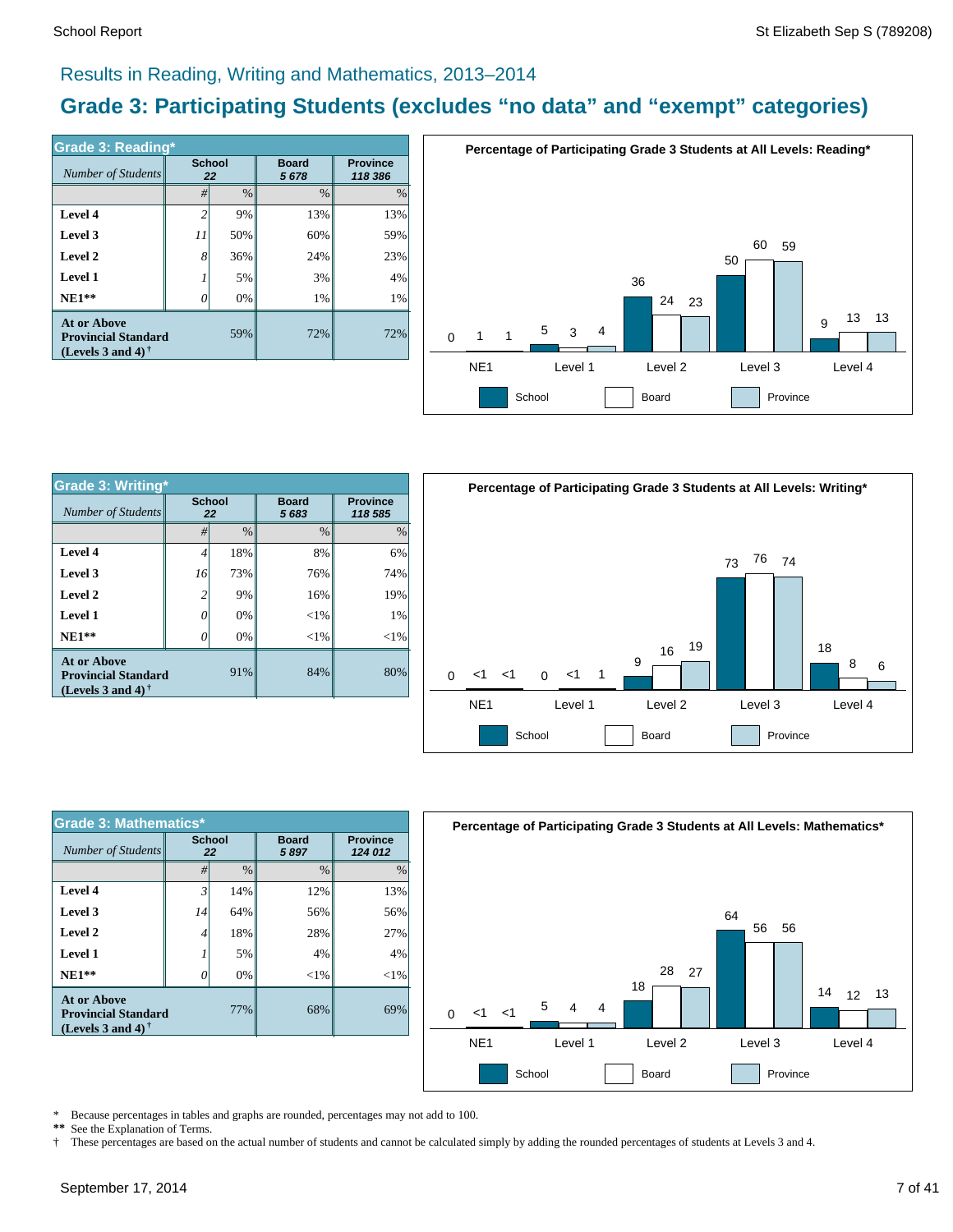# Results in Reading, Writing and Mathematics, 2013–2014

# **Grade 3: Gender††**

| Grade 3: School*                                                                  |                     |            |                     |            |                     |            |  |  |
|-----------------------------------------------------------------------------------|---------------------|------------|---------------------|------------|---------------------|------------|--|--|
|                                                                                   | Reading             |            | <b>Writing</b>      |            | <b>Mathematics</b>  |            |  |  |
| Number of Students                                                                | <b>Female</b><br>12 | Male<br>12 | <b>Female</b><br>12 | Male<br>12 | <b>Female</b><br>12 | Male<br>12 |  |  |
| Level 4                                                                           | 8%                  | 8%         | 25%                 | 8%         | 17%                 | 8%         |  |  |
| Level 3                                                                           | 33%                 | 58%        | 58%                 | 75%        | 50%                 | 67%        |  |  |
| Level 2                                                                           | 42%                 | 25%        | 0%                  | 17%        | 17%                 | 17%        |  |  |
| <b>Level 1</b>                                                                    | 0%                  | 8%         | 0%                  | 0%         | 0%                  | 8%         |  |  |
| $NE1**$                                                                           | 0%                  | 0%         | 0%                  | 0%         | 0%                  | 0%         |  |  |
| Participating<br><b>Students</b>                                                  | 83%                 | 100%       | 83%                 | 100%       | 83%                 | 100%       |  |  |
| <b>No Data</b>                                                                    | 0%                  | 0%         | 0%                  | 0%         | 0%                  | 0%         |  |  |
| <b>Exempt</b>                                                                     | 17%                 | 0%         | 17%                 | 0%         | 17%                 | 0%         |  |  |
| <b>At or Above</b><br><b>Provincial Standard</b><br>(Levels 3 and 4) <sup>†</sup> | 42%                 | 67%        | 83%                 | 83%        | 67%                 | 75%        |  |  |

| Grade 3: Board*                                                                |                       |              |                       |              |                    |              |  |  |  |
|--------------------------------------------------------------------------------|-----------------------|--------------|-----------------------|--------------|--------------------|--------------|--|--|--|
|                                                                                | Reading               |              | <b>Writing</b>        |              | <b>Mathematics</b> |              |  |  |  |
| Number of Students                                                             | <b>Female</b><br>2840 | Male<br>3007 | <b>Female</b><br>2840 | Male<br>3007 | Female<br>2954     | Male<br>3096 |  |  |  |
| Level 4                                                                        | 14%                   | 10%          | 11%                   | 5%           | 12%                | 12%          |  |  |  |
| Level 3                                                                        | 60%                   | 56%          | 75%                   | 72%          | 55%                | 53%          |  |  |  |
| Level 2                                                                        | 20%                   | 26%          | 12%                   | 18%          | 27%                | 27%          |  |  |  |
| <b>Level 1</b>                                                                 | 3%                    | 4%           | ${<}1\%$              | 1%           | 4%                 | 3%           |  |  |  |
| $NE1**$                                                                        | ${<}1\%$              | 1%           | ${<}1\%$              | ${<}1\%$     | ${<}1\%$           | ${<}1\%$     |  |  |  |
| Participating<br><b>Students</b>                                               | 98%                   | 96%          | 98%                   | 96%          | 98%                | 97%          |  |  |  |
| <b>No Data</b>                                                                 | ${<}1\%$              | ${<}1\%$     | ${<}1\%$              | ${<}1\%$     | ${<}1\%$           | ${<}1\%$     |  |  |  |
| Exempt                                                                         | 2%                    | 3%           | 2%                    | 3%           | 1%                 | 3%           |  |  |  |
| <b>At or Above</b><br><b>Provincial Standard</b><br>(Levels 3 and 4) $\dagger$ | 75%                   | 66%          | 86%                   | 77%          | 67%                | 66%          |  |  |  |

| <b>Grade 3: Province*</b>                                                                            |                         |                |                  |                |                        |                    |  |  |  |
|------------------------------------------------------------------------------------------------------|-------------------------|----------------|------------------|----------------|------------------------|--------------------|--|--|--|
|                                                                                                      | Reading                 |                | <b>Writing</b>   |                |                        | <b>Mathematics</b> |  |  |  |
| Number of Students                                                                                   | <b>Female</b><br>58 763 | Male<br>63 255 | Female<br>58 763 | Male<br>63 255 | <b>Female</b><br>61864 | Male<br>65 640     |  |  |  |
| Level 4                                                                                              | 15%                     | 9%             | 9%               | 4%             | 12%                    | 13%                |  |  |  |
| Level 3                                                                                              | 60%                     | 56%            | 75%              | 69%            | 55%                    | 53%                |  |  |  |
| Level 2                                                                                              | 19%                     | 25%            | 13%              | 23%            | 27%                    | 26%                |  |  |  |
| <b>Level 1</b>                                                                                       | 3%                      | 5%             | 1%               | 1%             | 4%                     | 4%                 |  |  |  |
| $NE1**$                                                                                              | 1%                      | 1%             | ${<}1\%$         | ${<}1\%$       | ${<}1\%$               | 1%                 |  |  |  |
| <i>Participating</i><br><i>Students</i>                                                              | 98%                     | 96%            | 98%              | 96%            | 98%                    | 97%                |  |  |  |
| No Data                                                                                              | 1%                      | 1%             | 1%               | 1%             | 1%                     | 1%                 |  |  |  |
| <b>Exempt</b>                                                                                        | 2%                      | 3%             | 2%               | 3%             | 1%                     | 3%                 |  |  |  |
| <b>At or Above</b><br><b>Provincial Standard</b><br>(Levels 3 and 4) <sup><math>\dagger</math></sup> | 75%                     | 65%            | 84%              | 72%            | 67%                    | 66%                |  |  |  |

\* Because percentages in tables are rounded, percentages may not add to 100.

 **\*\*** See the Explanation of Terms.

 † †† These percentages are based on the actual number of students and cannot be calculated simply by adding the rounded percentages of students at Levels 3 and 4.

Results include only students for whom gender data were available.





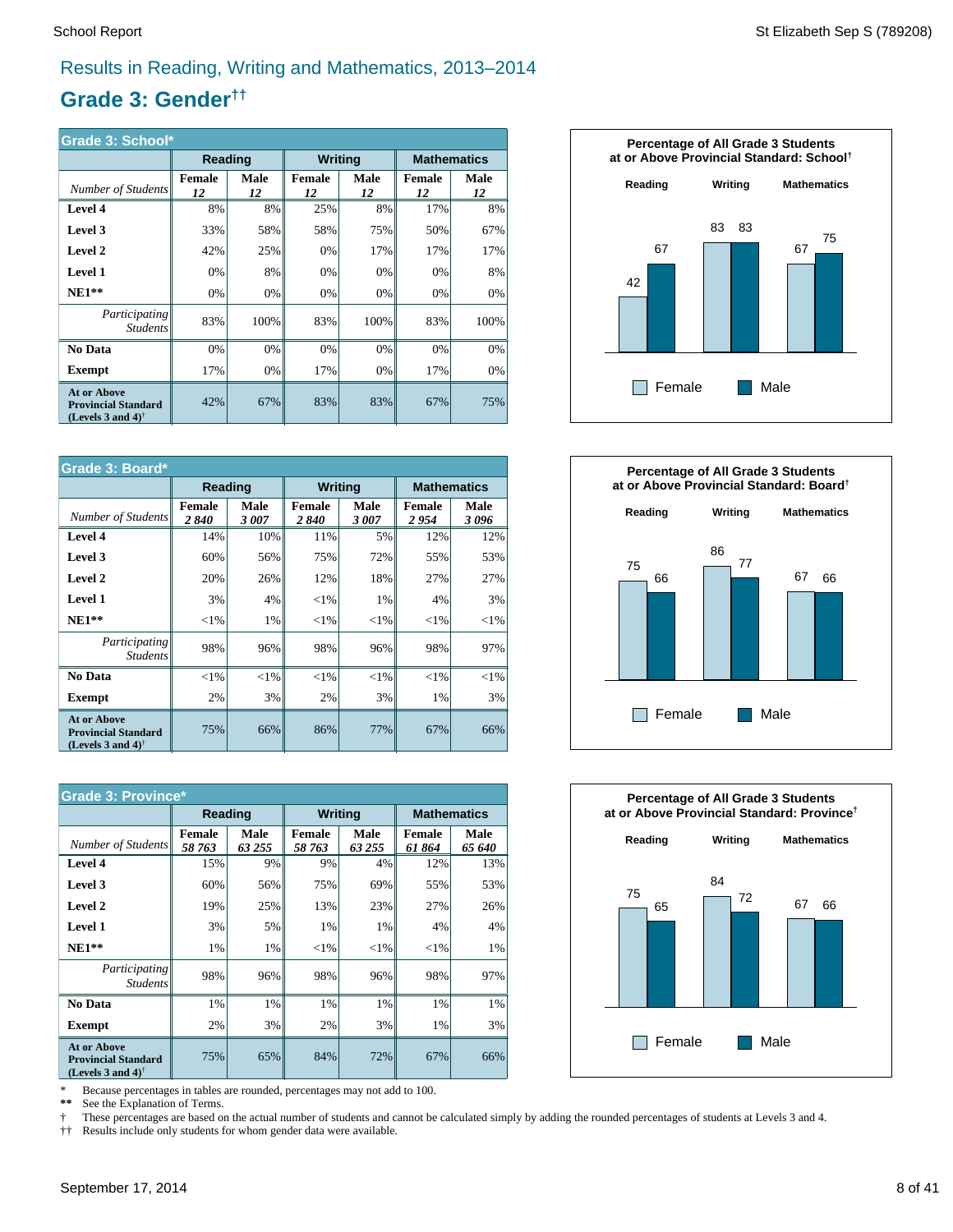# **Contextual Information: Grade 6\***

This information provides a context for interpreting the school's results.

| <b>Demographic Information</b>                             | <b>School</b>         |                | <b>Board</b>          |            | <b>Province</b>                              |            |
|------------------------------------------------------------|-----------------------|----------------|-----------------------|------------|----------------------------------------------|------------|
| <b>Enrolment</b>                                           |                       |                |                       |            |                                              |            |
| Number of Grade 6 students                                 |                       | 28             |                       | 5988       |                                              | 127 286    |
| Number of classes with Grade 6 students                    |                       |                |                       | 397        |                                              | 8 2 2 4    |
| Number of schools with Grade 6 classes                     |                       | Not applicable |                       | 169        |                                              | 3 171      |
|                                                            |                       |                |                       |            | Number Percent Number Percent Number Percent |            |
| <b>Gender</b>                                              |                       |                |                       |            |                                              |            |
| Female                                                     | 17                    | 61%            | 2 9 0 5               | 49%        | 62 052                                       | 49%        |
| Male                                                       | 11                    | 39%            | 3 083                 | 51%        | 65 233                                       | 51%        |
| Gender not specified                                       | 0                     | $0\%$          | $\theta$              | 0%         | 1                                            | $<\!\!1\%$ |
| <b>Student Status</b>                                      |                       |                |                       |            |                                              |            |
| English language learners**                                | 1                     | 4%             | 640                   | 11%        | 12 481                                       | 10%        |
| Students with special education needs (excluding gifted)** | 6                     | 21%            | 1 160                 | 19%        | 26 4 45                                      | 21%        |
| <b>Place of Birth</b>                                      |                       |                |                       |            |                                              |            |
| Born in Canada                                             | 23                    | 82%            | 4658                  | 78%        | 111 250                                      | 87%        |
| Born outside Canada                                        | 5                     | 18%            | 1 3 2 6               | 22%        | 15 828                                       | 12%        |
| In Canada less than one year                               | 0                     | 0%             | 27                    | $<$ 1%     | 619                                          | $<\!\!1\%$ |
| In Canada one year or more but less than three years       | 2                     | 7%             | 249                   | 4%         | 2 4 3 8                                      | $2\%$      |
| In Canada three years or more                              | $\mathfrak{Z}$        | 11%            | 1050                  | 18%        | 11909                                        | 9%         |
| Language                                                   |                       |                |                       |            |                                              |            |
| First language learned at home was other than English      | 5                     | 18%            | 2074                  | 35%        | 28 753                                       | 23%        |
| <b>Year Student Entered Current School</b>                 |                       |                |                       |            |                                              |            |
| Year of the assessment                                     | 0                     | 0%             | 533                   | 9%         | 29 4 99                                      | 23%        |
| Year prior to the assessment                               | 2                     | 7%             | 478                   | 8%         | 14 884                                       | 12%        |
| 2 years prior to the assessment                            | 3                     | 11%            | 440                   | 7%         | 10819                                        | 8%         |
| 3 or more years prior to the assessment                    | 23                    | 82%            | 4533                  | 76%        | 72 006                                       | 57%        |
| Data not available                                         | 0                     | $0\%$          | 4                     | $<\!\!1\%$ | 78                                           | $<$ 1%     |
| <b>Year Student Entered Current Board</b>                  |                       |                |                       |            |                                              |            |
| Year of the assessment                                     | 0                     | 0%             | 263                   | 4%         | 6383                                         | 5%         |
| Year prior to the assessment                               | 1                     | 4%             | 251                   | 4%         | 7287                                         | 6%         |
| 2 years prior to the assessment                            | 1                     | 4%             | 280                   | 5%         | 5 868                                        | 5%         |
| 3 or more years prior to the assessment                    | 26                    | 93%            | 5 186                 | 87%        | 104 427                                      | 82%        |
| Data not available                                         | $\boldsymbol{\theta}$ | $0\%$          | $\boldsymbol{\delta}$ | $<\!\!1\%$ | 3 3 2 1                                      | 3%         |

\* Contextual data pertaining to gender, student status, place of birth, language learned at home and year entered school and board are provided by schools and/or boards through the Student Data Collection process. Some data may be missing because they were not provided by the school or the board.

\*\* See the Explanation of Terms.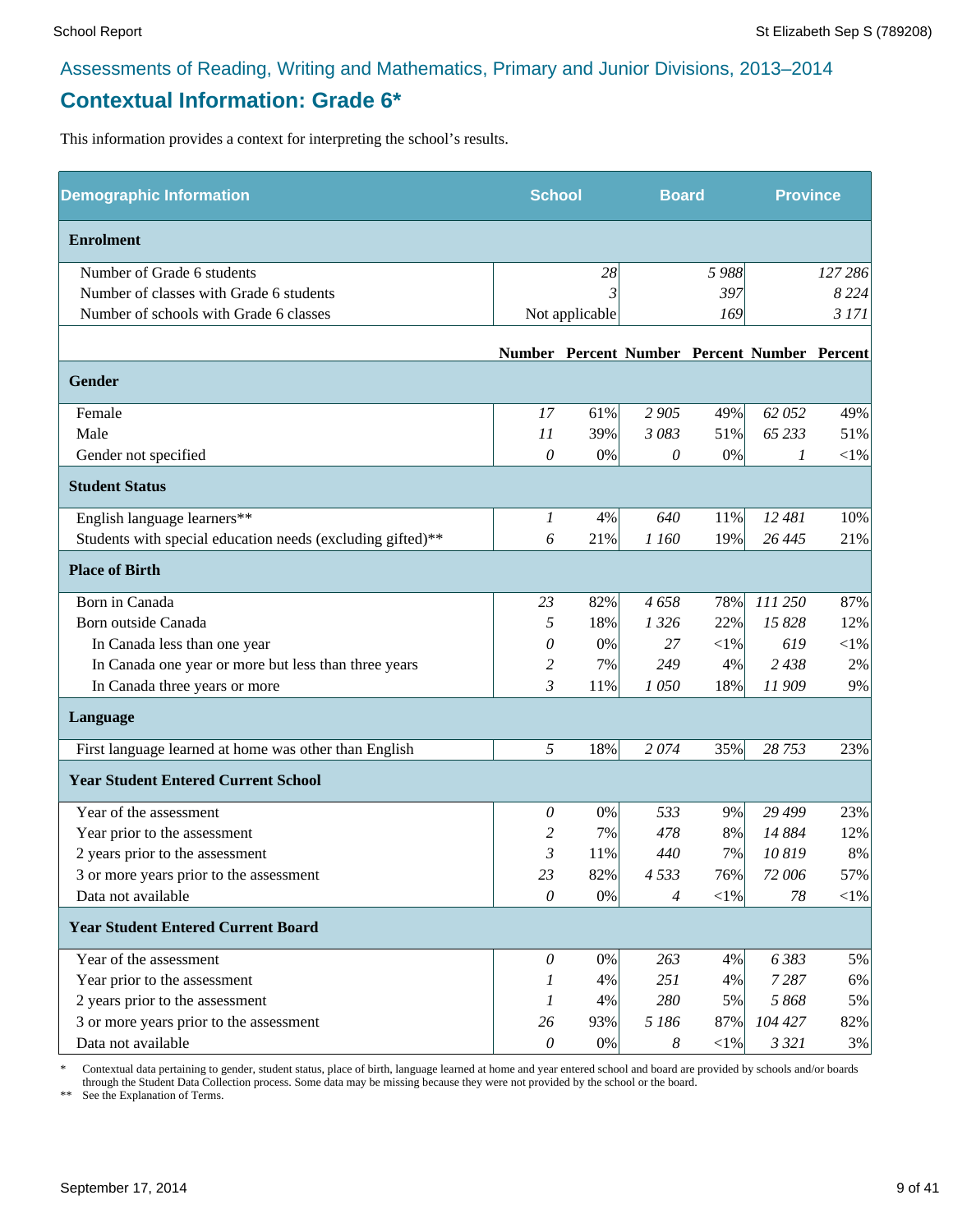# Results in Reading, Writing and Mathematics, 2013–2014 **Grade 6: All Students**

| <b>Grade 6: Reading*</b>                                                       |    |                     |                      |                            |  |  |  |  |  |
|--------------------------------------------------------------------------------|----|---------------------|----------------------|----------------------------|--|--|--|--|--|
| Number of Students                                                             |    | <b>School</b><br>28 | <b>Board</b><br>5980 | <b>Province</b><br>127 261 |  |  |  |  |  |
|                                                                                | #  | $\frac{0}{0}$       | $\frac{0}{0}$        | $\%$                       |  |  |  |  |  |
| Level 4                                                                        | 3  | 11%                 | 10%                  | 12%                        |  |  |  |  |  |
| Level 3                                                                        | 18 | 64%                 | 64%                  | 67%                        |  |  |  |  |  |
| Level 2                                                                        | 7  | 25%                 | 21%                  | 16%                        |  |  |  |  |  |
| <b>Level 1</b>                                                                 | 0  | 0%                  | 3%                   | 2%                         |  |  |  |  |  |
| $NE1**$                                                                        | 0  | 0%                  | $<$ 1%               | ${<}1\%$                   |  |  |  |  |  |
| Participating<br><b>Students</b>                                               | 28 | 100%                | 98%                  | 98%                        |  |  |  |  |  |
| No Data                                                                        | 0  | 0%                  | $<$ 1%               | $<$ 1%                     |  |  |  |  |  |
| Exempt                                                                         | 0  | 0%                  | 2%                   | 2%                         |  |  |  |  |  |
| <b>At or Above</b><br><b>Provincial Standard</b><br>(Levels 3 and 4) $\dagger$ |    | 74%                 | 79%                  |                            |  |  |  |  |  |



|                                                                                                      | <b>Grade 6: Mathematics*</b> |                     |                         |                            |  |  |  |  |
|------------------------------------------------------------------------------------------------------|------------------------------|---------------------|-------------------------|----------------------------|--|--|--|--|
| <b>Number of Students</b>                                                                            |                              | <b>School</b><br>28 | <b>Board</b><br>5 9 8 6 | <b>Province</b><br>127 286 |  |  |  |  |
|                                                                                                      | #                            | $\%$                | $\frac{0}{0}$           | $\%$                       |  |  |  |  |
| Level 4                                                                                              | 9                            | 32%                 | 12%                     | 13%                        |  |  |  |  |
| Level 3                                                                                              | 9                            | 32%                 | 42%                     | 42%                        |  |  |  |  |
| Level 2                                                                                              | 7                            | 25%                 | 31%                     | 30%                        |  |  |  |  |
| <b>Level 1</b>                                                                                       | 3                            | 11%                 | 13%                     | 13%                        |  |  |  |  |
| $NE1**$                                                                                              | 0                            | 0%                  | $<$ 1%                  | $<$ 1%                     |  |  |  |  |
| Participating<br><b>Students</b>                                                                     | 28                           | 100%                | 98%                     | 98%                        |  |  |  |  |
| No Data                                                                                              | O                            | 0%                  | 1%                      | 1%                         |  |  |  |  |
| <b>Exempt</b>                                                                                        | 0                            | 0%                  | 2%                      | 2%                         |  |  |  |  |
| <b>At or Above</b><br><b>Provincial Standard</b><br>(Levels 3 and 4) <sup><math>\dagger</math></sup> | 64%                          | 53%                 | 54%                     |                            |  |  |  |  |







\* Because percentages in tables and graphs are rounded, and because graphs do not show all reporting categories, percentages may not add to 100.

\*\* See the Explanation of Terms.<br>† These percentages are based on

† These percentages are based on the actual number of students and cannot be calculated simply by adding the rounded percentages of students at Levels 3 and 4.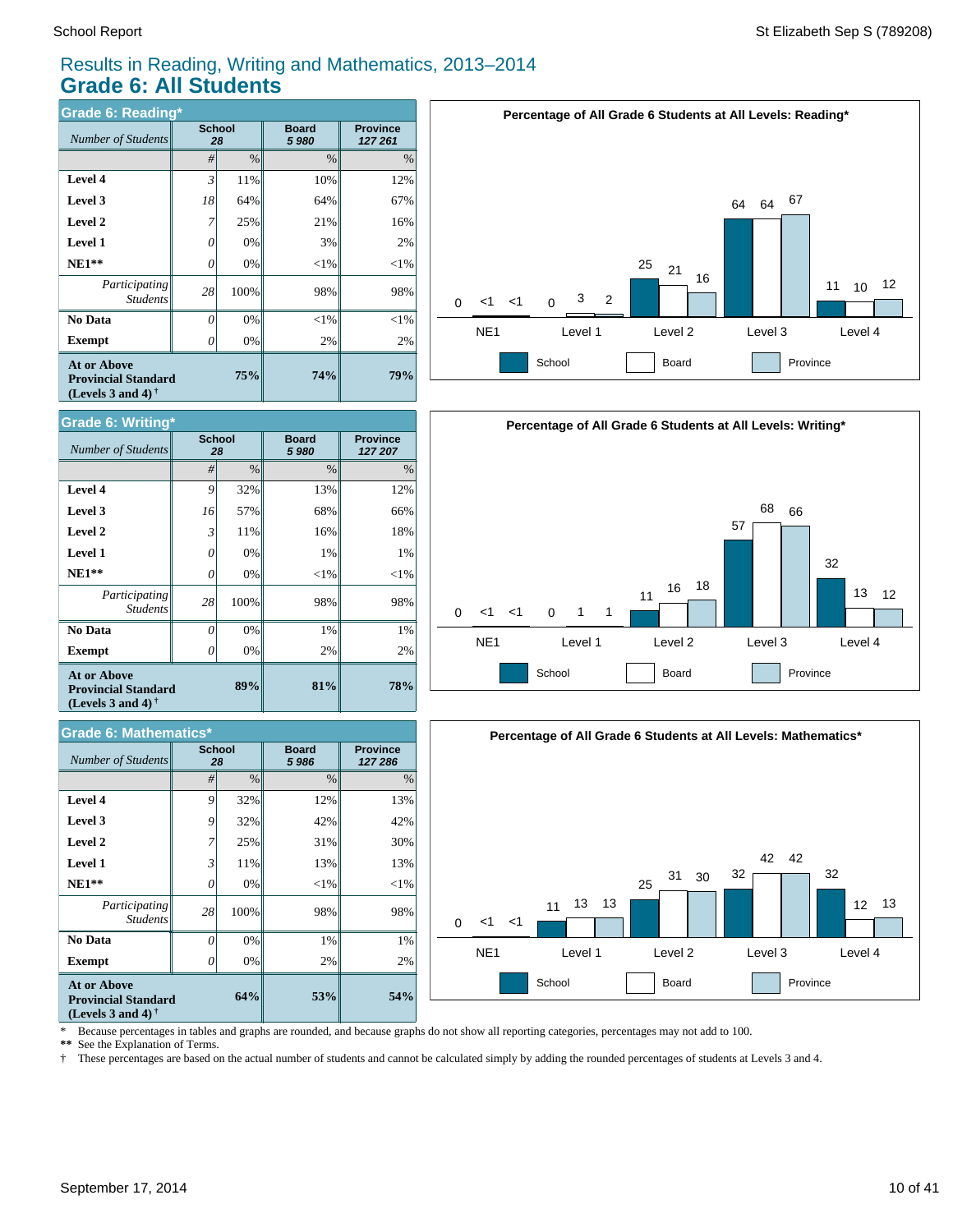#### Results in Reading, Writing and Mathematics, 2013–2014

# **Grade 6: Participating Students (excludes "no data" and "exempt" categories)**

| Grade 6: Reading*                                                              |                     |      |                      |                            |  |  |  |  |
|--------------------------------------------------------------------------------|---------------------|------|----------------------|----------------------------|--|--|--|--|
| Number of Students                                                             | <b>School</b><br>28 |      | <b>Board</b><br>5850 | <b>Province</b><br>124 340 |  |  |  |  |
|                                                                                | #                   | $\%$ | $\%$                 | $\%$                       |  |  |  |  |
| Level 4                                                                        | 3                   | 11%  | 10%                  | 13%                        |  |  |  |  |
| Level 3                                                                        | 18                  | 64%  | 65%                  | 68%                        |  |  |  |  |
| Level 2                                                                        | 7                   | 25%  | 22%                  | 17%                        |  |  |  |  |
| <b>Level 1</b>                                                                 | 0                   | 0%   | 3%                   | 2%                         |  |  |  |  |
| $NE1**$                                                                        | 0                   | 0%   | $< 1\%$              | $<$ 1%                     |  |  |  |  |
| <b>At or Above</b><br><b>Provincial Standard</b><br>(Levels 3 and 4) $\dagger$ |                     | 75%  | 75%                  | 81%                        |  |  |  |  |



| <b>Grade 6: Writing*</b>                                                |                     |               |                      |                            |          |                 | Percentage |
|-------------------------------------------------------------------------|---------------------|---------------|----------------------|----------------------------|----------|-----------------|------------|
| Number of Students                                                      | <b>School</b><br>28 |               | <b>Board</b><br>5849 | <b>Province</b><br>124 338 |          |                 |            |
|                                                                         | #                   | $\frac{0}{0}$ | $\%$                 | $\frac{0}{0}$              |          |                 |            |
| Level 4                                                                 | 9                   | 32%           | 13%                  | 12%                        |          |                 |            |
| Level 3                                                                 | 16                  | 57%           | 69%                  | 68%                        |          |                 |            |
| Level 2                                                                 | 3                   | 11%           | 16%                  | 19%                        |          |                 |            |
| Level 1                                                                 | 0                   | 0%            | 1%                   | 1%                         |          |                 |            |
| $NE1**$                                                                 | 0                   | 0%            | ${<}1\%$             | ${<}1\%$                   |          |                 |            |
| At or Above<br><b>Provincial Standard</b><br>(Levels 3 and 4) $\dagger$ |                     | 89%           | 83%                  | 80%                        | $\Omega$ | <1              | 1>         |
|                                                                         |                     |               |                      |                            |          | NE <sub>1</sub> |            |



| <b>Grade 6: Mathematics*</b>                                                   |                     |               |                      |               |  |  |  |  |
|--------------------------------------------------------------------------------|---------------------|---------------|----------------------|---------------|--|--|--|--|
| <b>Number of Students</b>                                                      | <b>School</b><br>28 |               | <b>Board</b><br>5852 |               |  |  |  |  |
|                                                                                | #                   | $\frac{0}{0}$ | $\frac{0}{0}$        | $\frac{0}{0}$ |  |  |  |  |
| Level 4                                                                        | 9                   | 32%           | 12%                  | 13%           |  |  |  |  |
| Level 3                                                                        | 9                   | 32%           | 43%                  | 43%           |  |  |  |  |
| Level 2                                                                        |                     | 25%           | 32%                  | 31%           |  |  |  |  |
| <b>Level 1</b>                                                                 | 3                   | 11%           | 14%                  | 13%           |  |  |  |  |
| $NE1**$                                                                        | 0                   | 0%            | $<$ 1%               | $<$ 1%        |  |  |  |  |
| <b>At or Above</b><br><b>Provincial Standard</b><br>(Levels 3 and 4) $\dagger$ |                     | 64%           | 55%                  | 56%           |  |  |  |  |



\* Because percentages in tables and graphs are rounded, percentages may not add to 100.

\*\* See the Explanation of Terms.<br>† These percentages are based o

† These percentages are based on the actual number of students and cannot be calculated simply by adding the rounded percentages of students at Levels 3 and 4.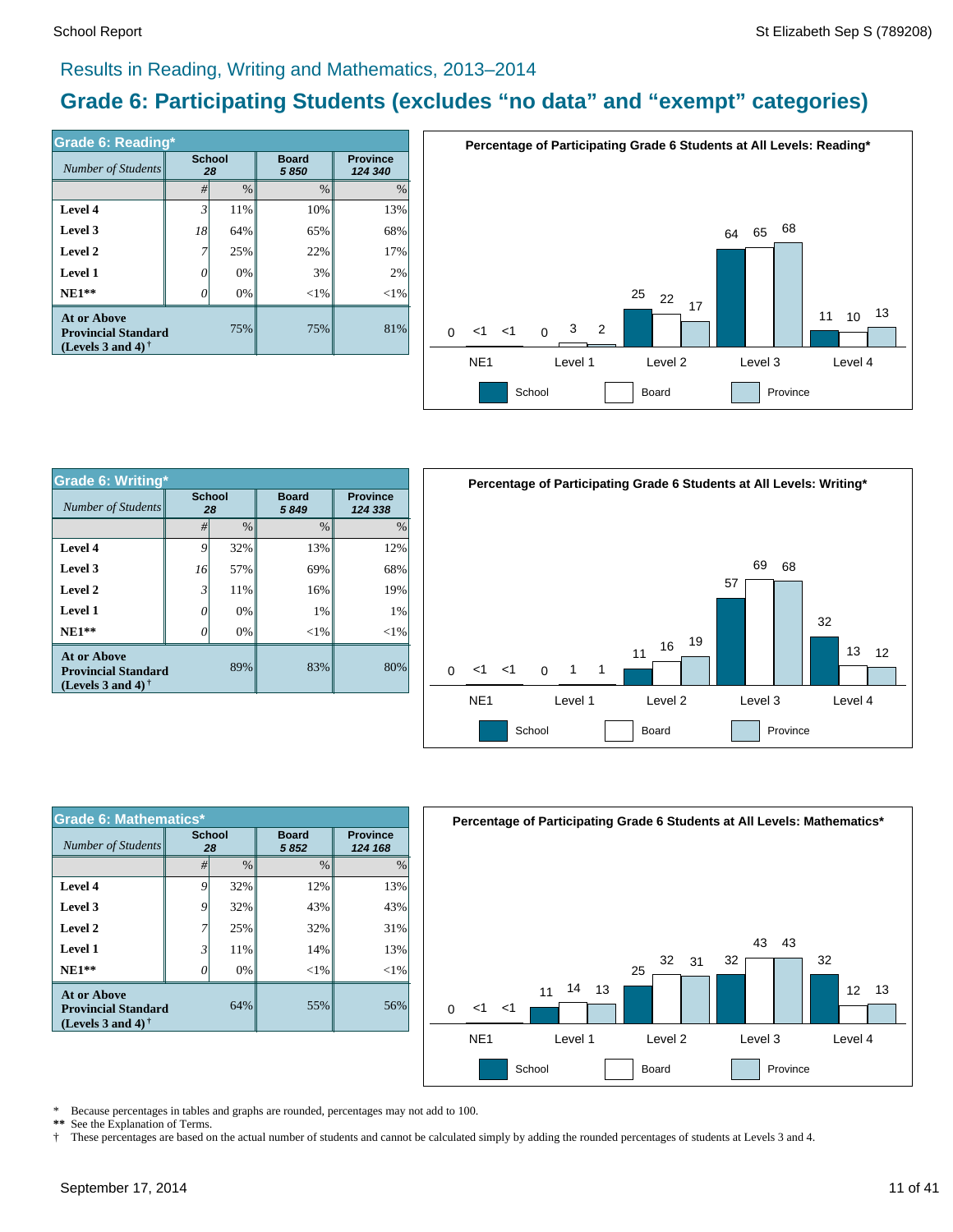# Results in Reading, Writing and Mathematics, 2013–2014

# **Grade 6: Gender††**

| Grade 6: School*                                                                  |                     |            |                     |                   |                    |            |  |  |
|-----------------------------------------------------------------------------------|---------------------|------------|---------------------|-------------------|--------------------|------------|--|--|
|                                                                                   | Reading             |            | <b>Writing</b>      |                   | <b>Mathematics</b> |            |  |  |
| Number of Students                                                                | <b>Female</b><br>17 | Male<br>11 | <b>Female</b><br>17 | <b>Male</b><br>11 | Female<br>17       | Male<br>11 |  |  |
| Level 4                                                                           | 12%                 | 9%         | 35%                 | 27%               | 47%                | 9%         |  |  |
| Level 3                                                                           | 82%                 | 36%        | 65%                 | 45%               | 29%                | 36%        |  |  |
| Level 2                                                                           | 6%                  | 55%        | 0%                  | 27%               | 18%                | 36%        |  |  |
| <b>Level 1</b>                                                                    | 0%                  | 0%         | 0%                  | 0%                | 6%                 | 18%        |  |  |
| $NE1**$                                                                           | 0%                  | 0%         | 0%                  | 0%                | 0%                 | 0%         |  |  |
| Participating<br><b>Students</b>                                                  | 100%                | 100%       | 100%                | 100%              | 100%               | 100%       |  |  |
| No Data                                                                           | 0%                  | 0%         | 0%                  | 0%                | 0%                 | 0%         |  |  |
| <b>Exempt</b>                                                                     | 0%                  | 0%         | 0%                  | 0%                | 0%                 | 0%         |  |  |
| <b>At or Above</b><br><b>Provincial Standard</b><br>(Levels 3 and 4) <sup>†</sup> | 94%                 | 45%        | 100%                | 73%               | 76%                | 45%        |  |  |

| Grade 6: Board*                                                                                      |                       |              |                               |              |                       |                    |  |  |
|------------------------------------------------------------------------------------------------------|-----------------------|--------------|-------------------------------|--------------|-----------------------|--------------------|--|--|
|                                                                                                      | Reading               |              | <b>Writing</b>                |              |                       | <b>Mathematics</b> |  |  |
| Number of Students                                                                                   | <b>Female</b><br>2900 | Male<br>3080 | <b>Female</b><br><i>2 900</i> | Male<br>3080 | <b>Female</b><br>2903 | Male<br>3083       |  |  |
| Level 4                                                                                              | 13%                   | 7%           | 19%                           | 7%           | 12%                   | 12%                |  |  |
| Level 3                                                                                              | 66%                   | 62%          | 69%                           | 67%          | 45%                   | 39%                |  |  |
| Level 2                                                                                              | 17%                   | 25%          | 10%                           | 22%          | 30%                   | 31%                |  |  |
| <b>Level 1</b>                                                                                       | 2%                    | 4%           | ${<}1\%$                      | 1%           | 12%                   | 15%                |  |  |
| $NE1**$                                                                                              | ${<}1\%$              | ${<}1\%$     | ${<}1\%$                      | ${<}1\%$     | $<$ 1%                | ${<}1\%$           |  |  |
| <i>Participating</i><br><b>Students</b>                                                              | 98%                   | 97%          | 98%                           | 97%          | 98%                   | 97%                |  |  |
| No Data                                                                                              | 1%                    | ${<}1\%$     | 1%                            | $< 1\%$      | $<$ 1%                | $1\%$              |  |  |
| <b>Exempt</b>                                                                                        | 1%                    | 2%           | 1%                            | 2%           | 1%                    | 2%                 |  |  |
| <b>At or Above</b><br><b>Provincial Standard</b><br>(Levels 3 and 4) <sup><math>\dagger</math></sup> | 79%                   | 69%          | 88%                           | 74%          | 56%                   | 51%                |  |  |

| <b>Grade 6: Province*</b>                                                                            |                 |                |                        |                |                        |                |  |
|------------------------------------------------------------------------------------------------------|-----------------|----------------|------------------------|----------------|------------------------|----------------|--|
|                                                                                                      | Reading         |                | <b>Writing</b>         |                | <b>Mathematics</b>     |                |  |
| Number of Students                                                                                   | Female<br>62042 | Male<br>65 218 | <b>Female</b><br>62012 | Male<br>65 194 | <b>Female</b><br>62052 | Male<br>65 233 |  |
| Level 4                                                                                              | 16%             | 8%             | 18%                    | 7%             | 12%                    | 13%            |  |
| Level 3                                                                                              | 67%             | 66%            | 69%                    | 63%            | 44%                    | 39%            |  |
| Level 2                                                                                              | 13%             | 20%            | 11%                    | 25%            | 30%                    | 30%            |  |
| <b>Level 1</b>                                                                                       | 2%              | 3%             | $<$ 1%                 | 1%             | 11%                    | 14%            |  |
| $NE1**$                                                                                              | ${<}1\%$        | ${<}1\%$       | ${<}1\%$               | ${<}1\%$       | ${<}1\%$               | 1%             |  |
| <i>Participating</i><br><b>Students</b>                                                              | 98%             | 97%            | 98%                    | 97%            | 98%                    | 97%            |  |
| No Data                                                                                              | $< 1\%$         | $<$ 1%         | $<$ 1%                 | 1%             | 1%                     | 1%             |  |
| <b>Exempt</b>                                                                                        | 1%              | 2%             | 1%                     | 2%             | 1%                     | 2%             |  |
| <b>At or Above</b><br><b>Provincial Standard</b><br>(Levels 3 and 4) <sup><math>\dagger</math></sup> | 84%             | 74%            | 87%                    | 70%            | 56%                    | 52%            |  |

\* Because percentages in tables are rounded, percentages may not add to 100.

 **\*\*** See the Explanation of Terms.

 These percentages are based on the actual number of students and cannot be calculated simply by adding the rounded percentages of students at Levels 3 and 4.

† †† Results include only students for whom gender data were available.





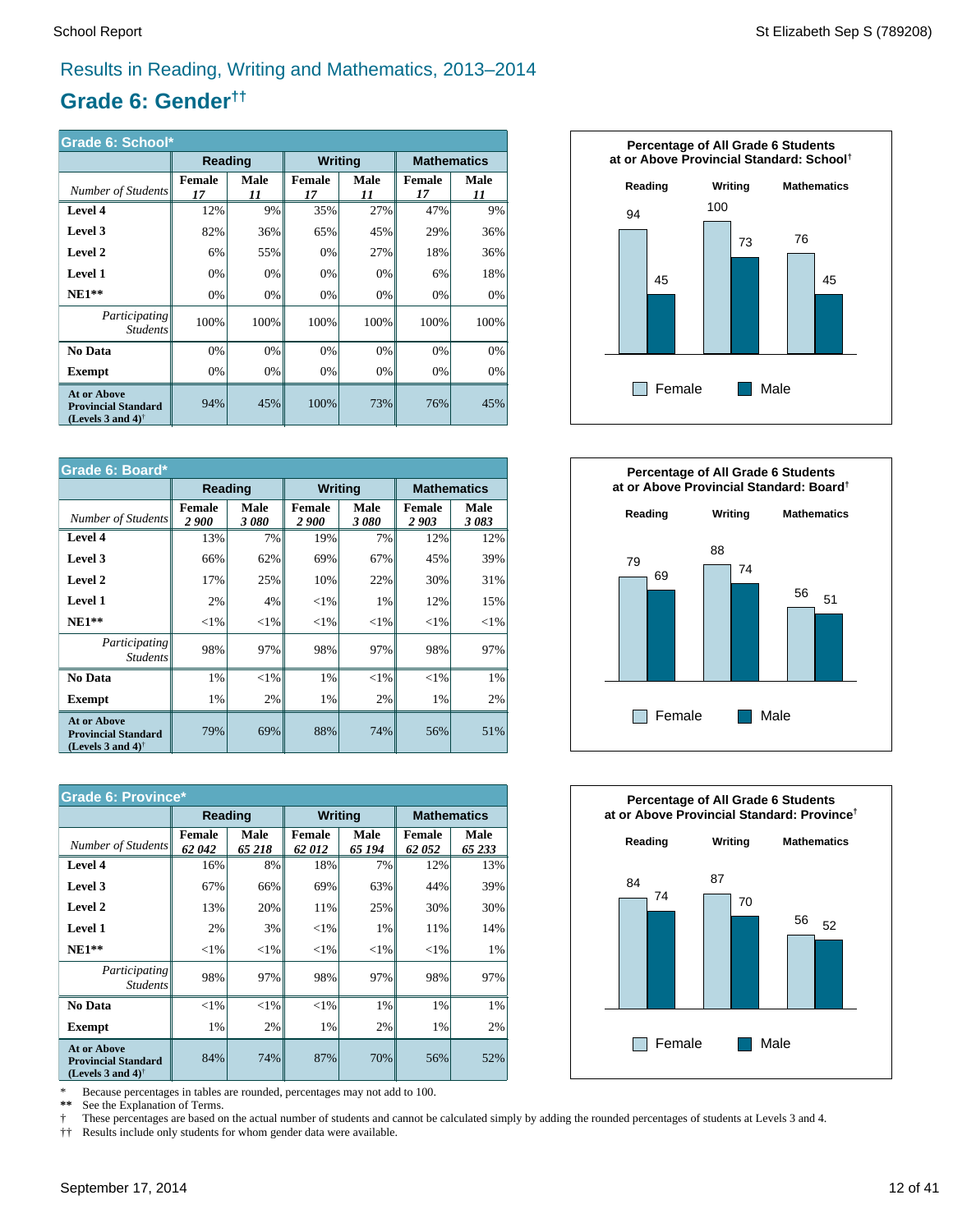# **Contextual Information over Time: Grade 3\***

This information provides a context for interpreting the school's results of the current and previous administrations.

| Grade <sub>3</sub>                                            | 2009-2010 | 2010-2011 | 2011-2012 | 2012-2013 | 2013-2014 |
|---------------------------------------------------------------|-----------|-----------|-----------|-----------|-----------|
| <b>Enrolment</b>                                              |           |           |           |           |           |
| Number of students                                            | 23        | 25        | 28        | 26        | 24        |
| <b>Participation in the Assessment</b>                        |           |           |           |           |           |
| Reading <sup>†</sup>                                          | 96%       | 96%       | 96%       | 100%      | 92%       |
| Writing <sup>†</sup>                                          | 96%       | 96%       | 96%       | 100%      | 92%       |
| Mathematics <sup>†</sup>                                      | 96%       | 96%       | 96%       | 100%      | 92%       |
| <b>Gender</b>                                                 |           |           |           |           |           |
| Female                                                        | 48%       | 64%       | 32%       | 62%       | 50%       |
| Male                                                          | 52%       | 36%       | 68%       | 38%       | 50%       |
| <b>Student Status</b>                                         |           |           |           |           |           |
| English language learners**                                   | 17%       | 0%        | 21%       | 23%       | 17%       |
| Students with special education needs (excluding<br>gifted)** | 17%       | 20%       | 21%       | 4%        | 25%       |
| <b>Place of Birth</b>                                         |           |           |           |           |           |
| Born in Canada                                                | 70%       | 84%       | 68%       | 62%       | 67%       |
| Born outside Canada                                           | 30%       | 16%       | 32%       | 38%       | 33%       |
| In Canada less than one year                                  | 4%        | 4%        | 0%        | 0%        | 0%        |
| In Canada one year or more but less than three years          | 9%        | 4%        | 14%       | 15%       | 8%        |
| In Canada three years or more                                 | 17%       | 8%        | 18%       | 23%       | 25%       |
| Language                                                      |           |           |           |           |           |
| First language learned at home was other than English         | 35%       | 16%       | 39%       | 46%       | 38%       |
| <b>Year Student Entered Current School</b>                    |           |           |           |           |           |
| Year of the assessment                                        | 13%       | 12%       | 14%       | 15%       | 12%       |
| Year prior to the assessment                                  | 13%       | 8%        | 29%       | 15%       | 4%        |
| 2 years prior to the assessment                               | 13%       | 16%       | 4%        | 15%       | 12%       |
| 3 or more years prior to the assessment                       | 61%       | 64%       | 54%       | 54%       | 71%       |
| Data not available                                            | 0%        | 0%        | 0%        | 0%        | $0\%$     |

\* Contextual data pertaining to gender, student status, place of birth, language learned at home and year entered school are provided by schools and/or boards through the Student Data Collection process. Some data may be missing because they were not provided by the school or the board.

† Some French Immersion students do not write all components of the assessment in Grade 3; the numbers shown reflect those students who were expected to write each component as determined by the French Immersion participation option selected by boards.

\*\* See the Explanation of Terms.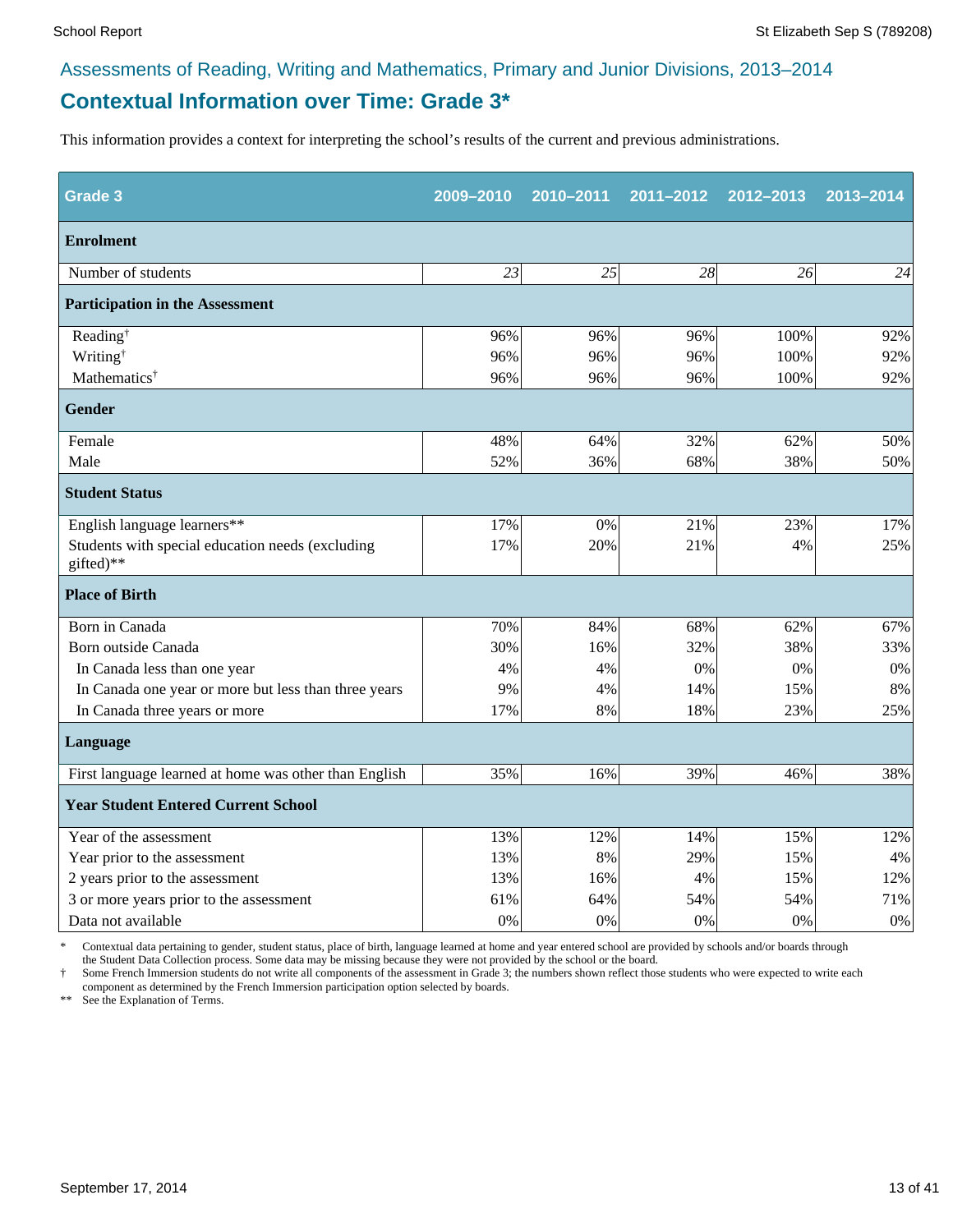# **Grade 3: Reading** Results over Time, 2010–2011 to 2013–2014®

| <b>Grade 3 Reading: School*</b>                                  |             |           |           |           |  |  |  |  |  |
|------------------------------------------------------------------|-------------|-----------|-----------|-----------|--|--|--|--|--|
| Year                                                             | $'10 - '11$ | $11 - 12$ | $12 - 13$ | $13 - 14$ |  |  |  |  |  |
| Number of<br><b>Students</b>                                     | 25          | 28        | 26        | 24        |  |  |  |  |  |
| Level 4                                                          | 4%          | 0%        | 12%       | 8%        |  |  |  |  |  |
| Level 3                                                          | 56%         | 43%       | 38%       | 46%       |  |  |  |  |  |
| Level 2                                                          | 32%         | 43%       | 42%       | 33%       |  |  |  |  |  |
| Level 1                                                          | 0%          | 11%       | 8%        | 4%        |  |  |  |  |  |
| <b>NE1**</b>                                                     | 4%          | 0%        | 0%        | 0%        |  |  |  |  |  |
| Participating<br><b>Students</b>                                 | 96%         | 96%       | 100%      | 92%       |  |  |  |  |  |
| No Data                                                          | 0%          | 0%        | 0%        | 0%        |  |  |  |  |  |
| <b>Exempt</b>                                                    | 4%          | 4%        | 0%        | 8%        |  |  |  |  |  |
| <b>At or Above</b><br><b>Provincial</b><br>Standard <sup>†</sup> | 60%         | 43%       | 50%       | 54%       |  |  |  |  |  |



#### **Grade 3 Reading: Province\***

| Year                                                                    | $'10 - '11$ | $11 - 12$ | $12 - 13$ | $13 - 14$ |
|-------------------------------------------------------------------------|-------------|-----------|-----------|-----------|
| Number of<br><b>Students</b>                                            | 119 914     | 121727    | 122 450   | 122018    |
| Level 4                                                                 | 8%          | 10%       | 12%       | 12%       |
| Level 3                                                                 | 57%         | 56%       | 55%       | 58%       |
| Level 2                                                                 | 24%         | 23%       | 23%       | 23%       |
| Level 1                                                                 | 6%          | 6%        | 5%        | 4%        |
| $NE1**$                                                                 | 1%          | 1%        | 1%        | 1%        |
| Participating<br><b>Students</b>                                        | 97%         | 97%       | 97%       | 97%       |
| No Data                                                                 | 1%          | $<$ 1%    | 1%        | 1%        |
| <b>Exempt</b>                                                           | 3%          | 3%        | 3%        | 2%        |
| <b>At or Above</b><br><b>Provincial</b><br><b>Standard</b> <sup>†</sup> | 65%         | 66%       | 68%       | 70%       |







Refer to the EQAO Web site (www.eqao.com) for data from previous years.

\* Because percentages in tables and graphs are rounded, and because graphs do not show all reporting categories, percentages may not add to 100.

 **\*\*** See the Explanation of Terms.

 † These percentages are based on the actual number of students and cannot be calculated simply by adding the rounded percentages of students at Levels 3 and 4.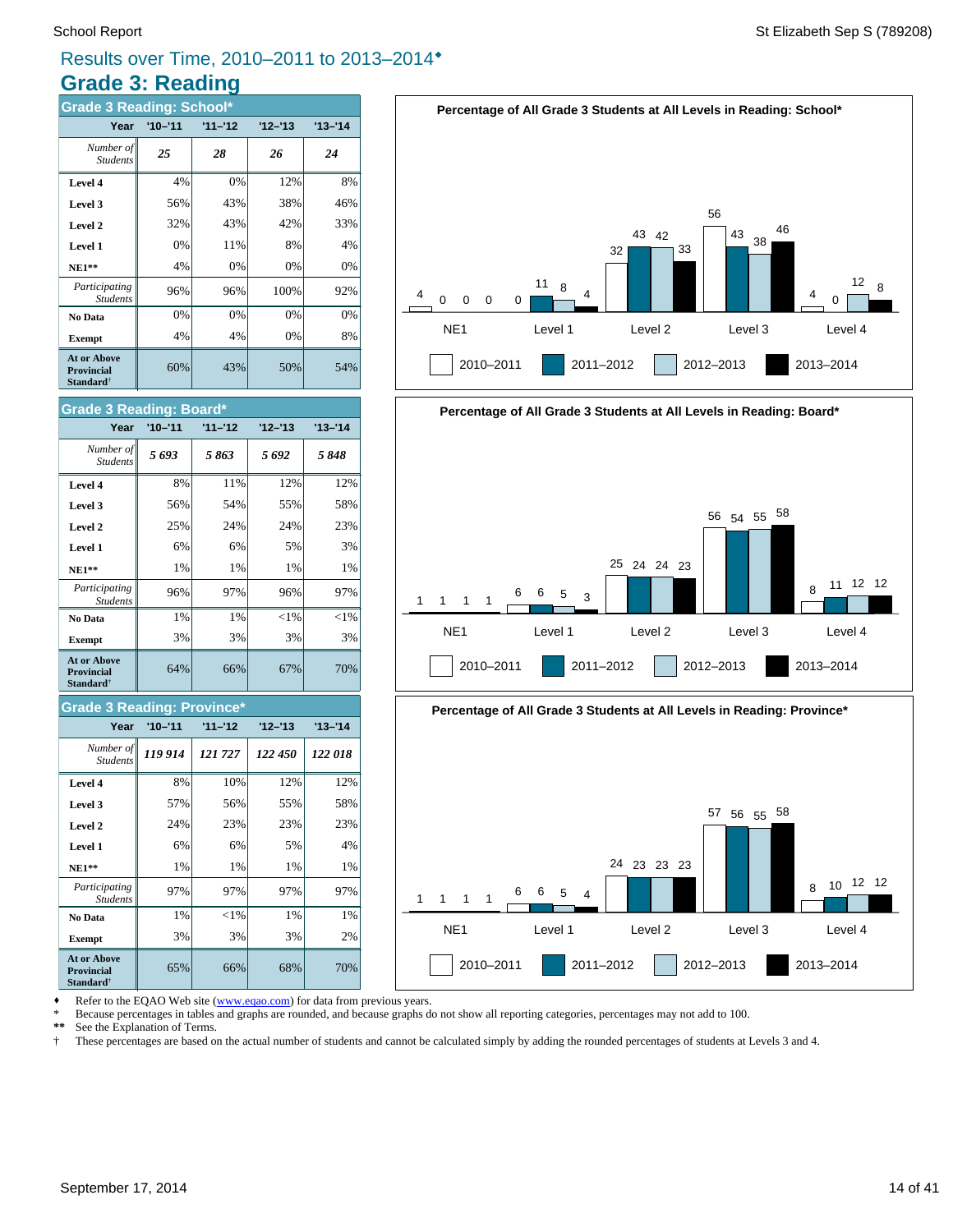# **Grade 3: Writing** Results over Time, 2010–2011 to 2013–2014®

| <b>Grade 3 Writing: School*</b>                                  |             |           |           |             |  |  |  |  |  |
|------------------------------------------------------------------|-------------|-----------|-----------|-------------|--|--|--|--|--|
| Year                                                             | $'10 - '11$ | $11 - 12$ | $12 - 13$ | $'13 - '14$ |  |  |  |  |  |
| Number of<br><b>Students</b>                                     | 25          | 28        | 26        | 24          |  |  |  |  |  |
| Level 4                                                          | 20%         | 7%        | 12%       | 17%         |  |  |  |  |  |
| Level 3                                                          | 56%         | 71%       | 50%       | 67%         |  |  |  |  |  |
| Level 2                                                          | 20%         | 18%       | 38%       | 8%          |  |  |  |  |  |
| Level 1                                                          | 0%          | 0%        | 0%        | 0%          |  |  |  |  |  |
| <b>NE1**</b>                                                     | 0%          | 0%        | 0%        | 0%          |  |  |  |  |  |
| Participating<br><b>Students</b>                                 | 96%         | 96%       | 100%      | 92%         |  |  |  |  |  |
| No Data                                                          | 0%          | 0%        | 0%        | 0%          |  |  |  |  |  |
| <b>Exempt</b>                                                    | 4%          | 4%        | 0%        | 8%          |  |  |  |  |  |
| <b>At or Above</b><br><b>Provincial</b><br>Standard <sup>†</sup> | 76%         | 79%       | 62%       | 83%         |  |  |  |  |  |



#### **Grade 3 Writing: Province\***

| Year                                                             | $'10 - '11$ | $11 - 12$ | $12 - 13$ | $13 - 14$ |
|------------------------------------------------------------------|-------------|-----------|-----------|-----------|
| Number of<br><b>Students</b>                                     | 119873      | 121727    | 122 447   | 122018    |
| Level 4                                                          | 5%          | 6%        | 7%        | 6%        |
| Level 3                                                          | 68%         | 69%       | 70%       | 72%       |
| Level 2                                                          | 24%         | 21%       | 19%       | 18%       |
| Level 1                                                          | ${<}1\%$    | ${<}1\%$  | 1%        | 1%        |
| <b>NE1**</b>                                                     | ${<}1\%$    | ${<}1\%$  | ${<}1\%$  | ${<}1\%$  |
| Participating<br><b>Students</b>                                 | 97%         | 97%       | 97%       | 97%       |
| No Data                                                          | 1%          | 1%        | 1%        | 1%        |
| <b>Exempt</b>                                                    | 2%          | 2%        | 2%        | 2%        |
| <b>At or Above</b><br><b>Provincial</b><br>Standard <sup>†</sup> | 73%         | 76%       | 77%       | 78%       |









Refer to the EQAO Web site (www.eqao.com) for data from previous years.

\* Because percentages in tables and graphs are rounded, and because graphs do not show all reporting categories, percentages may not add to 100.

 **\*\*** See the Explanation of Terms.

 † These percentages are based on the actual number of students and cannot be calculated simply by adding the rounded percentages of students at Levels 3 and 4.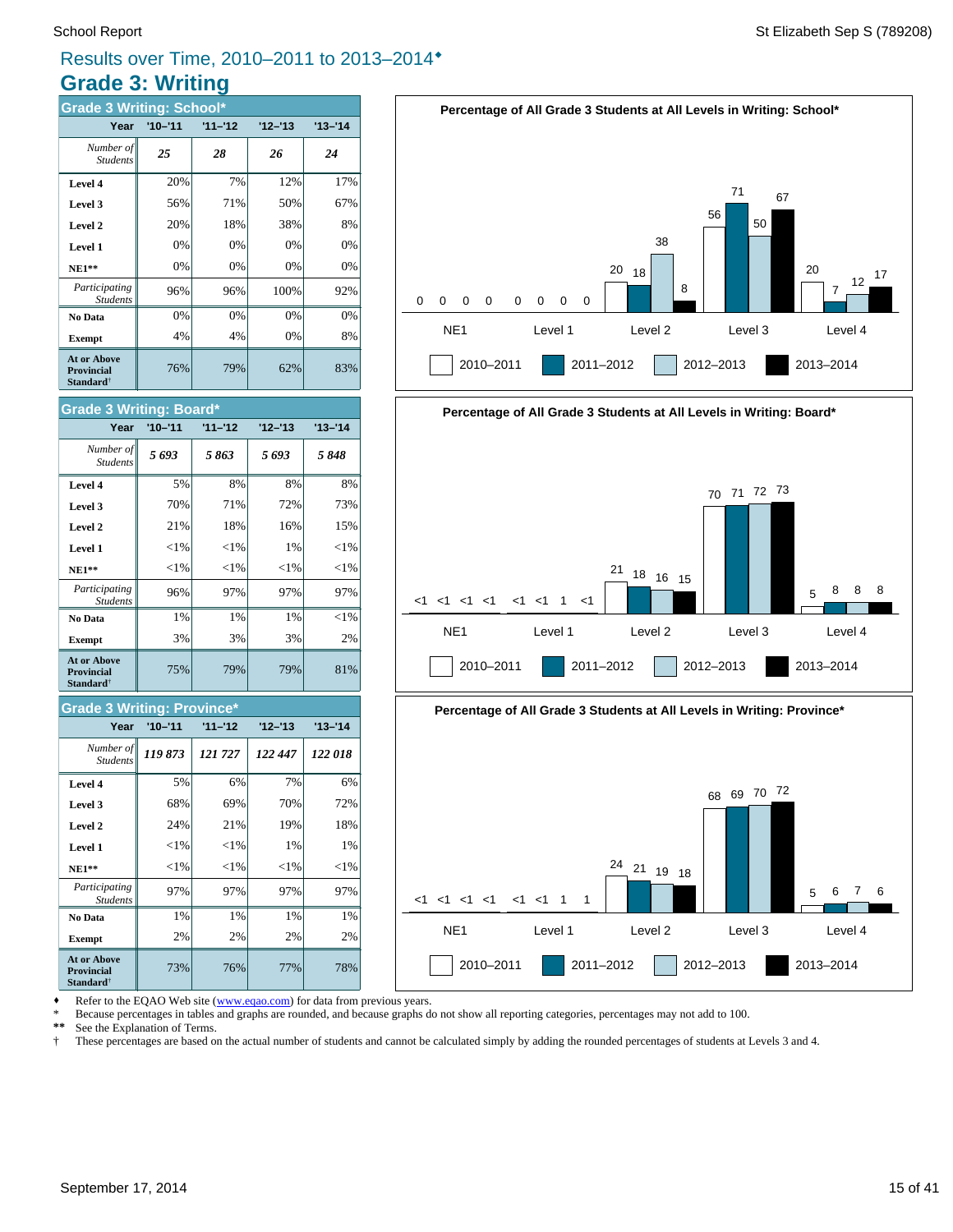# **Grade 3: Mathematics** Results over Time, 2010–2011 to 2013–2014®

| <b>Grade 3 Mathematics: School*</b>                                      |             |           |           |           |  |  |  |  |  |
|--------------------------------------------------------------------------|-------------|-----------|-----------|-----------|--|--|--|--|--|
| Year                                                                     | $'10 - '11$ | $11 - 12$ | $12 - 13$ | $13 - 14$ |  |  |  |  |  |
| Number of<br><b>Students</b>                                             | 25          | 28        | 26        | 24        |  |  |  |  |  |
| Level 4                                                                  | 12%         | 21%       | 12%       | 12%       |  |  |  |  |  |
| Level 3                                                                  | 60%         | 64%       | 35%       | 58%       |  |  |  |  |  |
| Level 2                                                                  | 20%         | 11%       | 46%       | 17%       |  |  |  |  |  |
| Level 1                                                                  | 4%          | 0%        | 8%        | 4%        |  |  |  |  |  |
| <b>NE1**</b>                                                             | 0%          | 0%        | 0%        | 0%        |  |  |  |  |  |
| Participating<br><b>Students</b>                                         | 96%         | 96%       | 100%      | 92%       |  |  |  |  |  |
| No Data                                                                  | 0%          | 0%        | 0%        | 0%        |  |  |  |  |  |
| <b>Exempt</b>                                                            | 4%          | 4%        | 0%        | 8%        |  |  |  |  |  |
| <b>At or Above</b><br><b>Provincial</b><br>$\mathbf{Standard}^{\dagger}$ | 72%         | 86%       | 46%       | 71%       |  |  |  |  |  |



#### **Grade 3 Mathematics: Province\***

| Year                                                             | $'10 - '11$ | $11 - 12$ | $12 - 13$ | $13 - 14$ |
|------------------------------------------------------------------|-------------|-----------|-----------|-----------|
| Number of<br><b>Students</b>                                     | 124 104     | 126 439   | 127 633   | 127 504   |
| Level 4                                                          | 12%         | 12%       | 12%       | 13%       |
| Level 3                                                          | 57%         | 56%       | 55%       | 54%       |
| Level 2                                                          | 25%         | 25%       | 27%       | 26%       |
| Level 1                                                          | 3%          | 3%        | 3%        | 4%        |
| $NE1**$                                                          | ${<}1\%$    | 1%        | ${<}1\%$  | ${<}1\%$  |
| Participating<br><b>Students</b>                                 | 97%         | 97%       | 97%       | 97%       |
| No Data                                                          | 1%          | 1%        | 1%        | 1%        |
| <b>Exempt</b>                                                    | 2%          | 2%        | 2%        | 2%        |
| <b>At or Above</b><br><b>Provincial</b><br>Standard <sup>†</sup> | 69%         | 68%       | 67%       | 67%       |









Refer to the EQAO Web site (www.eqao.com) for data from previous years.

\* Because percentages in tables and graphs are rounded, and because graphs do not show all reporting categories, percentages may not add to 100.

 **\*\*** See the Explanation of Terms.

 † These percentages are based on the actual number of students and cannot be calculated simply by adding the rounded percentages of students at Levels 3 and 4.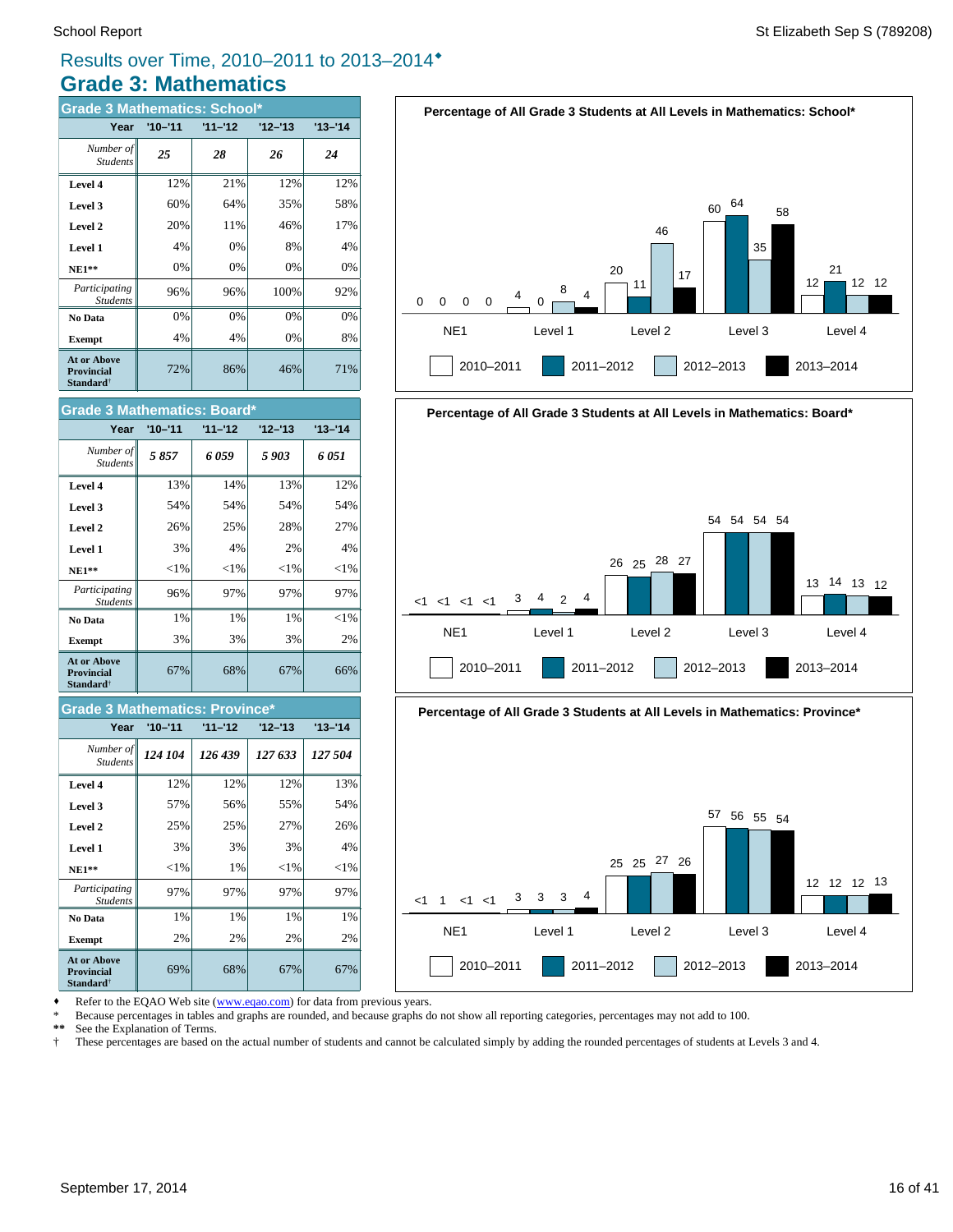# **Contextual Information over Time: Grade 6\***

This information provides a context for interpreting the school's results of the current and previous administrations.

| Grade 6                                                       | 2009-2010 | 2010-2011 | 2011-2012 | 2012-2013 | 2013-2014 |
|---------------------------------------------------------------|-----------|-----------|-----------|-----------|-----------|
| <b>Enrolment</b>                                              |           |           |           |           |           |
| Number of students                                            | 21        | 19        | 27        | 24        | 28        |
| <b>Participation in the Assessment</b>                        |           |           |           |           |           |
| Reading                                                       | 100%      | 100%      | 100%      | 100%      | 100%      |
| Writing                                                       | 100%      | 100%      | 100%      | 100%      | 100%      |
| Mathematics                                                   | 100%      | 100%      | 100%      | 100%      | 100%      |
| <b>Gender</b>                                                 |           |           |           |           |           |
| Female                                                        | 52%       | 42%       | 41%       | 42%       | 61%       |
| Male                                                          | 48%       | 58%       | 59%       | 58%       | 39%       |
| <b>Student Status</b>                                         |           |           |           |           |           |
| English language learners**                                   | 14%       | 21%       | 11%       | 12%       | 4%        |
| Students with special education needs (excluding<br>gifted)** | 24%       | 16%       | 44%       | 33%       | 21%       |
| <b>Place of Birth</b>                                         |           |           |           |           |           |
| Born in Canada                                                | 67%       | 74%       | 81%       | 75%       | 82%       |
| Born outside Canada                                           | 33%       | 26%       | 19%       | 25%       | 18%       |
| In Canada less than one year                                  | 0%        | 0%        | 0%        | 0%        | 0%        |
| In Canada one year or more but less than three years          | 19%       | 16%       | 7%        | 0%        | 7%        |
| In Canada three years or more                                 | 14%       | 11%       | 11%       | 25%       | 11%       |
| Language                                                      |           |           |           |           |           |
| First language learned at home was other than English         | 19%       | 26%       | 22%       | 33%       | 18%       |
| <b>Year Student Entered Current School</b>                    |           |           |           |           |           |
| Year of the assessment                                        | 14%       | 21%       | 19%       | 4%        | $0\%$     |
| Year prior to the assessment                                  | 14%       | 21%       | 19%       | 8%        | 7%        |
| 2 years prior to the assessment                               | 5%        | 5%        | 4%        | 8%        | 11%       |
| 3 or more years prior to the assessment                       | 67%       | 53%       | 59%       | 79%       | 82%       |
| Data not available                                            | 0%        | 0%        | 0%        | 0%        | $0\%$     |

\* Contextual data pertaining to gender, student status, place of birth, language learned at home and year entered school are provided by schools and/or boards through the Student Data Collection process. Some data may be missing because they were not provided by the school or the board.

\*\* See the Explanation of Terms.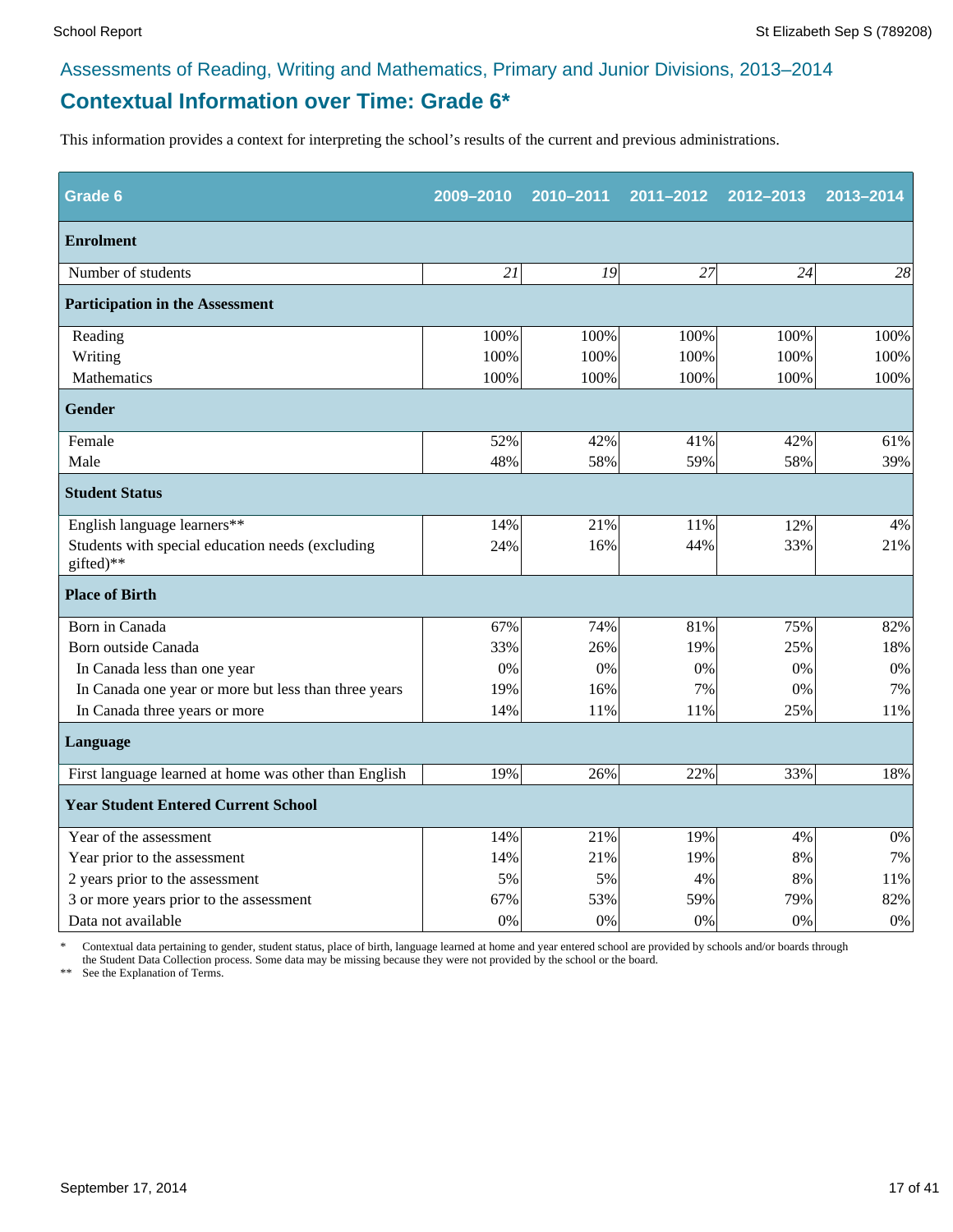# Results over Time, 2010–2011 to 2013–2014®

# **Grade 6: Reading**

| <b>Grade 6 Reading: School*</b>                                  |             |           |           |             |  |  |  |  |  |
|------------------------------------------------------------------|-------------|-----------|-----------|-------------|--|--|--|--|--|
| Year                                                             | $'10 - '11$ | $11 - 12$ | $12 - 13$ | $'13 - '14$ |  |  |  |  |  |
| Number of<br><b>Students</b>                                     | 19          | 27        | 24        | 28          |  |  |  |  |  |
| Level 4                                                          | 21%         | 22%       | 12%       | 11%         |  |  |  |  |  |
| Level 3                                                          | 58%         | 56%       | 67%       | 64%         |  |  |  |  |  |
| Level 2                                                          | 21%         | 22%       | 17%       | 25%         |  |  |  |  |  |
| Level 1                                                          | 0%          | 0%        | 4%        | 0%          |  |  |  |  |  |
| <b>NE1**</b>                                                     | 0%          | 0%        | 0%        | 0%          |  |  |  |  |  |
| Participating<br><b>Students</b>                                 | 100%        | 100%      | 100%      | 100%        |  |  |  |  |  |
| No Data                                                          | 0%          | 0%        | 0%        | 0%          |  |  |  |  |  |
| <b>Exempt</b>                                                    | 0%          | 0%        | 0%        | 0%          |  |  |  |  |  |
| <b>At or Above</b><br><b>Provincial</b><br>Standard <sup>†</sup> | 79%         | 78%       | 79%       | 75%         |  |  |  |  |  |



#### **Grade 6 Reading: Province\***

| Year                                                                     | $'10 - '11$ | $11 - 12$ | $12 - 13$ | $13 - 14$ |
|--------------------------------------------------------------------------|-------------|-----------|-----------|-----------|
| Number of<br><b>Students</b>                                             | 132 283     | 129 420   | 131 514   | 127 261   |
| Level 4                                                                  | 11%         | 13%       | 13%       | 12%       |
| Level 3                                                                  | 63%         | 62%       | 64%       | 67%       |
| Level 2                                                                  | 19%         | 19%       | 18%       | 16%       |
| Level 1                                                                  | 4%          | 3%        | 2%        | 2%        |
| <b>NE1**</b>                                                             | $<$ 1%      | ${<}1\%$  | ${<}1\%$  | $<$ 1%    |
| Participating<br><b>Students</b>                                         | 97%         | 97%       | 98%       | 98%       |
| No Data                                                                  | 1%          | 1%        | $<$ 1%    | $<$ 1%    |
| <b>Exempt</b>                                                            | 2%          | 2%        | 2%        | 2%        |
| <b>At or Above</b><br><b>Provincial</b><br>$\mathbf{Standard}^{\dagger}$ | 74%         | 75%       | 77%       | 79%       |







Refer to the EQAO Web site (www.eqao.com) for data from previous years.

\* Because percentages in tables and graphs are rounded, and because graphs do not show all reporting categories, percentages may not add to 100.

 **\*\*** See the Explanation of Terms.

 † These percentages are based on the actual number of students and cannot be calculated simply by adding the rounded percentages of students at Levels 3 and 4.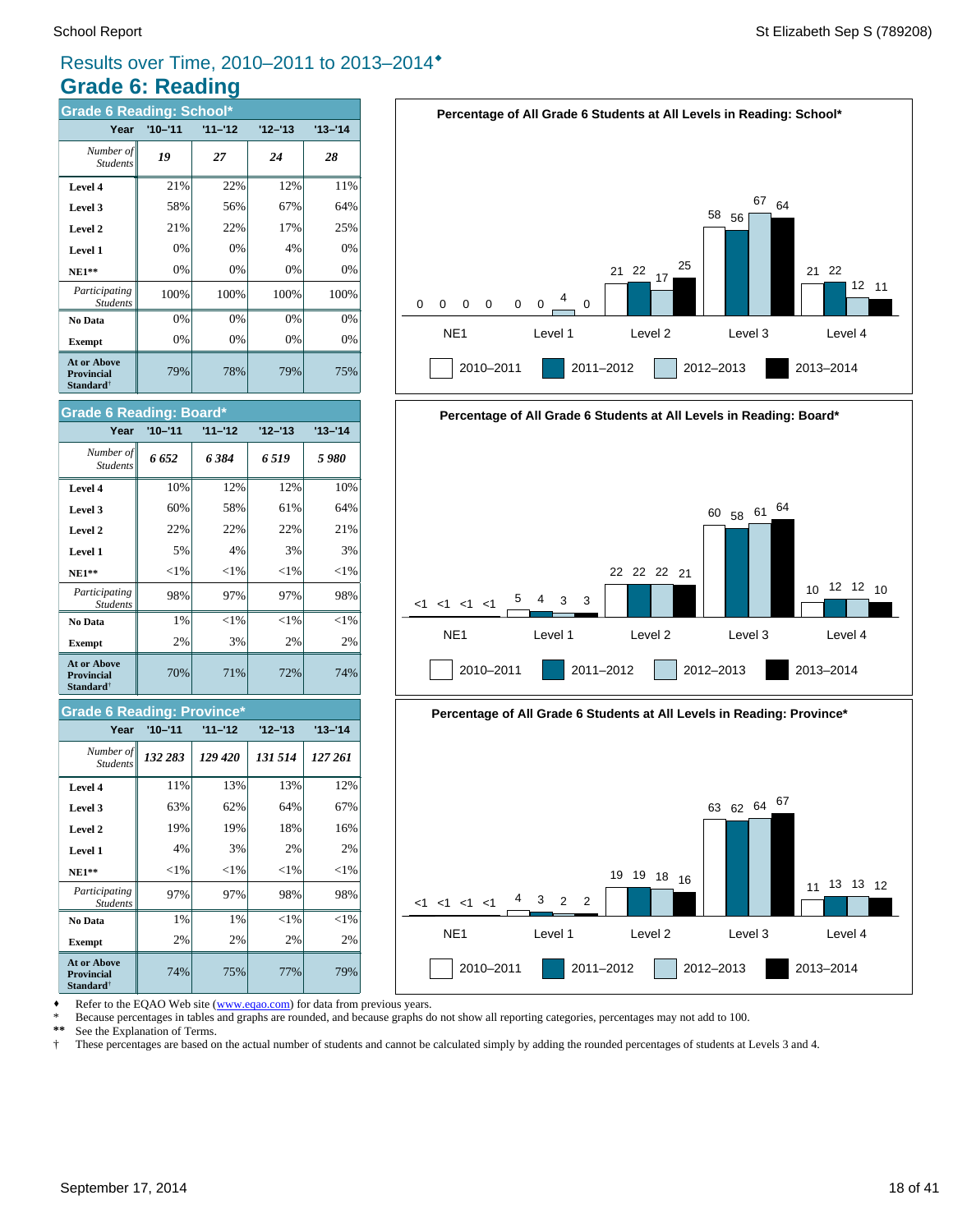# Results over Time, 2010–2011 to 2013–2014®

# **Grade 6: Writing**

| <b>Grade 6 Writing: School*</b>                                          |             |           |           |           |  |  |  |  |  |
|--------------------------------------------------------------------------|-------------|-----------|-----------|-----------|--|--|--|--|--|
| Year                                                                     | $'10 - '11$ | $11 - 12$ | $12 - 13$ | $13 - 14$ |  |  |  |  |  |
| Number of<br><b>Students</b>                                             | 19          | 27        | 24        | 28        |  |  |  |  |  |
| Level 4                                                                  | 11%         | 26%       | 12%       | 32%       |  |  |  |  |  |
| Level 3                                                                  | 63%         | 44%       | 79%       | 57%       |  |  |  |  |  |
| Level 2                                                                  | 26%         | 30%       | 8%        | 11%       |  |  |  |  |  |
| Level 1                                                                  | 0%          | 0%        | 0%        | 0%        |  |  |  |  |  |
| <b>NE1**</b>                                                             | 0%          | 0%        | 0%        | 0%        |  |  |  |  |  |
| Participating<br><b>Students</b>                                         | 100%        | 100%      | 100%      | 100%      |  |  |  |  |  |
| No Data                                                                  | 0%          | 0%        | 0%        | 0%        |  |  |  |  |  |
| <b>Exempt</b>                                                            | 0%          | 0%        | 0%        | 0%        |  |  |  |  |  |
| <b>At or Above</b><br><b>Provincial</b><br>$\mathbf{Standard}^{\dagger}$ | 74%         | 70%       | 92%       | 89%       |  |  |  |  |  |



| Number of  <br><b>Students</b>                                   | 6 652    | 6384     | 6519     | 5980     |
|------------------------------------------------------------------|----------|----------|----------|----------|
| Level 4                                                          | 11%      | 13%      | 14%      | 13%      |
| Level 3                                                          | 64%      | 63%      | 65%      | 68%      |
| Level 2                                                          | 22%      | 21%      | 18%      | 16%      |
| Level 1                                                          | ${<}1\%$ | ${<}1\%$ | 1%       | 1%       |
| <b>NE1**</b>                                                     | ${<}1\%$ | ${<}1\%$ | ${<}1\%$ | ${<}1\%$ |
| Participating<br><b>Students</b>                                 | 98%      | 97%      | 97%      | 98%      |
| No Data                                                          | 1%       | ${<}1\%$ | $<$ 1%   | 1%       |
| <b>Exempt</b>                                                    | 2%       | 2%       | 2%       | 2%       |
| <b>At or Above</b><br><b>Provincial</b><br>Standard <sup>†</sup> | 75%      | 76%      | 78%      | 81%      |

#### **Grade 6 Writing: Province\***

| Year                                                                     | $'10 - '11$ | $11 - 12$ | $12 - 13$ | $13 - 14$ |
|--------------------------------------------------------------------------|-------------|-----------|-----------|-----------|
| Number of<br><b>Students</b>                                             | 132 266     | 129 420   | 131 504   | 127 207   |
| Level 4                                                                  | 10%         | 12%       | 13%       | 12%       |
| Level 3                                                                  | 63%         | 63%       | 64%       | 66%       |
| Level 2                                                                  | 24%         | 23%       | 20%       | 18%       |
| Level 1                                                                  | $<$ 1%      | ${<}1\%$  | $1\%$     | 1%        |
| <b>NE1**</b>                                                             | ${<}1\%$    | ${<}1\%$  | ${<}1\%$  | ${<}1\%$  |
| Participating<br><b>Students</b>                                         | 97%         | 97%       | 98%       | 98%       |
| No Data                                                                  | 1%          | 1%        | ${<}1\%$  | 1%        |
| <b>Exempt</b>                                                            | 2%          | 2%        | 2%        | 2%        |
| <b>At or Above</b><br><b>Provincial</b><br>$\mathbf{Standard}^{\dagger}$ | 73%         | 74%       | 76%       | 78%       |



**Percentage of All Grade 6 Students at All Levels in Writing: School\***

63

44

79

57



Refer to the EQAO Web site (www.eqao.com) for data from previous years.

\* Because percentages in tables and graphs are rounded, and because graphs do not show all reporting categories, percentages may not add to 100.

 **\*\*** See the Explanation of Terms.

 † These percentages are based on the actual number of students and cannot be calculated simply by adding the rounded percentages of students at Levels 3 and 4. 32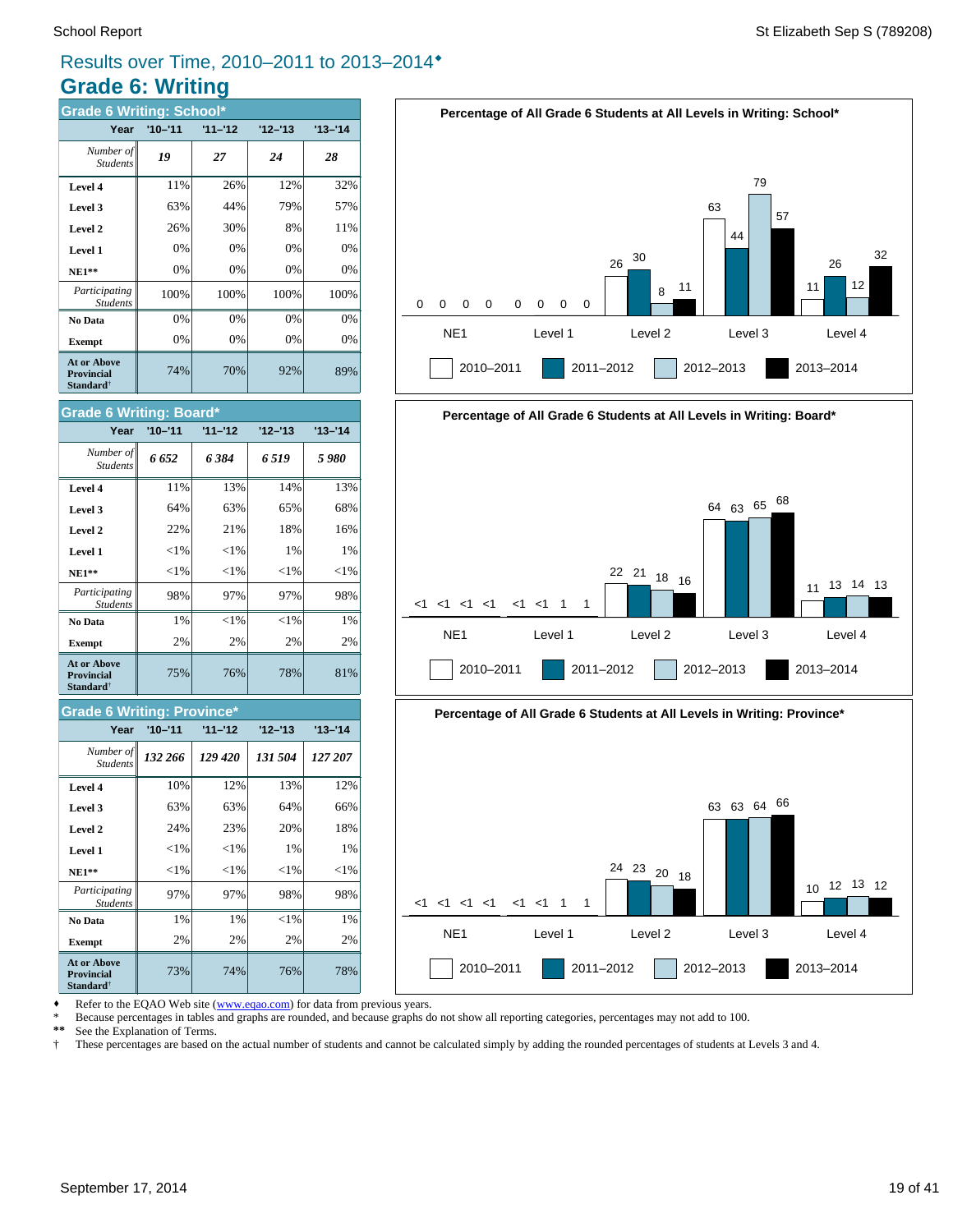# Results over Time, 2010–2011 to 2013–2014®

# **Grade 6: Mathematics**

| <b>Grade 6 Mathematics: School*</b>                              |             |           |           |           |  |  |  |  |
|------------------------------------------------------------------|-------------|-----------|-----------|-----------|--|--|--|--|
| Year                                                             | $'10 - '11$ | $11 - 12$ | $12 - 13$ | $13 - 14$ |  |  |  |  |
| Number of<br><b>Students</b>                                     | 19          | 27        | 24        | 28        |  |  |  |  |
| Level 4                                                          | 32%         | 22%       | 29%       | 32%       |  |  |  |  |
| Level 3                                                          | 32%         | 37%       | 50%       | 32%       |  |  |  |  |
| Level 2                                                          | 32%         | 30%       | 12%       | 25%       |  |  |  |  |
| Level 1                                                          | 5%          | 11%       | 8%        | 11%       |  |  |  |  |
| <b>NE1**</b>                                                     | 0%          | 0%        | 0%        | 0%        |  |  |  |  |
| Participating<br><b>Students</b>                                 | 100%        | 100%      | 100%      | 100%      |  |  |  |  |
| No Data                                                          | 0%          | 0%        | 0%        | 0%        |  |  |  |  |
| <b>Exempt</b>                                                    | 0%          | 0%        | 0%        | 0%        |  |  |  |  |
| <b>At or Above</b><br><b>Provincial</b><br>Standard <sup>†</sup> | 63%         | 59%       | 79%       | 64%       |  |  |  |  |



#### **Grade 6 Mathematics: Province\***

| Year                                                             | $'10 - '11$ | $11 - 12$ | $12 - 13$ | $'13 - '14$ |
|------------------------------------------------------------------|-------------|-----------|-----------|-------------|
| Number of<br><b>Students</b>                                     | 132 223     | 129 368   | 131 543   | 127 286     |
| Level 4                                                          | 12%         | 13%       | 13%       | 13%         |
| Level 3                                                          | 46%         | 45%       | 43%       | 42%         |
| Level 2                                                          | 29%         | 29%       | 30%       | 30%         |
| Level 1                                                          | 9%          | 10%       | 11%       | 13%         |
| $NE1**$                                                          | ${<}1\%$    | ${<}1\%$  | ${<}1\%$  | ${<}1\%$    |
| Participating<br><b>Students</b>                                 | 97%         | 97%       | 97%       | 98%         |
| No Data                                                          | 1%          | 1%        | 1%        | 1%          |
| <b>Exempt</b>                                                    | 2%          | 2%        | 2%        | 2%          |
| <b>At or Above</b><br><b>Provincial</b><br>Standard <sup>†</sup> | 58%         | 58%       | 57%       | 54%         |









Refer to the EQAO Web site (www.eqao.com) for data from previous years.

\* Because percentages in tables and graphs are rounded, and because graphs do not show all reporting categories, percentages may not add to 100.

 **\*\*** See the Explanation of Terms.

 † These percentages are based on the actual number of students and cannot be calculated simply by adding the rounded percentages of students at Levels 3 and 4.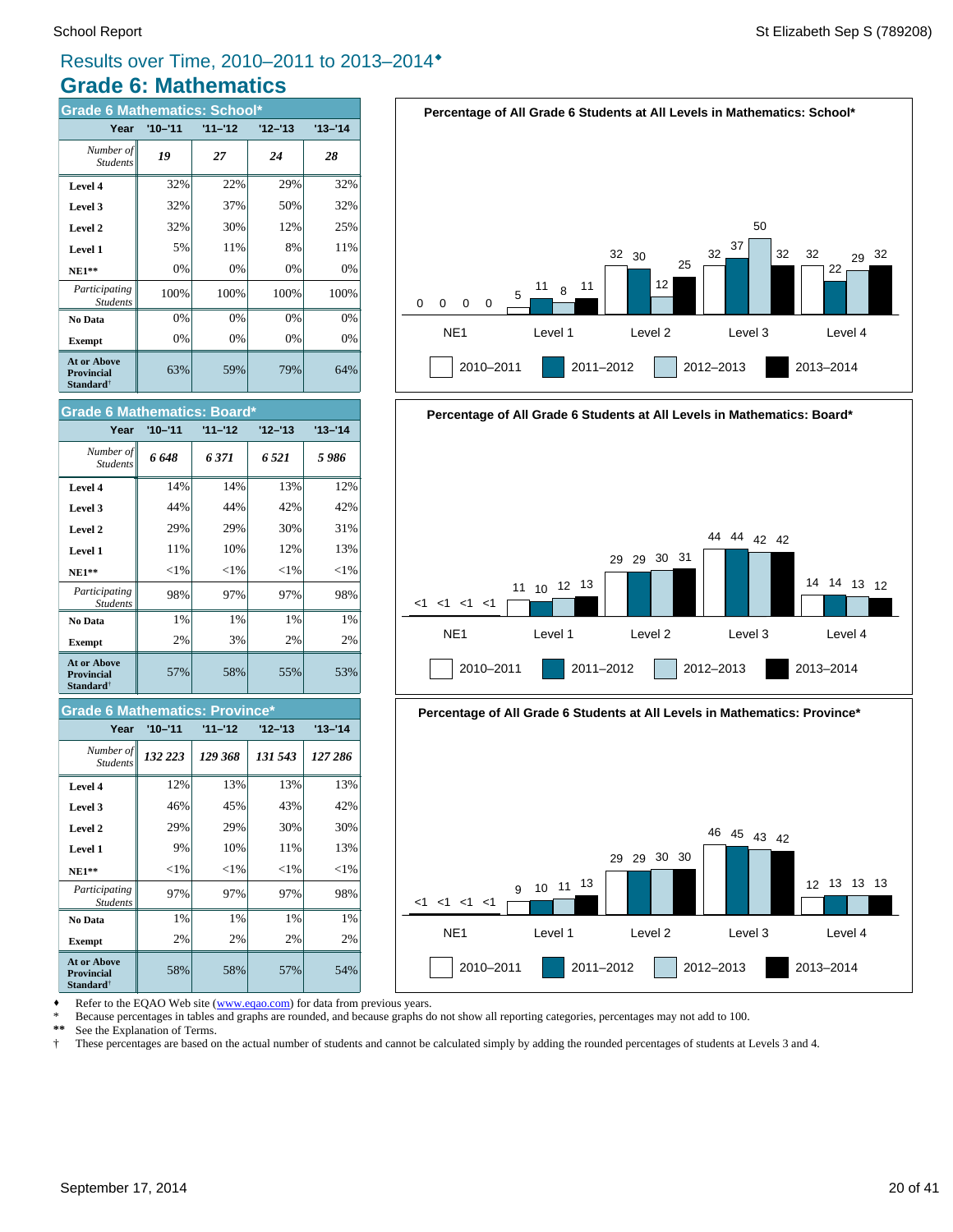

*9 19*

*16 10*

*12 12*

\* Includes only students for whom gender data were available.

*11 12 16 9*

School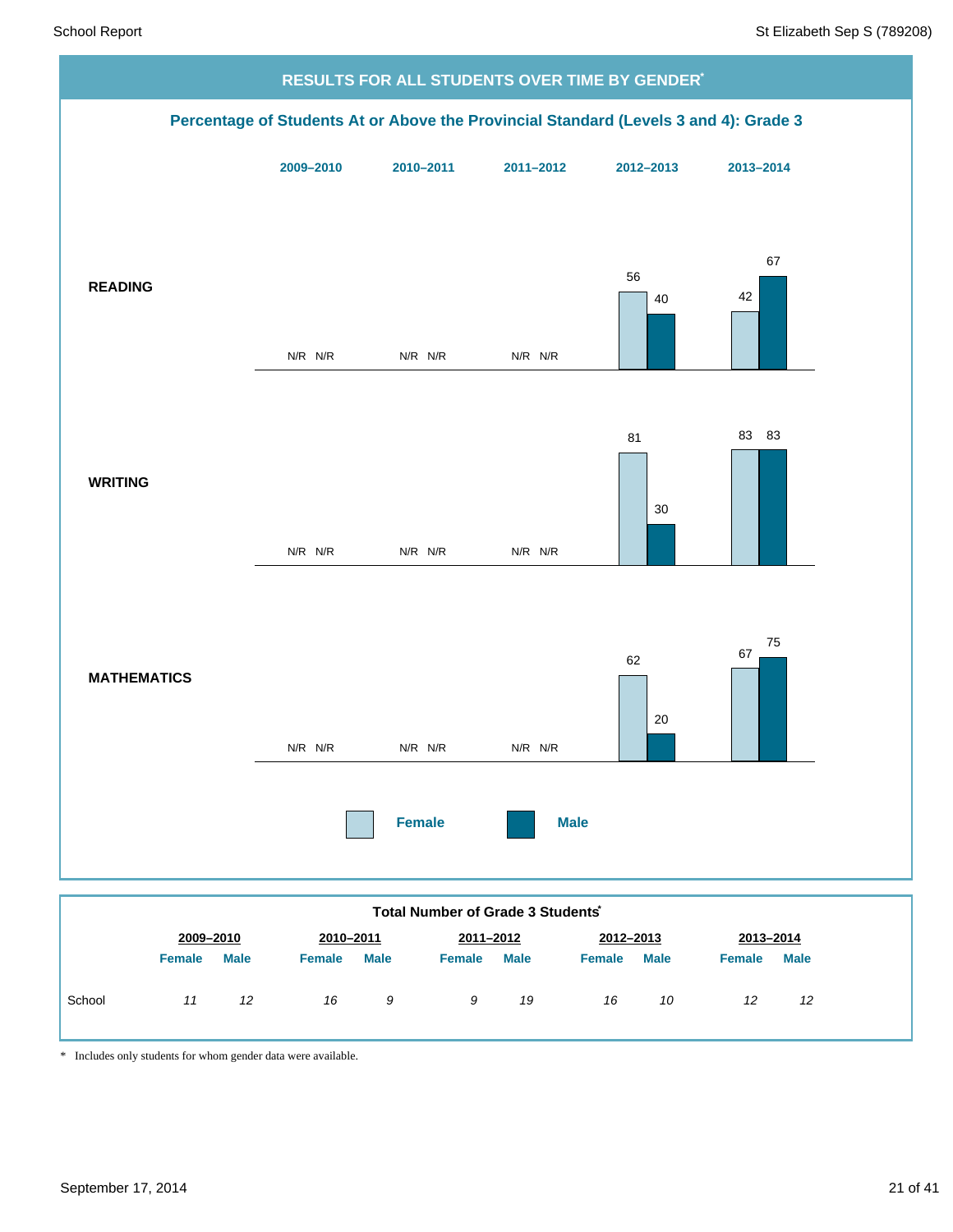

| 2009-2010<br>2012-2013<br>2010-2011<br>2011-2012<br>2013-2014<br><b>Male</b><br><b>Male</b><br><b>Male</b><br><b>Male</b><br><b>Male</b><br><b>Female</b><br><b>Female</b><br><b>Female</b><br><b>Female</b><br><b>Female</b><br>School<br>10<br>16<br>10<br>11<br>8<br>11<br>14<br>17<br>11<br>11 |  |  |  |  |  |  |
|----------------------------------------------------------------------------------------------------------------------------------------------------------------------------------------------------------------------------------------------------------------------------------------------------|--|--|--|--|--|--|
|                                                                                                                                                                                                                                                                                                    |  |  |  |  |  |  |
|                                                                                                                                                                                                                                                                                                    |  |  |  |  |  |  |
|                                                                                                                                                                                                                                                                                                    |  |  |  |  |  |  |

\* Includes only students for whom gender data were available.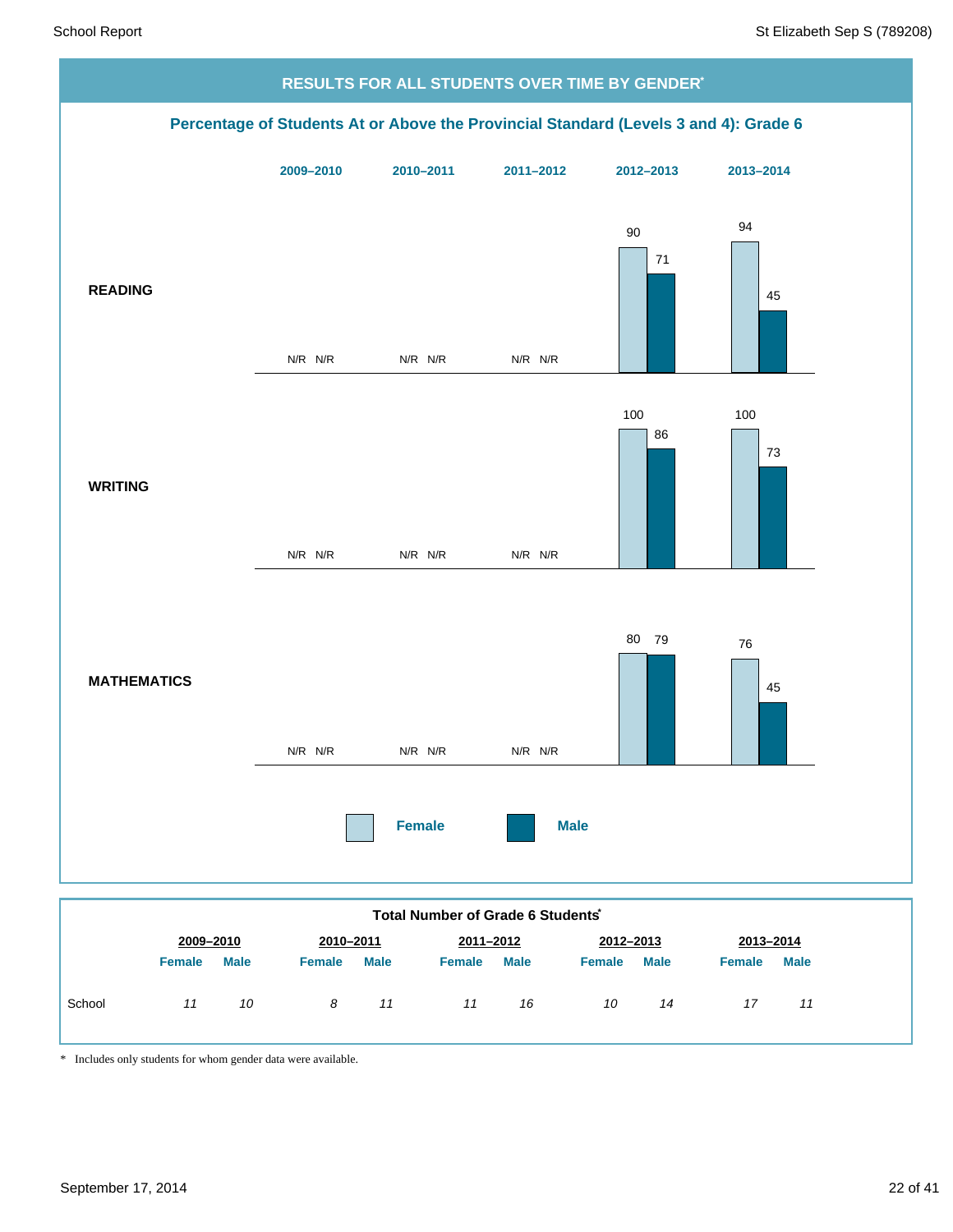|                                                                                                                              | <b>STUDENT QUESTIONNAIRE RESULTS FOR SCHOOL: GRADE 3 (# = 22)</b> |                                                          |
|------------------------------------------------------------------------------------------------------------------------------|-------------------------------------------------------------------|----------------------------------------------------------|
| Never                                                                                                                        | <b>Sometimes</b><br>Most of the time                              |                                                          |
| STUDENT ENGAGEMENT<br>About reading:                                                                                         | Percentage of Students*                                           | Number of students<br>who answered<br>"most of the time" |
| I like to read.                                                                                                              | 55<br>45                                                          | 10                                                       |
| I am a good reader.                                                                                                          | 41<br>59                                                          | 13                                                       |
| I am able to understand difficult reading passages.                                                                          | 59<br>36                                                          | 8                                                        |
| I do my best when I do reading activities in class.                                                                          | 32<br>55                                                          | 12                                                       |
| STUDENT ENGAGEMENT<br>About writing:                                                                                         |                                                                   |                                                          |
| I like to write.                                                                                                             | 45<br>18<br>36                                                    | 8                                                        |
| I am a good writer.                                                                                                          | 55<br>5<br>41                                                     | 9                                                        |
| I am able to communicate my ideas in writing.                                                                                | 5 <sub>l</sub><br>55<br>41                                        | 9                                                        |
| I do my best when I do writing activities in class.                                                                          | 36<br>64                                                          | 14                                                       |
| COGNITIVE STRATEGIES USED IN LANGUAGE                                                                                        |                                                                   |                                                          |
| Before I start to read, I try to predict what the text will be about.                                                        | 32<br>36<br>23                                                    | 5                                                        |
| I make sure I understand what I am reading.                                                                                  | 41<br>55                                                          | 12                                                       |
| I slow down my reading if it is difficult.                                                                                   | 5 <sup>1</sup><br>32<br>64                                        | 14                                                       |
| When I come to a word I do not understand, I look for clues (e.g.,<br>punctuation, word parts, other words in the sentence). | 64<br>23<br>14                                                    | 5                                                        |
| When I am finished reading, I think about what I have read.                                                                  | 32<br>27<br>36                                                    | 8                                                        |
| I organize my ideas before I start to write.                                                                                 | 41<br>50<br>9                                                     | $_{II}$                                                  |
| I edit my writing to make it better.                                                                                         | 18<br>32<br>50                                                    | $_{II}$                                                  |
| I check my writing for spelling and grammar.                                                                                 | 5<br>41<br>50                                                     | 11                                                       |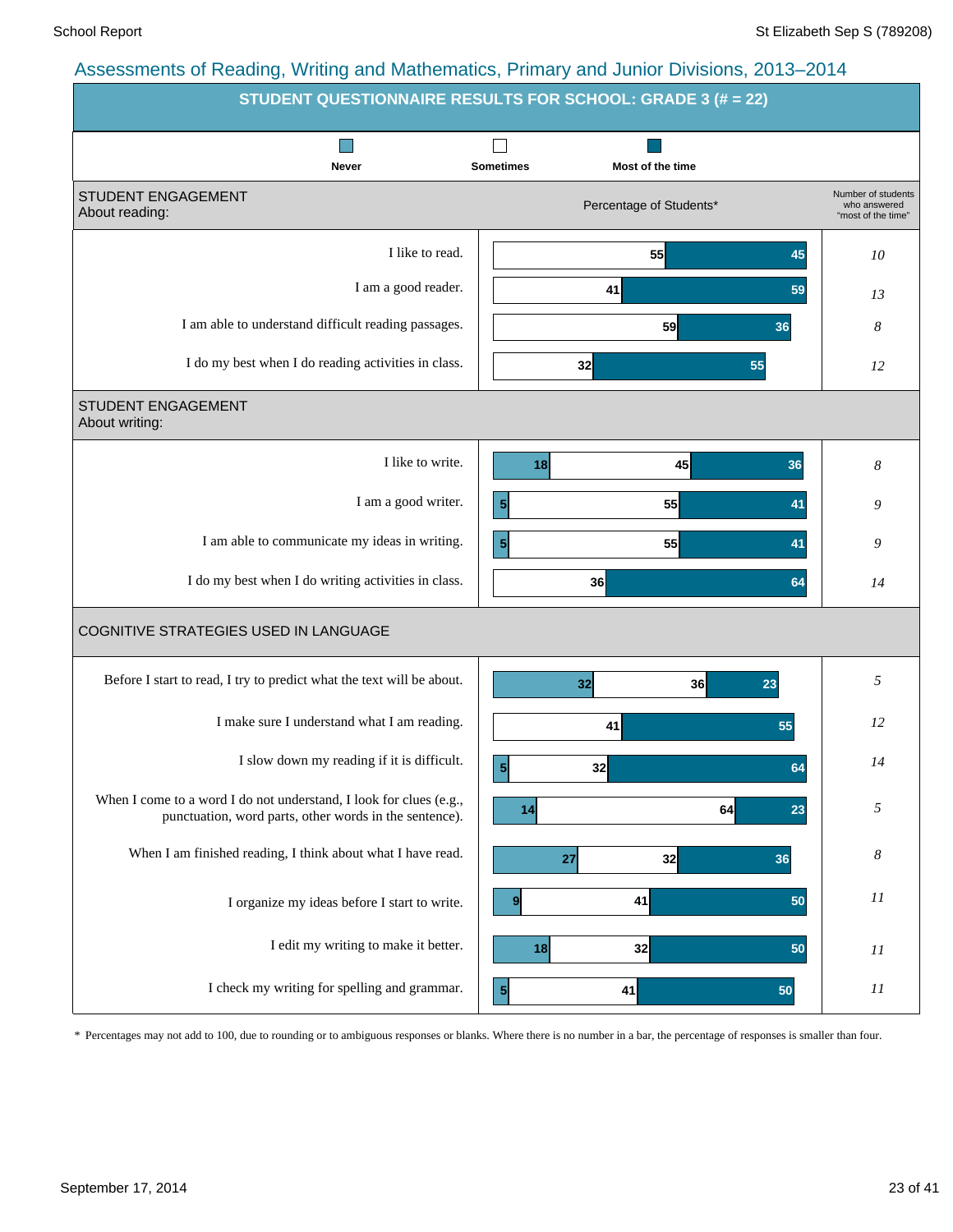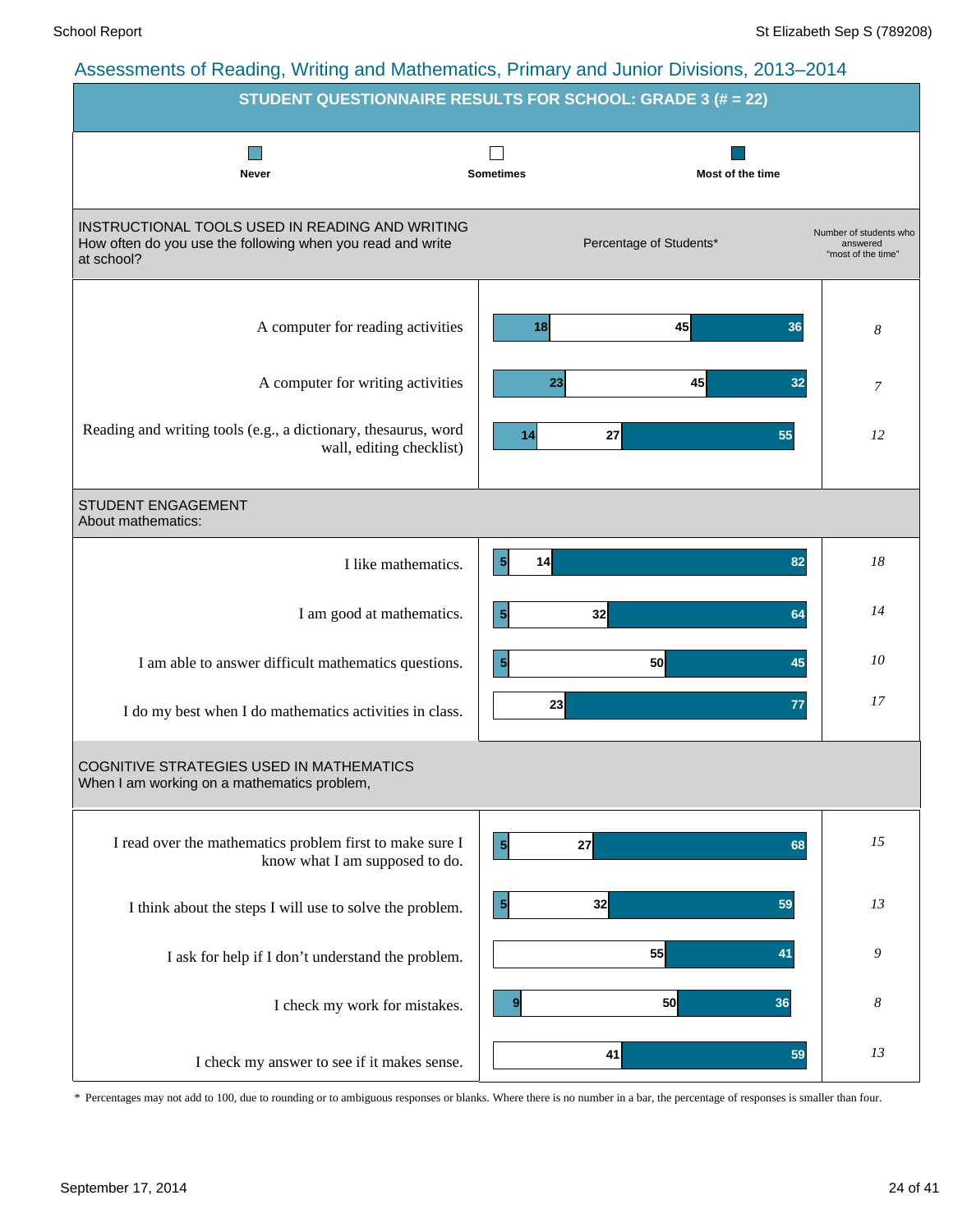| <b>STUDENT QUESTIONNAIRE RESULTS FOR SCHOOL: GRADE 3 (# = 22)</b>                                                         |                  |                         |                                                          |  |  |  |  |  |  |  |
|---------------------------------------------------------------------------------------------------------------------------|------------------|-------------------------|----------------------------------------------------------|--|--|--|--|--|--|--|
| <b>Never</b>                                                                                                              | <b>Sometimes</b> | Most of the time        |                                                          |  |  |  |  |  |  |  |
| INSTRUCTIONAL TOOLS USED IN MATHEMATICS<br>How often do you use the following during mathematics<br>activities at school? |                  | Percentage of Students* | Number of students<br>who answered<br>"most of the time" |  |  |  |  |  |  |  |
| Manipulatives (e.g., base ten blocks, tiles)                                                                              | $\vert 5 \vert$  | 45                      | 11<br>50                                                 |  |  |  |  |  |  |  |
| A calculator                                                                                                              | $\vert 5 \vert$  |                         | 86<br>9<br>$\overline{2}$                                |  |  |  |  |  |  |  |
| A computer to learn mathematics                                                                                           |                  | 23<br>50                | 5<br>23                                                  |  |  |  |  |  |  |  |
|                                                                                                                           |                  |                         |                                                          |  |  |  |  |  |  |  |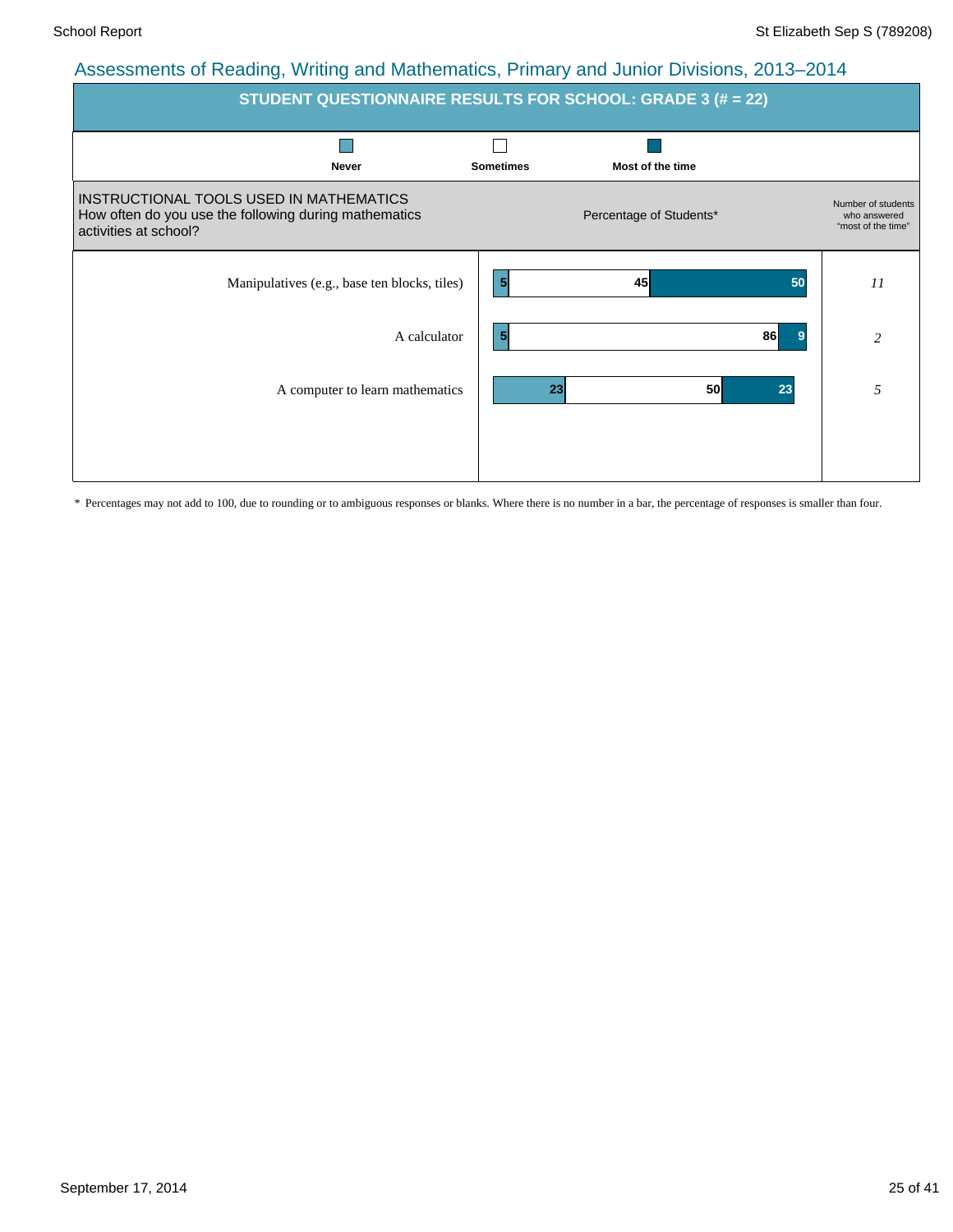|                                                                                                                           |                                      | STUDENT QUESTIONNAIRE RESULTS FOR SCHOOL: GRADE 3 (# = 22) |                                  |                                                                          |
|---------------------------------------------------------------------------------------------------------------------------|--------------------------------------|------------------------------------------------------------|----------------------------------|--------------------------------------------------------------------------|
| <b>Never</b>                                                                                                              | 1 or 2 times a month                 | 1 to 3 times a week                                        | Every day or almost every<br>day |                                                                          |
| <b>OUT-OF-SCHOOL ACTIVITIES</b><br>How often do you do the following when you are not at school?                          |                                      |                                                            | Percentage of Students*          | Number of students<br>who answered<br>"every day or almost<br>every day" |
| I participate in art, music or drama activities.                                                                          |                                      | 27 5                                                       | 32<br>36                         | 8                                                                        |
|                                                                                                                           | I participate in after-school clubs. |                                                            | $9 \vert 5$<br>64<br>14          | 3                                                                        |
| I participate in sports or other physical activities.                                                                     |                                      | 18<br>18                                                   | 27<br>32                         | 7                                                                        |
| PARENTAL ENGAGEMENT<br>How often do you and a parent, a guardian or another adult<br>who lives with you do the following? |                                      |                                                            |                                  |                                                                          |
| We talk about the activities I do in school.                                                                              |                                      | 14<br>14                                                   | 27<br>45                         | 10                                                                       |
| We talk about the reading and writing work I do in school.                                                                |                                      | 32                                                         | 23<br>14<br>32                   | 7                                                                        |
| We talk about the mathematics work I do in school.                                                                        |                                      | 27                                                         | 36<br>36                         | 8                                                                        |
|                                                                                                                           | We read together.                    | 27<br>18                                                   | 23<br>32                         | 7                                                                        |
|                                                                                                                           | We look at my school agenda.         | 23<br>9<br>9                                               | 55                               | 12                                                                       |
|                                                                                                                           | We use a computer together.          | 23<br>23                                                   | 36<br>18                         | $\overline{4}$                                                           |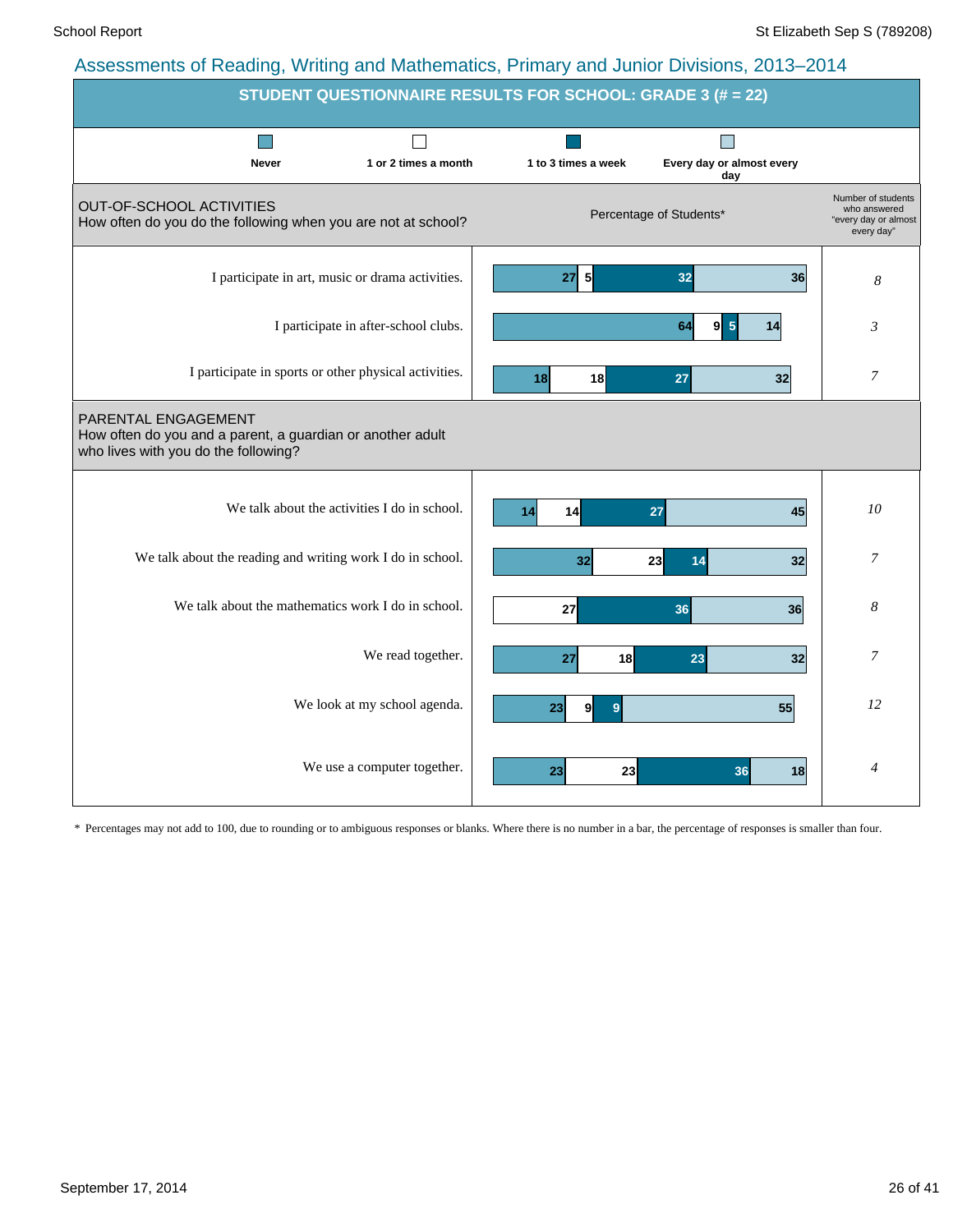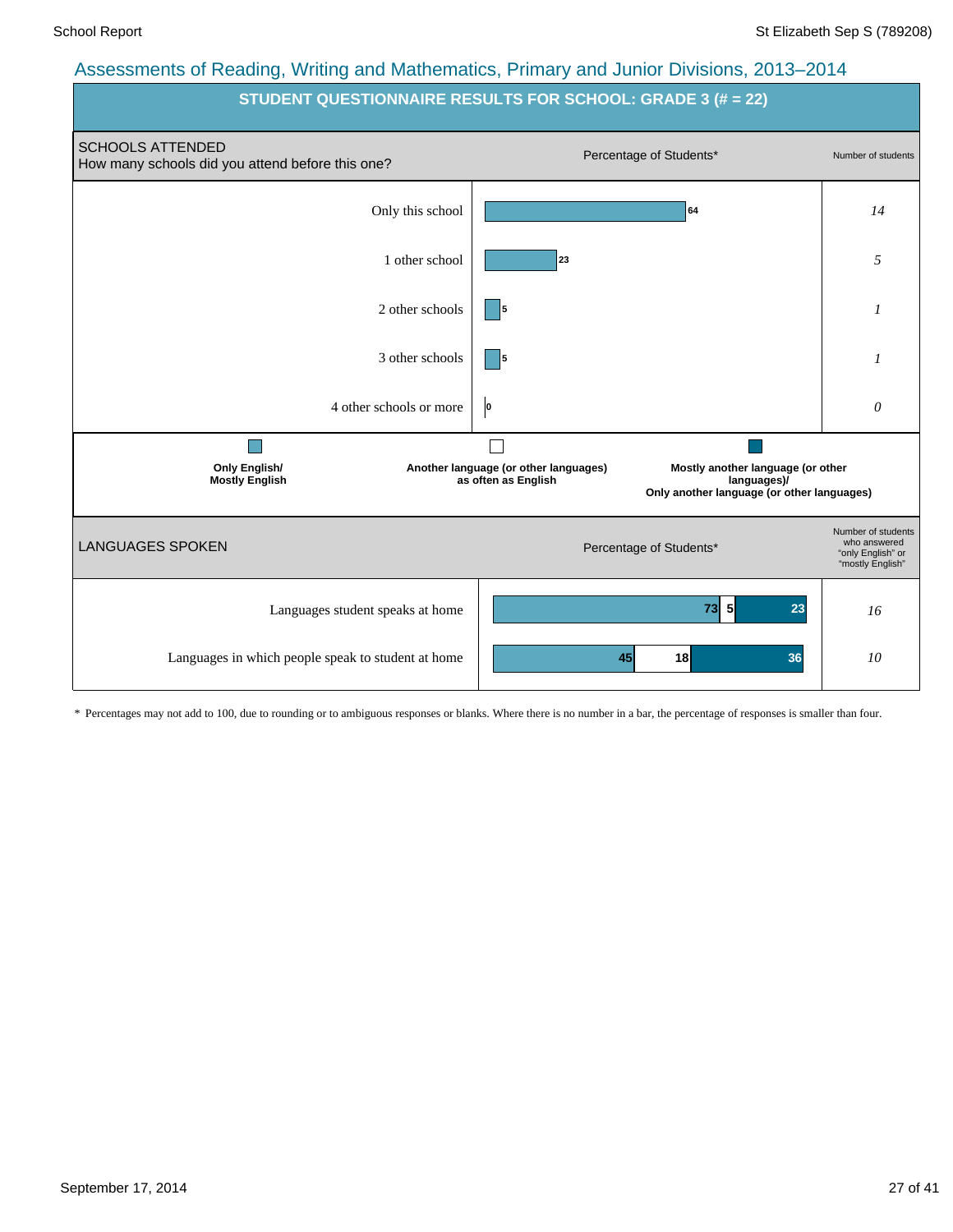| <br><b>GRADE 3: STUDENT QUESTIONNAIRE RESULTS</b>                                                                              |                                                | <b>School</b>                                  |                                         |                                      | <b>Board</b>                 |                                       |                                                                     | <b>Province</b>                     |                               |
|--------------------------------------------------------------------------------------------------------------------------------|------------------------------------------------|------------------------------------------------|-----------------------------------------|--------------------------------------|------------------------------|---------------------------------------|---------------------------------------------------------------------|-------------------------------------|-------------------------------|
| FOR SCHOOL, BOARD AND PROVINCE (all<br>students, female, male)                                                                 | <b>Students</b><br>22)<br>$\mathbf{H}$<br>$\#$ | emale<br>$\overline{10}$<br>$\rm H$<br>共<br>π. | (2)<br><b>Male*</b><br>$\mathbf u$<br>进 | <b>All Students</b><br>$= 5823$<br>巷 | 2873)<br>Female*<br>$\equiv$ | (6b8)<br>$\overline{a}$<br>Male*<br>主 | $= 123 163$<br><b>Students</b><br>共                                 | $\circ$<br>$= 6021$<br>Female*<br>巷 | $= 62944$<br><b>Male</b><br>进 |
| <b>STUDENT ENGAGEMENT</b><br>About reading:                                                                                    |                                                |                                                |                                         |                                      |                              |                                       | Percentage of students who answered "most of the time" <sup>†</sup> |                                     |                               |
| I like to read.                                                                                                                | 45%                                            | 60%                                            | 33%                                     | 43%                                  | 49%                          | 38%                                   | 47%                                                                 | 54%                                 | 41%                           |
| I am a good reader.                                                                                                            | 59%                                            | 70%                                            | 50%                                     | 62%                                  | 65%                          | 59%                                   | 64%                                                                 | 66%                                 | 62%                           |
| I am able to understand difficult reading passages.                                                                            | 36%                                            | 40%                                            | 33%                                     | 29%                                  | 28%                          | 30%                                   | 29%                                                                 | 27%                                 | 30%                           |
| I do my best when I do reading activities in class.                                                                            | 55%                                            | 70%                                            | 42%                                     | 69%                                  | 72%                          | 66%                                   | 73%                                                                 | 77%                                 | 69%                           |
| <b>STUDENT ENGAGEMENT</b><br>About writing:                                                                                    |                                                |                                                |                                         |                                      |                              |                                       | Percentage of students who answered "most of the time" <sup>†</sup> |                                     |                               |
| I like to write.                                                                                                               | 36%                                            | 50%                                            | 25%                                     | 50%                                  | 56%                          | 45%                                   | 51%                                                                 | 59%                                 | 43%                           |
| I am a good writer.                                                                                                            | 41%                                            | 50%                                            | 33%                                     | 45%                                  | 51%                          | 39%                                   | 49%                                                                 | 56%                                 | 43%                           |
| I am able to communicate my ideas in writing.                                                                                  | 41%                                            | 50%                                            | 33%                                     | 40%                                  | 41%                          | 39%                                   | 42%                                                                 | 44%                                 | 41%                           |
| I do my best when I do writing activities in class.                                                                            | 64%                                            | 70%                                            | 58%                                     | 68%                                  | 72%                          | 64%                                   | 71%                                                                 | 76%                                 | 66%                           |
| COGNITIVE STRATEGIES USED IN LANGUAGE                                                                                          |                                                |                                                |                                         |                                      |                              |                                       | Percentage of students who answered "most of the time" <sup>†</sup> |                                     |                               |
| Before I start to read, I try to predict what the text will be<br>about.                                                       | 23%                                            | 10%                                            | 33%                                     | 23%                                  | 23%                          | 24%                                   | 20%                                                                 | 20%                                 | 20%                           |
| I make sure I understand what I am reading.                                                                                    | 55%                                            | 40%                                            | 67%                                     | 64%                                  | 68%                          | 60%                                   | 65%                                                                 | 68%                                 | 62%                           |
| I slow down my reading if it is difficult.                                                                                     | 64%                                            | 60%                                            | 67%                                     | 49%                                  | 54%                          | 45%                                   | 51%                                                                 | 55%                                 | 47%                           |
| When I come to a word I do not understand, I look for<br>clues (e.g., punctuation, word parts, other words in the<br>sentence. | 23%                                            | 20%                                            | 25%                                     | 34%                                  | 37%                          | 32%                                   | 36%                                                                 | 39%                                 | 33%                           |
| When I am finished reading, I think about what I have<br>read.                                                                 | 36%                                            | 30%                                            | 42%                                     | 39%                                  | 40%                          | 38%                                   | 38%                                                                 | 40%                                 | 36%                           |
| I organize my ideas before I start to write.                                                                                   | 50%                                            | 50%                                            | 50%                                     | 41%                                  | 45%                          | 37%                                   | 40%                                                                 | 43%                                 | 37%                           |
| I edit my writing to make it better.                                                                                           | 50%                                            | 50%                                            | 50%                                     | 43%                                  | 48%                          | 38%                                   | 44%                                                                 | 48%                                 | 40%                           |
| I check my writing for spelling and grammar.                                                                                   | 50%                                            | 60%                                            | 42%                                     | 45%                                  | 49%                          | 42%                                   | 45%                                                                 | 49%                                 | 41%                           |
| INSTRUCTIONAL TOOLS USED IN READING AND<br><b>WRITING</b>                                                                      |                                                |                                                |                                         |                                      |                              |                                       | Percentage of students who answered "most of the time" <sup>†</sup> |                                     |                               |
| A computer for reading activities                                                                                              | 36%                                            | 40%                                            | 33%                                     | 11%                                  | 11%                          | 12%                                   | 14%                                                                 | 13%                                 | 16%                           |
| A computer for writing activities                                                                                              | 32%                                            | 10%                                            | 50%                                     | 14%                                  | 13%                          | 15%                                   | 19%                                                                 | 18%                                 | 20%                           |
| Reading and writing tools (e.g., a dictionary, thesaurus,<br>word wall, editing checklist)                                     | 55%                                            | 50%                                            | 58%                                     | 42%                                  | 47%                          | 37%                                   | 39%                                                                 | 44%                                 | 34%                           |

\* Only includes students for whom gender data were available.

† Other response options were "never" and "sometimes."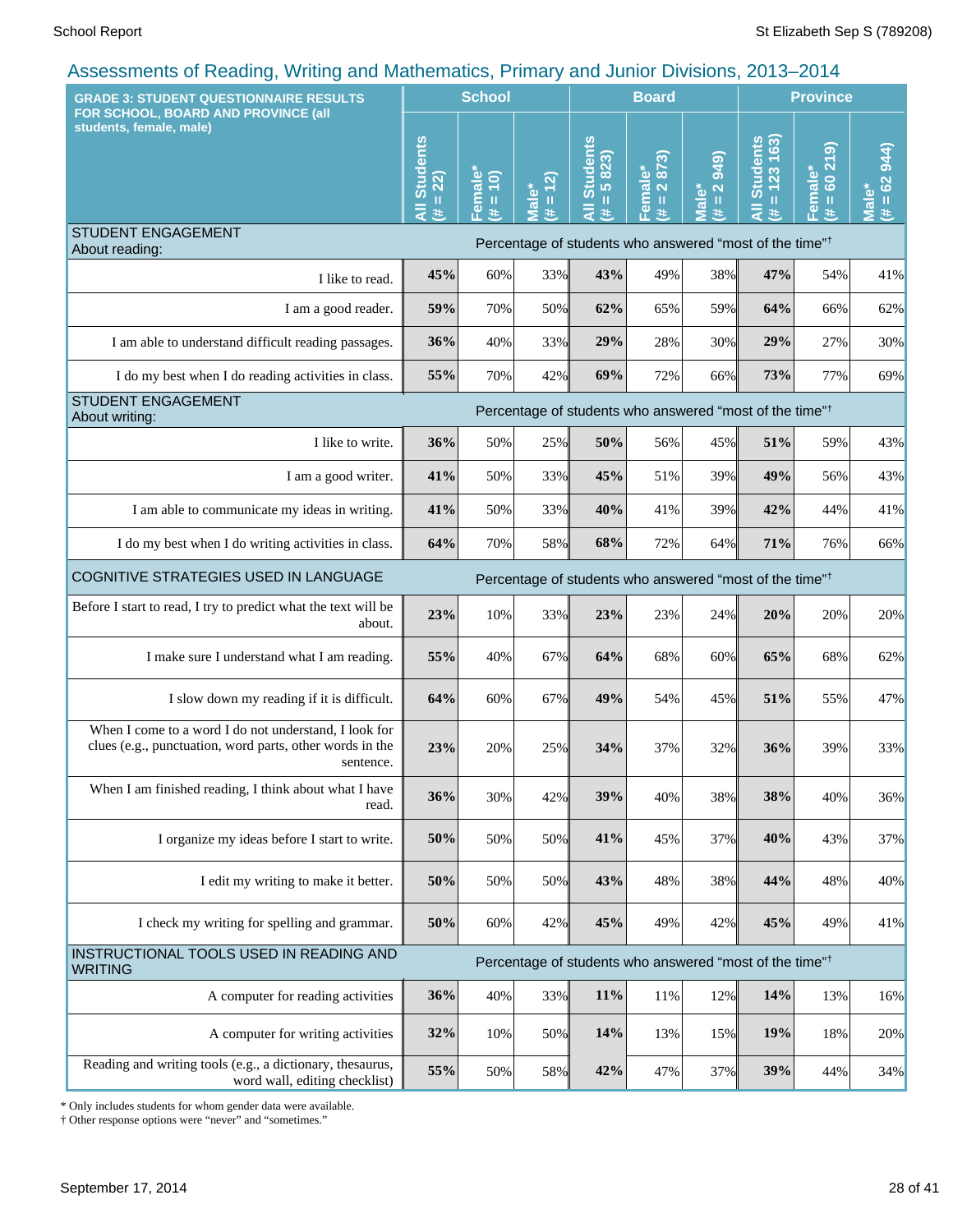| ASSESSINEINS OF INEQUITY, VYNUTY QHU MQUIENIQUOS, F IIITQIY QHU JUMISIO DIVISIONS, ZO I J-ZO 14<br><b>GRADE 3: STUDENT QUESTIONNAIRE RESULTS</b>                                |                                               | <b>School</b>        |                   |                                                                     | <b>Board</b>           |                                                                         |                                                                           | <b>Province</b>                 |                                  |
|---------------------------------------------------------------------------------------------------------------------------------------------------------------------------------|-----------------------------------------------|----------------------|-------------------|---------------------------------------------------------------------|------------------------|-------------------------------------------------------------------------|---------------------------------------------------------------------------|---------------------------------|----------------------------------|
| FOR SCHOOL, BOARD AND PROVINCE (all<br>students, female, male)                                                                                                                  | <b>Students</b><br>$H = 22$<br>$\overline{a}$ | Female<br>$(# = 10)$ | $# = 12$<br>Male* | All Students<br>5823)<br>$\rm{II}$<br>进                             | Female*<br>(# = 2 873) | 949)<br>$\overline{\mathbf{N}}$<br>Male*<br>$\, \, \mathrm{II} \,$<br>共 | <b>Students</b><br>163)<br>123<br>Ш<br>$\bar{\bar{\mathbf{z}}}$<br>$\ast$ | 60219<br>Female*<br>$\,$ H<br>巷 | $# = 62944$<br>Male <sup>®</sup> |
| <b>STUDENT ENGAGEMENT</b><br>About mathematics:                                                                                                                                 |                                               |                      |                   | Percentage of students who answered "most of the time" <sup>†</sup> |                        |                                                                         |                                                                           |                                 |                                  |
| I like mathematics.                                                                                                                                                             | 82%                                           | 70%                  | 92%               | 59%                                                                 | 55%                    | 63%                                                                     | 57%                                                                       | 53%                             | 62%                              |
| I am good at mathematics.                                                                                                                                                       | 64%                                           | 30%                  | 92%               | 53%                                                                 | 46%                    | 60%                                                                     | 55%                                                                       | 48%                             | 61%                              |
| I am able to answer difficult mathematics questions.                                                                                                                            | 45%                                           | 10%                  | 75%               | 34%                                                                 | 28%                    | 40%                                                                     | 37%                                                                       | 30%                             | 44%                              |
| I do my best when I do mathematics activities in class.                                                                                                                         | 77%                                           | 80%                  | 75%               | 76%                                                                 | 77%                    | 75%                                                                     | 78%                                                                       | 79%                             | 77%                              |
| <b>COGNITIVE STRATEGIES USED IN</b><br><b>MATHEMATICS</b><br>Percentage of students who answered "most of the time" <sup>†</sup><br>When I am working on a mathematics problem, |                                               |                      |                   |                                                                     |                        |                                                                         |                                                                           |                                 |                                  |
| I read over the mathematics problem first to make sure I<br>know what I am supposed to do.                                                                                      | 68%                                           | 80%                  | 58%               | 65%                                                                 | 69%                    | 61%                                                                     | 68%                                                                       | 73%                             | 64%                              |
| I think about the steps I will use to solve the problem.                                                                                                                        | 59%                                           | 60%                  | 58%               | 41%                                                                 | 42%                    | 41%                                                                     | 44%                                                                       | 45%                             | 43%                              |
| I ask for help if I don't understand the problem.                                                                                                                               | 41%                                           | 30%                  | 50%               | 49%                                                                 | 55%                    | 44%                                                                     | 53%                                                                       | 58%                             | 48%                              |
| I check my work for mistakes.                                                                                                                                                   | 36%                                           | 30%                  | 42%               | 50%                                                                 | 52%                    | 47%                                                                     | 51%                                                                       | 54%                             | 49%                              |
| I check my answers to see if it makes sense.                                                                                                                                    | 59%                                           | 50%                  | 67%               | 57%                                                                 | 60%                    | 55%                                                                     | 60%                                                                       | 63%                             | 57%                              |
| <b>INSTRUCTIONAL TOOLS USED IN</b><br><b>MATHEMATICS</b>                                                                                                                        |                                               |                      |                   | Percentage of students who answered "most of the time" <sup>†</sup> |                        |                                                                         |                                                                           |                                 |                                  |
| Manipulatives (e.g., base ten blocks, tiles)                                                                                                                                    | 50%                                           | 30%                  | 67%               | 35%                                                                 | 39%                    | 32%                                                                     | 31%                                                                       | 34%                             | 27%                              |
| A calculator                                                                                                                                                                    | 9%                                            | 0%                   | 17%               | 15%                                                                 | 14%                    | 15%                                                                     | 15%                                                                       | 15%                             | 15%                              |
| A computer to learn mathematics                                                                                                                                                 | 23%                                           | 10%                  | 33%               | 15%                                                                 | 14%                    | 16%                                                                     | 20%                                                                       | 20%                             | 20%                              |
| * Only includes students for whom gender data were available.<br>† Other response options were "never" and "sometimes."                                                         |                                               |                      |                   |                                                                     |                        |                                                                         |                                                                           |                                 |                                  |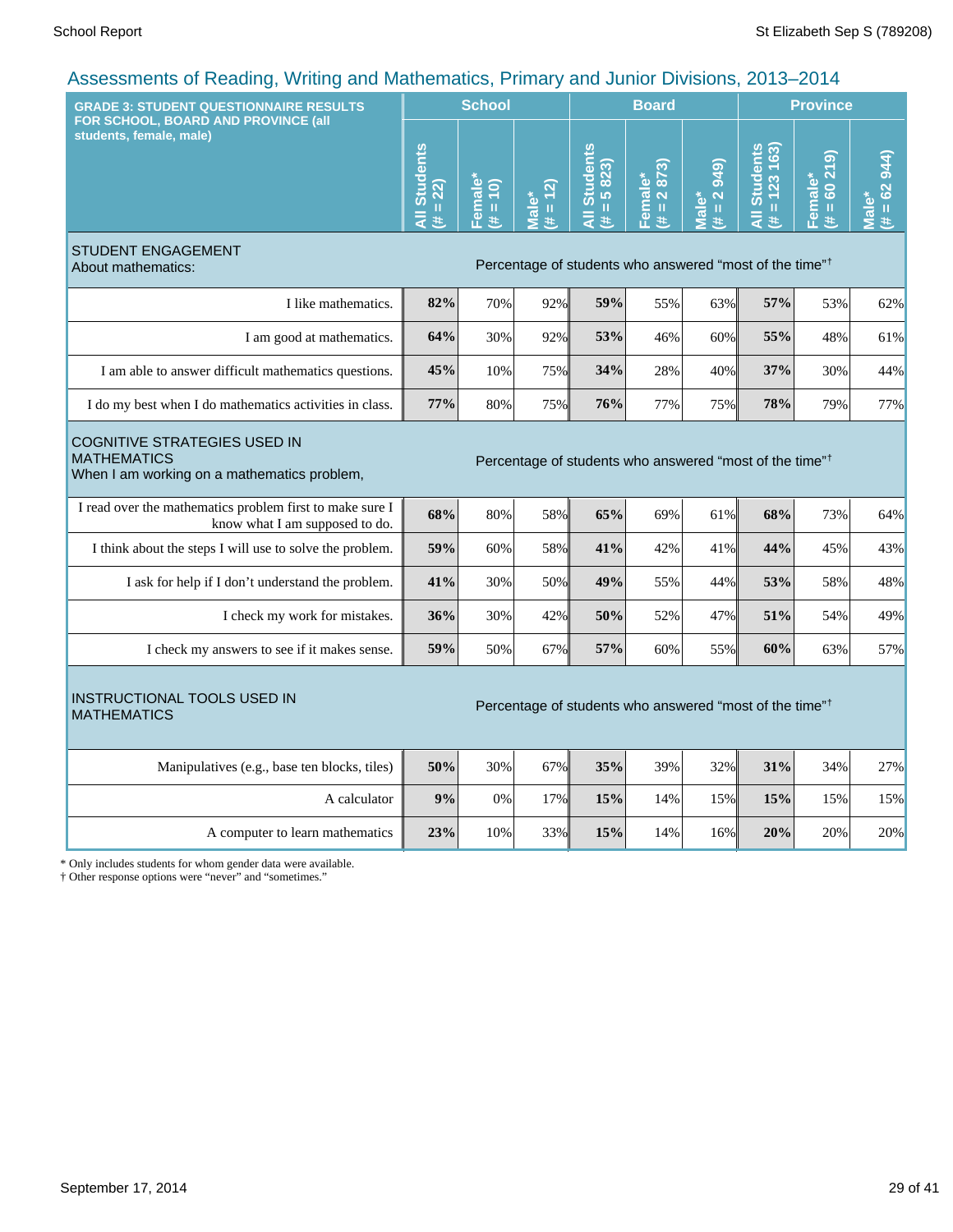| <b>GRADE 3: STUDENT QUESTIONNAIRE RESULTS</b><br>FOR SCHOOL, BOARD AND PROVINCE (all                                      |                                                  | <b>School</b>       |                              |                                                                                  | <b>Board</b>                     |                                              |                                                         | <b>Province</b>                      |                                     |  |
|---------------------------------------------------------------------------------------------------------------------------|--------------------------------------------------|---------------------|------------------------------|----------------------------------------------------------------------------------|----------------------------------|----------------------------------------------|---------------------------------------------------------|--------------------------------------|-------------------------------------|--|
| students, female, male)                                                                                                   | <b>Students</b><br>$= 22$<br>$\overline{a}$<br>共 | Female*<br>(# = 10) | $= 12$<br>Male*<br>$\ddot{}$ | <b>Students</b><br>$= 5823$<br>ह<br>进                                            | Female*<br>$(\text{#} = 2\ 873)$ | 949)<br>$\overline{2}$<br>Male*<br>$\ddot{}$ | $= 123 163$<br><b>Students</b><br>$\ddot{\bar{z}}$<br>进 | (615)<br>Female*<br>8<br>$\,$ H<br>进 | 944)<br>$= 62$<br><b>Male*</b><br>共 |  |
| <b>OUT-OF-SCHOOL ACTIVITIES</b><br>How often do you do the following when you are not<br>at school?                       |                                                  |                     |                              | Percentage of students who answered "every day or almost every day" <sup>†</sup> |                                  |                                              |                                                         |                                      |                                     |  |
| I participate in art, music or drama activities.                                                                          | 36%                                              | 50%                 | 25%                          | 22%                                                                              | 26%                              | 19%                                          | 23%                                                     | 28%                                  | 19%                                 |  |
| I participate in after-school clubs.                                                                                      | 14%                                              | 10%                 | 17%                          | 15%                                                                              | 15%                              | 15%                                          | 13%                                                     | 13%                                  | 12%                                 |  |
| I participate in sports or other physical activities.                                                                     | 32%                                              | 30%                 | 33%                          | 41%                                                                              | 34%                              | 47%                                          | 43%                                                     | 37%                                  | 48%                                 |  |
| PARENTAL ENGAGEMENT<br>How often do you and a parent, a guardian or<br>another adult who lives with you do the following? |                                                  |                     |                              | Percentage of students who answered "every day or almost every day" <sup>†</sup> |                                  |                                              |                                                         |                                      |                                     |  |
| We talk about the activities I do in school.                                                                              | 45%                                              | 40%                 | 50%                          | 51%                                                                              | 55%                              | 47%                                          | 48%                                                     | 53%                                  | 44%                                 |  |
| We talk about the reading and writing work I do in<br>school.                                                             | 32%                                              | 20%                 | 42%                          | 31%                                                                              | 34%                              | 29%                                          | 29%                                                     | 32%                                  | 27%                                 |  |
| We talk about the mathematics work I do in school.                                                                        | 36%                                              | 30%                 | 42%                          | 41%                                                                              | 44%                              | 39%                                          | 36%                                                     | 39%                                  | 34%                                 |  |
| We read together.                                                                                                         | 32%                                              | 40%                 | 25%                          | 29%                                                                              | 31%                              | 27%                                          | 31%                                                     | 33%                                  | 28%                                 |  |
| We look at my school agenda.                                                                                              | 55%                                              | 50%                 | 58%                          | 53%                                                                              | 52%                              | 54%                                          | 56%                                                     | 57%                                  | 55%                                 |  |
| We use a computer together.                                                                                               | 18%                                              | 10%                 | 25%                          | 16%                                                                              | 18%                              | 15%                                          | 15%                                                     | 15%                                  | 15%                                 |  |

\* Only includes students for whom gender data were available.

† Other response options were "never," "1 or 2 times a month" and "1 to 3 times a week."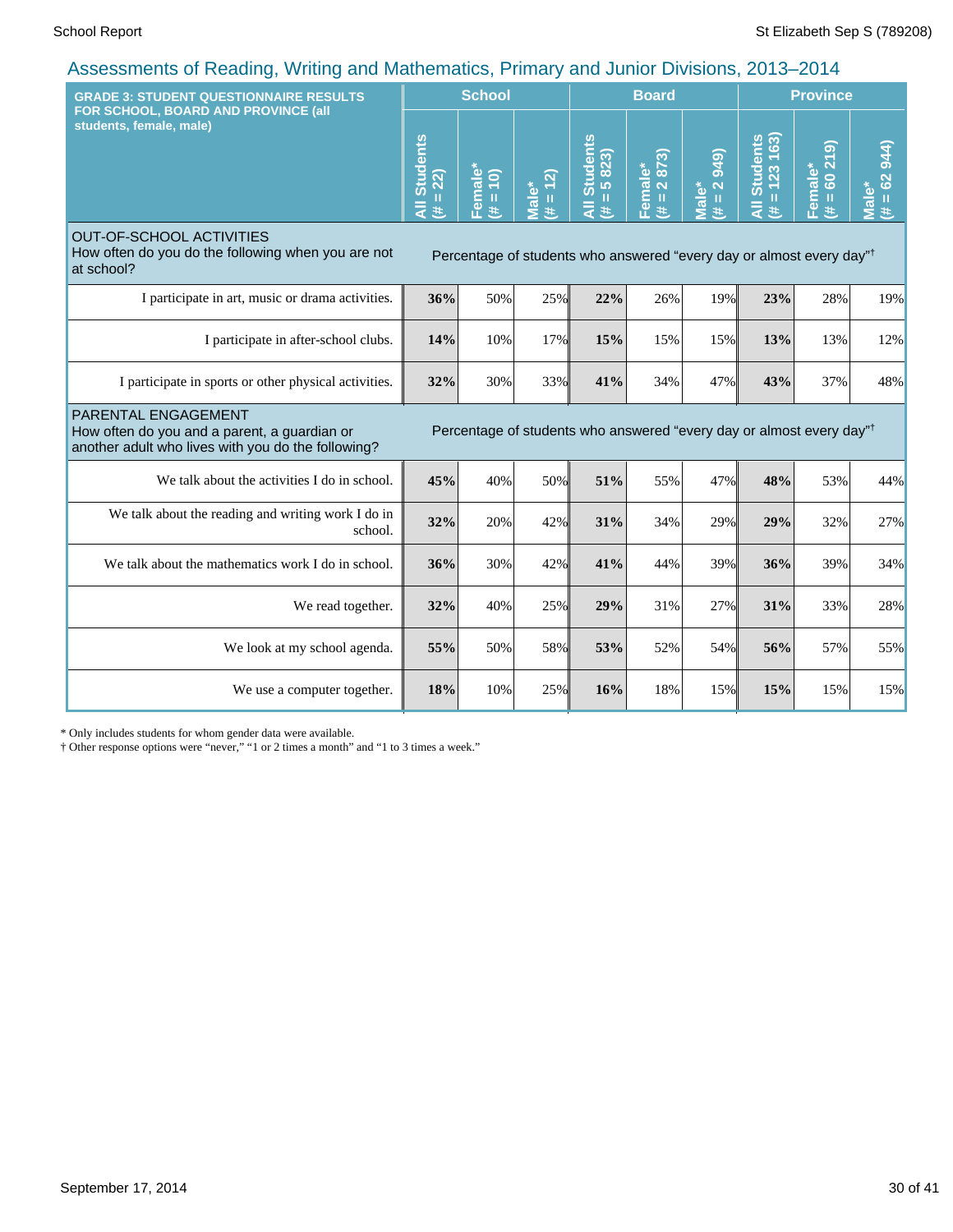| <b>GRADE 3: STUDENT QUESTIONNAIRE RESULTS</b>                                               |                             | <b>School</b>                      |                               |                               | <b>Board</b>                          |                                |                                  | <b>Province</b>                                        |                                          |  |
|---------------------------------------------------------------------------------------------|-----------------------------|------------------------------------|-------------------------------|-------------------------------|---------------------------------------|--------------------------------|----------------------------------|--------------------------------------------------------|------------------------------------------|--|
| FOR SCHOOL, BOARD AND PROVINCE (all<br>students, female, male)                              | All Students<br>$= 22$<br># | Female <sup>®</sup><br>$= 10$<br>共 | $# = 12$<br>Male <sup>*</sup> | All Students<br>$= 5823$<br>巷 | 2873)<br>Female*<br>$\mathbf{H}$<br>巷 | <b>949</b><br>$# = 2$<br>Male* | All Students<br>$= 123 163$<br>进 | ெ<br>$\overline{\mathbf{z}}$<br>Female*<br>$= 60$<br>巷 | <b>944</b><br>$(# = 62)$<br><b>Male*</b> |  |
| <b>SCHOOLS ATTENDED</b><br>How many schools did you attend before this one?                 |                             |                                    |                               |                               | Percentage of students <sup>†</sup>   |                                |                                  |                                                        |                                          |  |
| Only this school/1 other school                                                             | 86%                         | 80%                                | 92%                           | 81%                           | 81%                                   | 80%                            | 78%                              | 78%                                                    | 77%                                      |  |
| 2 other schools/3 other schools                                                             | 9%                          | 20%                                | 0%                            | 14%                           | 13%                                   | 14%                            | 16%                              | 15%                                                    | 16%                                      |  |
| 4 other schools or more                                                                     | 0%                          | 0%                                 | 0%                            | 3%                            | 3%                                    | 3%                             | 4%                               | 4%                                                     | 4%                                       |  |
| LANGUAGES STUDENTS SPEAK AT HOME                                                            |                             |                                    |                               |                               | Percentage of students <sup>†</sup>   |                                |                                  |                                                        |                                          |  |
| Only English/Mostly English                                                                 | 73%                         | 60%                                | 83%                           | 59%                           | 56%                                   | 61%                            | 71%                              | 70%                                                    | 72%                                      |  |
| Another language (or other languages) as often<br>as English                                | 5%                          | 10%                                | 0%                            | 25%                           | 26%                                   | 23%                            | 17%                              | 18%                                                    | 16%                                      |  |
| Mostly another language (or other languages)/<br>Only another language (or other languages) | 23%                         | 30%                                | 17%                           | 15%                           | 15%                                   | 14%                            | 10%                              | 11%                                                    | 10%                                      |  |
| LANGUAGES SPOKEN TO STUDENTS AT<br><b>HOME</b>                                              |                             |                                    |                               |                               | Percentage of students <sup>†</sup>   |                                |                                  |                                                        |                                          |  |
| Only English/Mostly English                                                                 | 45%                         | 40%                                | 50%                           | 48%                           | 45%                                   | 51%                            | 66%                              | 65%                                                    | 67%                                      |  |
| Another language (or other languages) as often<br>as English                                | 18%                         | 30%                                | 8%                            | 24%                           | 25%                                   | 23%                            | 14%                              | 15%                                                    | 14%                                      |  |
| Mostly another language (or other languages)/<br>Only another language (or other languages) | 36%                         | 30%                                | 42%                           | 25%                           | 26%                                   | 23%                            | 17%                              | 17%                                                    | 16%                                      |  |

\* Only includes students for whom gender data were available.

† Percentages may not add to 100, due to rounding or to ambiguous responses or blanks.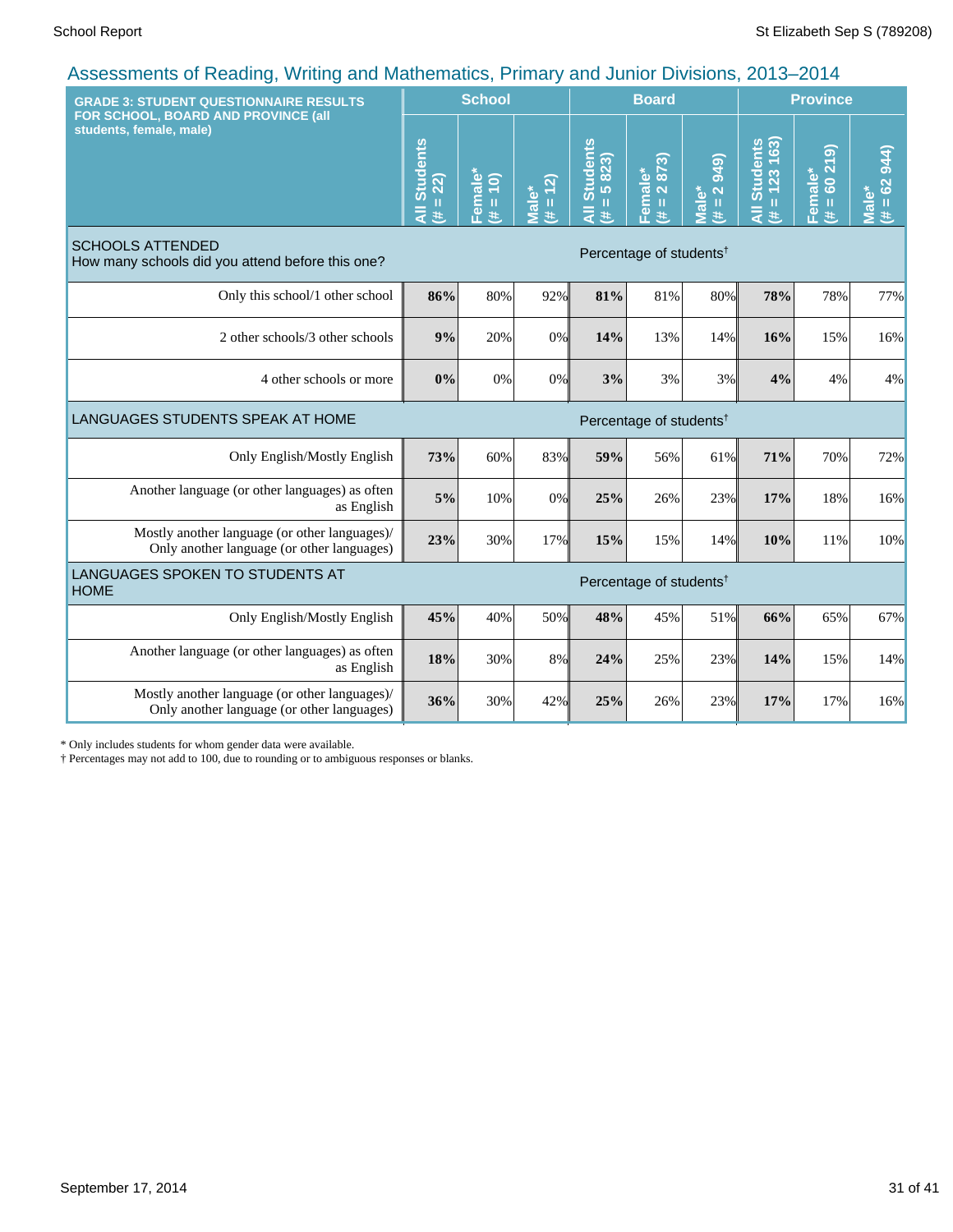|                                                                                                                              | <b>STUDENT QUESTIONNAIRE RESULTS FOR SCHOOL: GRADE 6 (# = 28)</b> |                                                          |
|------------------------------------------------------------------------------------------------------------------------------|-------------------------------------------------------------------|----------------------------------------------------------|
| Never                                                                                                                        | <b>Sometimes</b><br>Most of the time                              |                                                          |
| STUDENT ENGAGEMENT<br>About reading:                                                                                         | Percentage of Students*                                           | Number of students<br>who answered<br>"most of the time" |
| I like to read.                                                                                                              | 46<br>50                                                          | 14                                                       |
| I am a good reader.                                                                                                          | 32<br>4<br>64                                                     | 18                                                       |
| I am able to understand difficult reading passages.                                                                          | $\overline{7}$<br>54<br>39                                        | 11                                                       |
| I do my best when I do reading activities in class.                                                                          | 14<br>86                                                          | 24                                                       |
| STUDENT ENGAGEMENT<br>About writing:                                                                                         |                                                                   |                                                          |
| I like to write.                                                                                                             | 54<br>46                                                          | 15                                                       |
| I am a good writer.                                                                                                          | 54<br>43                                                          | 12                                                       |
| I am able to communicate my ideas in writing.                                                                                | 57<br>$\overline{7}$<br>36                                        | 10                                                       |
| I do my best when I do writing activities in class.                                                                          | 29<br>71                                                          | 20                                                       |
| COGNITIVE STRATEGIES USED IN LANGUAGE                                                                                        |                                                                   |                                                          |
| Before I start to read, I try to predict what the text will be about.                                                        | 54<br>25<br>21                                                    | 6                                                        |
| I make sure I understand what I am reading.                                                                                  | 29<br>68<br>4                                                     | 19                                                       |
| I slow down my reading if it is difficult.                                                                                   | $\vert$<br>46<br>46                                               | 13                                                       |
| When I come to a word I do not understand, I look for clues (e.g.,<br>punctuation, word parts, other words in the sentence). | 32<br>57<br>11                                                    | 16                                                       |
| When I am finished reading, I think about what I have read.                                                                  | 50<br>11<br>39                                                    | $_{II}$                                                  |
| I organize my ideas before I start to write.                                                                                 | 14<br>39<br>46                                                    | 13                                                       |
| I edit my writing to make it better.                                                                                         | 32<br>$\boldsymbol{4}$<br>64                                      | 18                                                       |
| I check my writing for spelling and grammar.                                                                                 | 18<br>79                                                          | 22                                                       |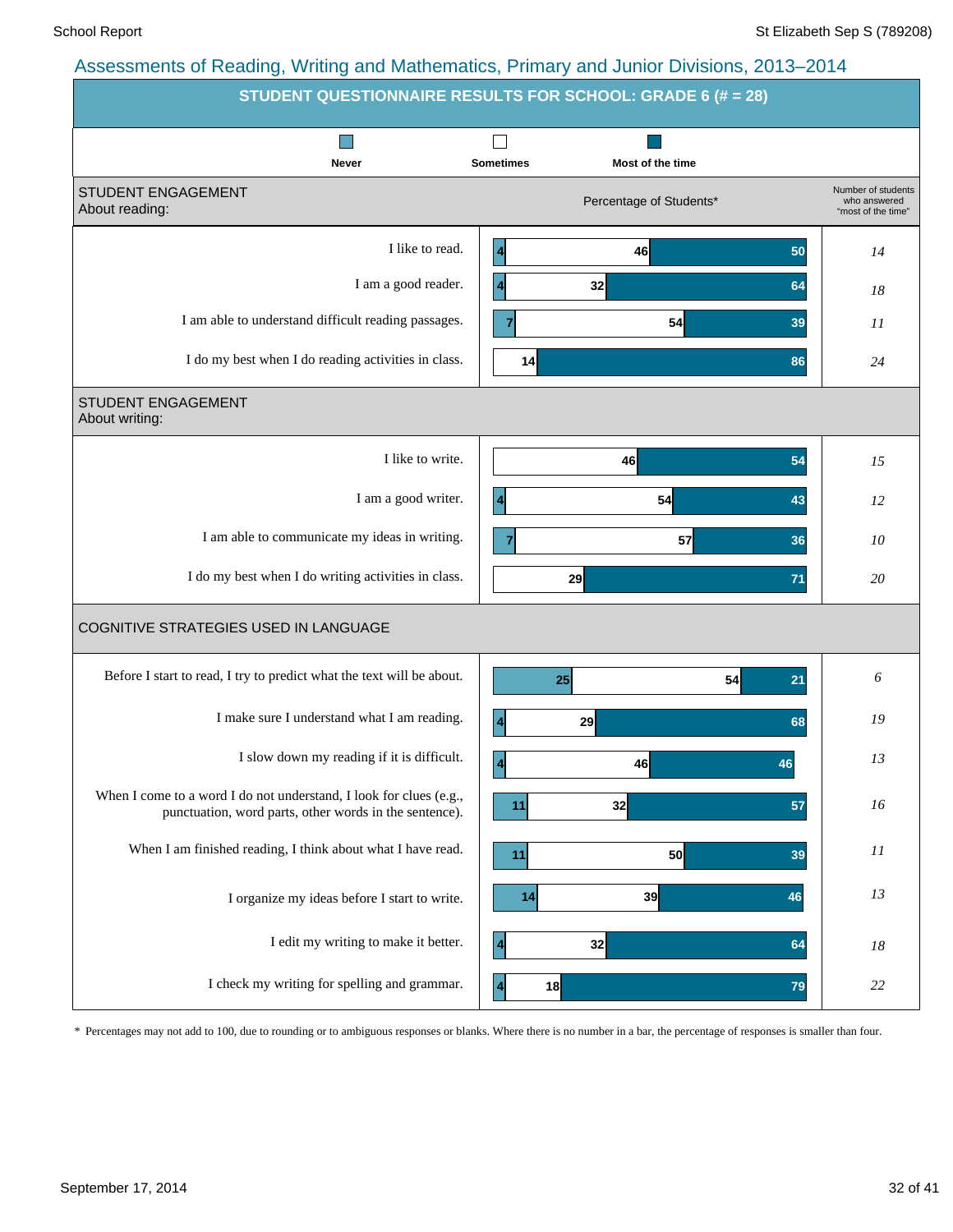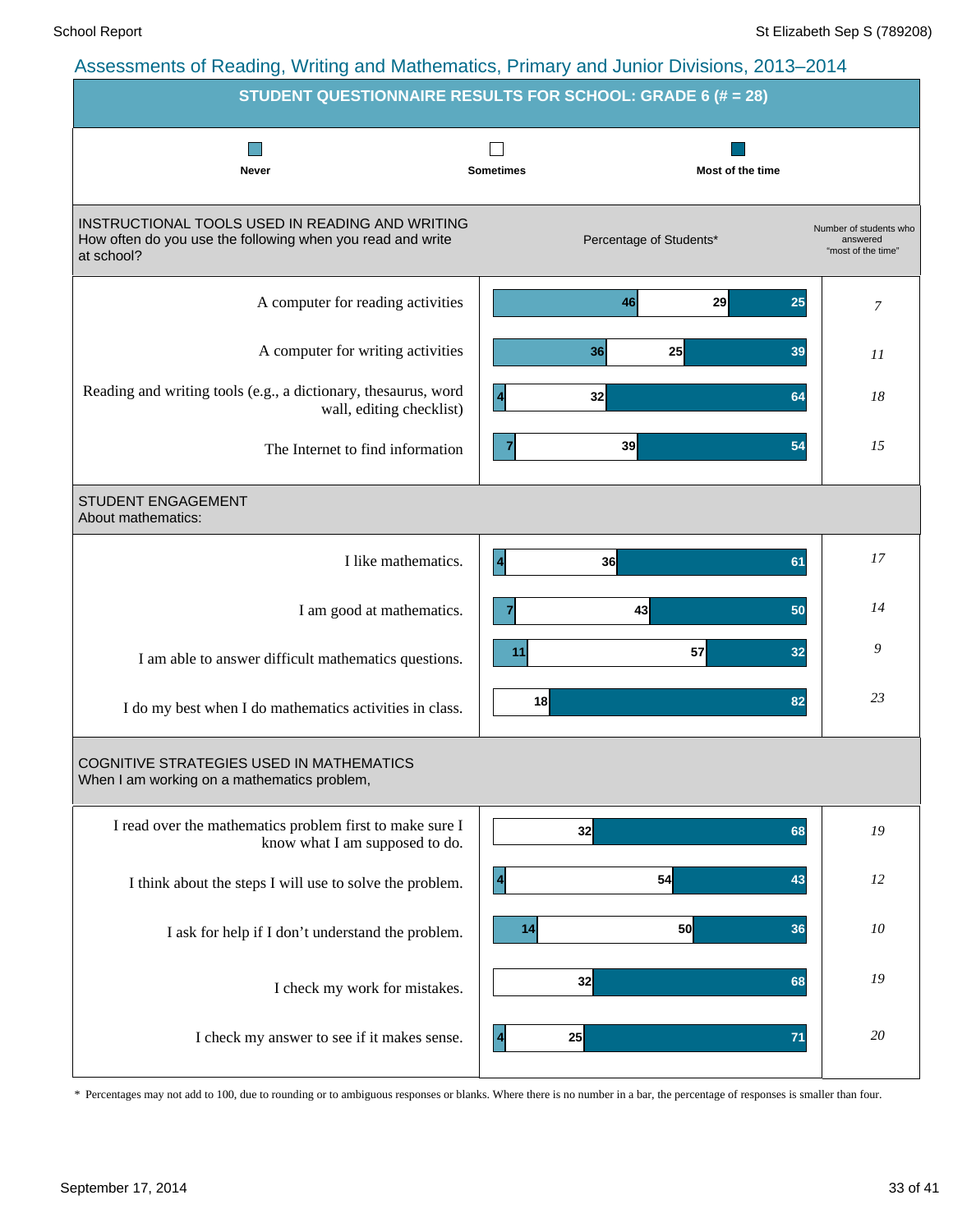| <b>STUDENT QUESTIONNAIRE RESULTS FOR SCHOOL: GRADE 6 (# = 28)</b>                                                         |                  |                             |                                                          |  |  |  |  |  |  |  |
|---------------------------------------------------------------------------------------------------------------------------|------------------|-----------------------------|----------------------------------------------------------|--|--|--|--|--|--|--|
| <b>Never</b>                                                                                                              | <b>Sometimes</b> | Most of the time            |                                                          |  |  |  |  |  |  |  |
| INSTRUCTIONAL TOOLS USED IN MATHEMATICS<br>How often do you use the following during mathematics<br>activities at school? |                  | Percentage of Students*     | Number of students<br>who answered<br>"most of the time" |  |  |  |  |  |  |  |
| Manipulatives (e.g., base ten blocks, tiles)                                                                              |                  | 46<br>32<br>21              | 6                                                        |  |  |  |  |  |  |  |
| A calculator                                                                                                              | 11               | <b>50</b><br>39             | 11                                                       |  |  |  |  |  |  |  |
| A computer to learn mathematics                                                                                           |                  | 32 <sub>l</sub><br>50<br>18 | 5                                                        |  |  |  |  |  |  |  |
| The Internet                                                                                                              |                  | 43<br>46<br>11              | $\mathfrak{Z}$                                           |  |  |  |  |  |  |  |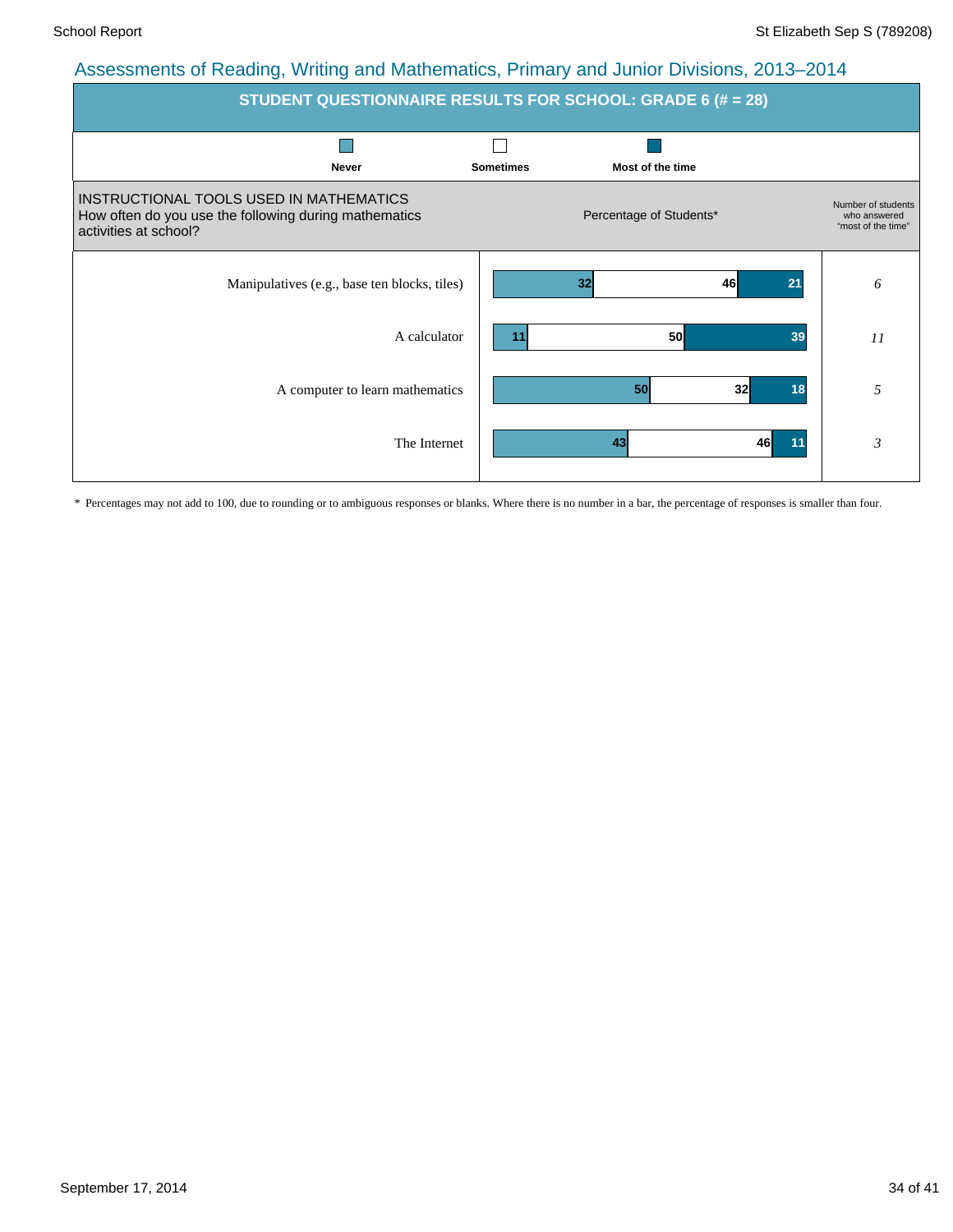| <b>STUDENT QUESTIONNAIRE RESULTS FOR SCHOOL: GRADE 6 (# = 28)</b>                                                         |                      |                     |                                  |                                                                          |
|---------------------------------------------------------------------------------------------------------------------------|----------------------|---------------------|----------------------------------|--------------------------------------------------------------------------|
| <b>Never</b>                                                                                                              | 1 or 2 times a month | 1 to 3 times a week | Every day or almost every<br>day |                                                                          |
| OUT-OF-SCHOOL ACTIVITIES<br>How often do you do the following when you are not at school?                                 |                      |                     | Percentage of Students*          | Number of students<br>who answered<br>"every day or almost<br>every day" |
| I participate in art, music or drama activities.                                                                          |                      |                     | 54<br>25<br>$\overline{7}$<br>14 | $\overline{2}$                                                           |
| I participate in after-school clubs.                                                                                      |                      |                     | 64<br>11<br>11<br>14             | $\mathfrak{Z}$                                                           |
| I participate in sports or other physical activities.                                                                     |                      | 11<br>36            | 54                               | 15                                                                       |
| PARENTAL ENGAGEMENT<br>How often do you and a parent, a guardian or another adult<br>who lives with you do the following? |                      |                     |                                  |                                                                          |
| We talk about the activities I do in school.                                                                              |                      | 11<br>39            | 50                               | 14                                                                       |
| We talk about the reading and writing work I do in school.                                                                |                      | 39                  | 43<br>18                         | 5                                                                        |
| We talk about the mathematics work I do in school.                                                                        |                      | 11                  | 57<br>32                         | 9                                                                        |
|                                                                                                                           | We read together.    |                     | 54<br>29                         | 1                                                                        |
| We look at my school agenda.                                                                                              |                      | 32                  | 29<br>18<br>21                   | 6                                                                        |
| We use a computer together.                                                                                               |                      |                     | 11<br>54<br>29<br>$\overline{7}$ | $\overline{2}$                                                           |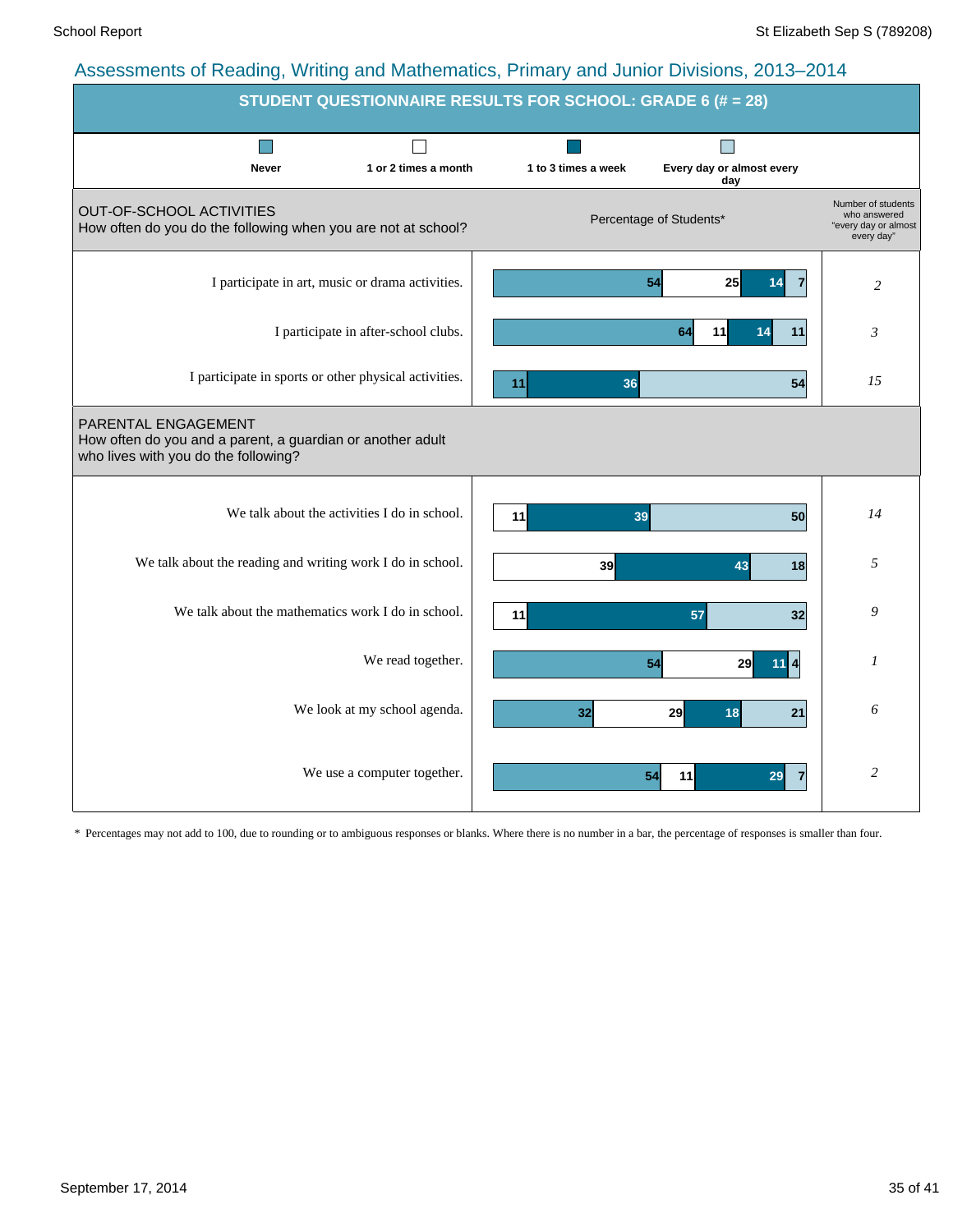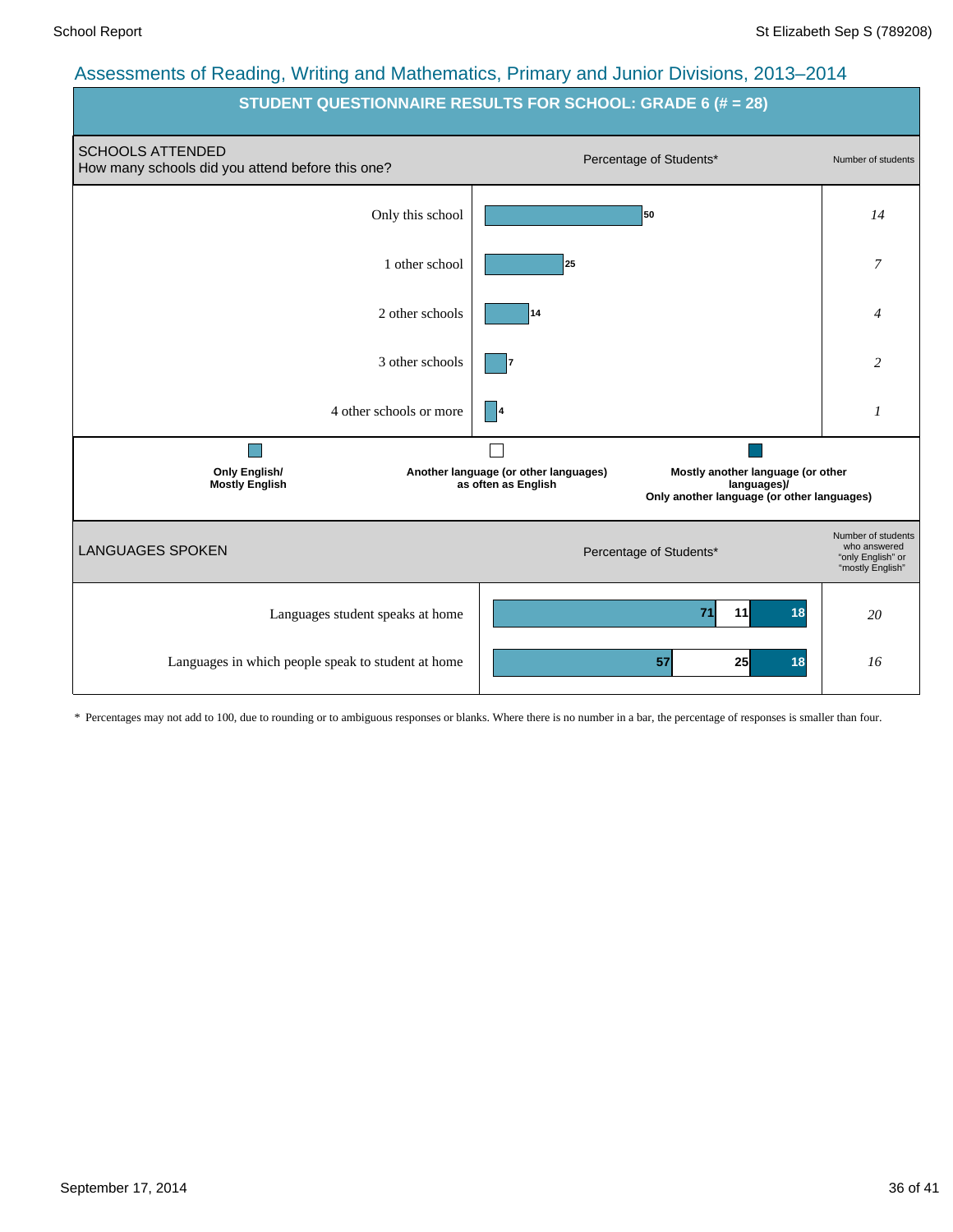| <b>GRADE 6: STUDENT QUESTIONNAIRE RESULTS</b>                                                                                  |                                                     | <b>School</b>                                                           |                                                                                                                                                                                                                                                                              |                                                                  | <b>Board</b>                     |                                        |                                                                     | <b>Province</b>              |                            |  |
|--------------------------------------------------------------------------------------------------------------------------------|-----------------------------------------------------|-------------------------------------------------------------------------|------------------------------------------------------------------------------------------------------------------------------------------------------------------------------------------------------------------------------------------------------------------------------|------------------------------------------------------------------|----------------------------------|----------------------------------------|---------------------------------------------------------------------|------------------------------|----------------------------|--|
| FOR SCHOOL, BOARD AND PROVINCE (all<br>students, female, male)                                                                 | <b>Students</b><br>$= 28$<br>$\bar{a}$<br>$\ddot{}$ | male <sup>*</sup><br>$\overline{1}$<br>$\,$ H<br>$\mathbf{\Omega}$<br>共 | Ϋ<br>$\mathbf{H}% =\mathbf{H}^{T}\mathbf{v}^{T}\mathbf{v}^{T}\mathbf{v}^{T}+\mathbf{H}^{T}\mathbf{v}^{T}\mathbf{v}^{T}+\mathbf{H}^{T}\mathbf{v}^{T}\mathbf{v}^{T}+\mathbf{H}^{T}\mathbf{v}^{T}\mathbf{v}^{T}+\mathbf{H}^{T}\mathbf{v}^{T}\mathbf{v}^{T}$<br><b>REIV</b><br># | <b>Students</b><br>816)<br>$\frac{1}{10}$<br>$\overline{a}$<br>进 | 2 846)<br>Female*<br>$\,$ H<br>违 | 970)<br>$\frac{2}{\pi}$<br>Male*<br>y. | Il Students<br>= 123 190)<br>$\overline{a}$<br>进                    | 506)<br>Female*<br>(# = 60 5 | 683)<br>$(# = 62)$<br>Male |  |
| <b>STUDENT ENGAGEMENT</b><br>About reading:                                                                                    |                                                     |                                                                         |                                                                                                                                                                                                                                                                              |                                                                  |                                  |                                        | Percentage of students who answered "most of the time" <sup>†</sup> |                              |                            |  |
| I like to read.                                                                                                                | 50%                                                 | 53%                                                                     | 45%                                                                                                                                                                                                                                                                          | 40%                                                              | 48%                              | 31%                                    | 47%                                                                 | 56%                          | 39%                        |  |
| I am a good reader.                                                                                                            | 64%                                                 | 76%                                                                     | 45%                                                                                                                                                                                                                                                                          | 62%                                                              | 64%                              | 60%                                    | 67%                                                                 | 70%                          | 64%                        |  |
| I am able to understand difficult reading passages.                                                                            | 39%                                                 | 29%                                                                     | 55%                                                                                                                                                                                                                                                                          | 38%                                                              | 36%                              | 39%                                    | 41%                                                                 | 40%                          | 42%                        |  |
| I do my best when I do reading activities in class.                                                                            | 86%                                                 | 94%                                                                     | 73%                                                                                                                                                                                                                                                                          | 68%                                                              | 72%                              | 64%                                    | 69%                                                                 | 74%                          | 65%                        |  |
| <b>STUDENT ENGAGEMENT</b><br>About writing:                                                                                    |                                                     |                                                                         |                                                                                                                                                                                                                                                                              |                                                                  |                                  |                                        | Percentage of students who answered "most of the time" <sup>†</sup> |                              |                            |  |
| I like to write.                                                                                                               | 54%                                                 | 71%                                                                     | 27%                                                                                                                                                                                                                                                                          | 41%                                                              | 49%                              | 33%                                    | 42%                                                                 | 53%                          | 30%                        |  |
| I am a good writer.                                                                                                            | 43%                                                 | 47%                                                                     | 36%                                                                                                                                                                                                                                                                          | 39%                                                              | 43%                              | 35%                                    | 42%                                                                 | 49%                          | 36%                        |  |
| I am able to communicate my ideas in writing.                                                                                  | 36%                                                 | 29%                                                                     | 45%                                                                                                                                                                                                                                                                          | 45%                                                              | 50%                              | 41%                                    | 48%                                                                 | 53%                          | 44%                        |  |
| I do my best when I do writing activities in class.                                                                            | 71%                                                 | 88%                                                                     | 45%                                                                                                                                                                                                                                                                          | 66%                                                              | 72%                              | 61%                                    | 68%                                                                 | 74%                          | 63%                        |  |
| COGNITIVE STRATEGIES USED IN LANGUAGE                                                                                          |                                                     |                                                                         |                                                                                                                                                                                                                                                                              |                                                                  |                                  |                                        | Percentage of students who answered "most of the time" <sup>†</sup> |                              |                            |  |
| Before I start to read, I try to predict what the text will be<br>about.                                                       | 21%                                                 | 29%                                                                     | 9%                                                                                                                                                                                                                                                                           | 19%                                                              | 18%                              | 19%                                    | 16%                                                                 | 16%                          | 16%                        |  |
| I make sure I understand what I am reading.                                                                                    | 68%                                                 | 76%                                                                     | 55%                                                                                                                                                                                                                                                                          | 68%                                                              | 73%                              | 64%                                    | 71%                                                                 | 75%                          | 67%                        |  |
| I slow down my reading if it is difficult.                                                                                     | 46%                                                 | 65%                                                                     | 18%                                                                                                                                                                                                                                                                          | 55%                                                              | 61%                              | 49%                                    | 57%                                                                 | 63%                          | 51%                        |  |
| When I come to a word I do not understand, I look for<br>clues (e.g., punctuation, word parts, other words in the<br>sentence. | 57%                                                 | 65%                                                                     | 45%                                                                                                                                                                                                                                                                          | 40%                                                              | 45%                              | 36%                                    | 41%                                                                 | 45%                          | 37%                        |  |
| When I am finished reading, I think about what I have<br>read.                                                                 | 39%                                                 | 53%                                                                     | 18%                                                                                                                                                                                                                                                                          | 39%                                                              | 41%                              | 36%                                    | 40%                                                                 | 44%                          | 37%                        |  |
| I organize my ideas before I start to write.                                                                                   | 46%                                                 | 53%                                                                     | 36%                                                                                                                                                                                                                                                                          | 34%                                                              | 37%                              | 31%                                    | 34%                                                                 | 39%                          | 30%                        |  |
| I edit my writing to make it better.                                                                                           | 64%                                                 | 65%                                                                     | 64%                                                                                                                                                                                                                                                                          | 48%                                                              | 55%                              | 42%                                    | 50%                                                                 | 56%                          | 43%                        |  |
| I check my writing for spelling and grammar.                                                                                   | 79%                                                 | 82%                                                                     | 73%                                                                                                                                                                                                                                                                          | 52%                                                              | 57%                              | 47%                                    | 51%                                                                 | 56%                          | 46%                        |  |
| <b>INSTRUCTIONAL TOOLS USED IN READING AND</b><br><b>WRITING</b>                                                               |                                                     |                                                                         |                                                                                                                                                                                                                                                                              |                                                                  |                                  |                                        | Percentage of students who answered "most of the time" <sup>†</sup> |                              |                            |  |
| A computer for reading activities                                                                                              | 25%                                                 | 12%                                                                     | 45%                                                                                                                                                                                                                                                                          | $9\%$                                                            | 7%                               | 10%                                    | 9%                                                                  | 7%                           | 10%                        |  |
| A computer for writing activities                                                                                              | 39%                                                 | 24%                                                                     | 64%                                                                                                                                                                                                                                                                          | 22%                                                              | 22%                              | 22%                                    | 27%                                                                 | 25%                          | 29%                        |  |
| Reading and writing tools (e.g., a dictionary, thesaurus,<br>word wall, editing checklist)                                     | 64%                                                 | 65%                                                                     | 64%                                                                                                                                                                                                                                                                          | 37%                                                              | 42%                              | 31%                                    | 33%                                                                 | 38%                          | 28%                        |  |
| The internet to find information                                                                                               | 54%                                                 | 35%                                                                     | 82%                                                                                                                                                                                                                                                                          | 50%                                                              | 51%                              | 49%                                    | 51%                                                                 | 51%                          | 50%                        |  |

\* Only includes students for whom gender data were available.

† Other response options were "never" and "sometimes."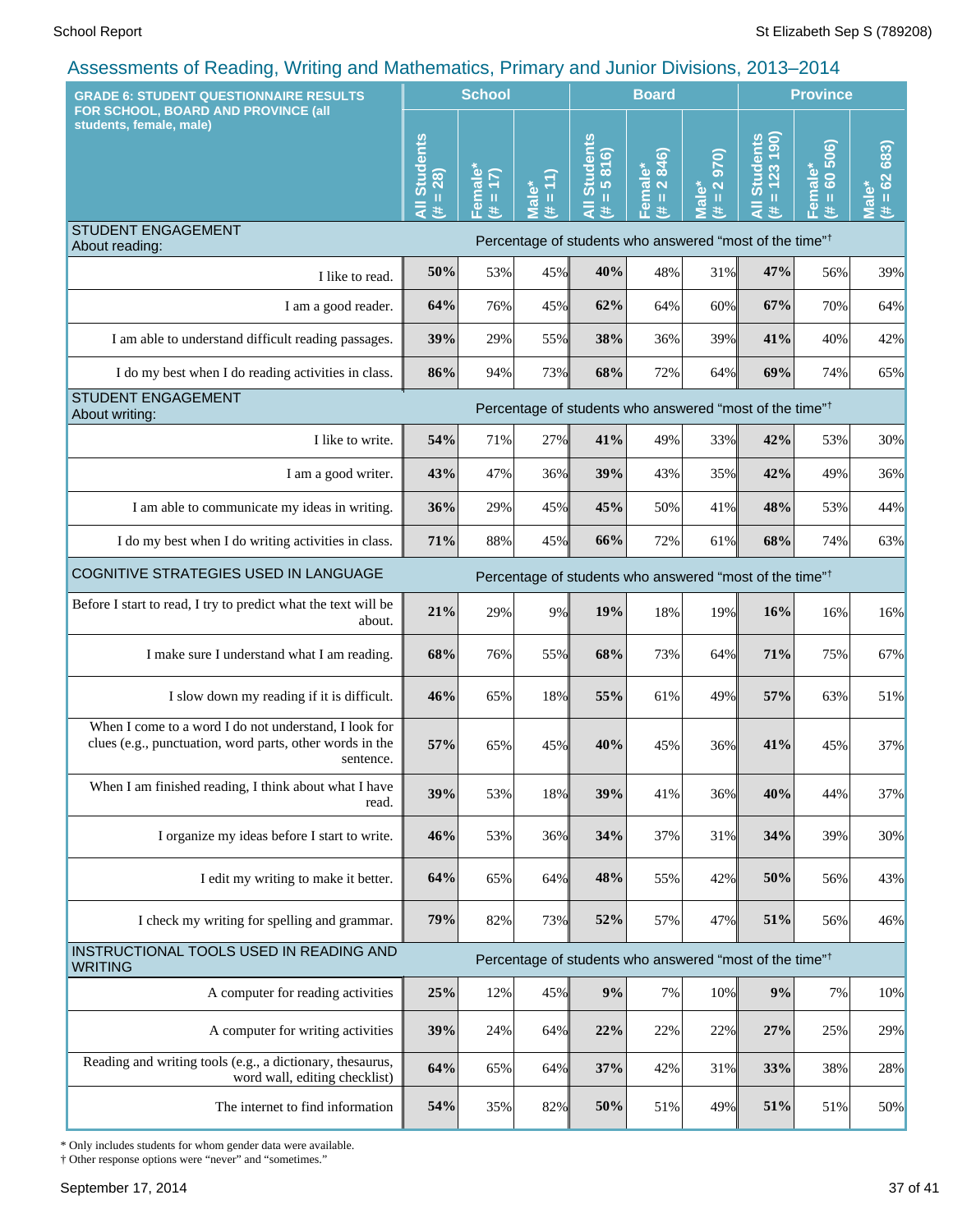| <b>GRADE 6: STUDENT QUESTIONNAIRE RESULTS</b>                                                                                                                                   |                                    | <b>School</b>                                          |                       |                                                                     | <b>Board</b>                 |                                               | <b>Province</b>                                    |                                 |                                           |
|---------------------------------------------------------------------------------------------------------------------------------------------------------------------------------|------------------------------------|--------------------------------------------------------|-----------------------|---------------------------------------------------------------------|------------------------------|-----------------------------------------------|----------------------------------------------------|---------------------------------|-------------------------------------------|
| FOR SCHOOL, BOARD AND PROVINCE (all<br>students, female, male)                                                                                                                  | <b>All Students</b><br>$= 28$<br>巷 | Female<br>$\overline{\mathbf{E}}$<br>$\mathbf{u}$<br>主 | E<br>11<br>Male*<br>Ä | <b>All Students</b><br>816)<br>$\overline{5}$<br>$\mathbf{H}$<br>进  | 846)<br>Female*<br>(# = 2 84 | <b>970</b><br>Male*<br>$\overline{a}$<br>$\#$ | <b>All Students</b><br>123 190<br>$\mathbf H$<br>共 | 60 506)<br>Female*<br>(# = 60 5 | $= 62683$<br>$\overline{\mathbf{a}}$<br>进 |
| <b>STUDENT ENGAGEMENT</b><br>About mathematics:                                                                                                                                 |                                    |                                                        |                       | Percentage of students who answered "most of the time" <sup>†</sup> |                              |                                               |                                                    |                                 |                                           |
| I like mathematics.                                                                                                                                                             | 61%                                | 41%                                                    | 91%                   | 48%                                                                 | 41%                          | 55%                                           | 48%                                                | 41%                             | 55%                                       |
| I am good at mathematics.                                                                                                                                                       | 50%                                | 47%                                                    | 55%                   | 50%                                                                 | 44%                          | 55%                                           | 52%                                                | 45%                             | 59%                                       |
| I am able to answer difficult mathematics questions.                                                                                                                            | 32%                                | 29%                                                    | 36%                   | 34%                                                                 | 27%                          | 40%                                           | 38%                                                | 30%                             | 46%                                       |
| I do my best when I do mathematics activities in class.                                                                                                                         | 82%                                | 88%                                                    | 73%                   | 73%                                                                 | 73%                          | 73%                                           | 75%                                                | 75%                             | 75%                                       |
| <b>COGNITIVE STRATEGIES USED IN</b><br><b>MATHEMATICS</b><br>Percentage of students who answered "most of the time" <sup>†</sup><br>When I am working on a mathematics problem, |                                    |                                                        |                       |                                                                     |                              |                                               |                                                    |                                 |                                           |
| I read over the mathematics problem first to make sure I<br>know what I am supposed to do.                                                                                      | 68%                                | 71%                                                    | 64%                   | 76%                                                                 | 81%                          | 72%                                           | 80%                                                | 84%                             | 76%                                       |
| I think about the steps I will use to solve the problem.                                                                                                                        | 43%                                | 47%                                                    | 36%                   | 45%                                                                 | 45%                          | 44%                                           | 49%                                                | 50%                             | 48%                                       |
| I ask for help if I don't understand the problem.                                                                                                                               | 36%                                | 29%                                                    | 45%                   | 56%                                                                 | 60%                          | 53%                                           | 60%                                                | 64%                             | 56%                                       |
| I check my work for mistakes.                                                                                                                                                   | 68%                                | 71%                                                    | 64%                   | 45%                                                                 | 45%                          | 45%                                           | 47%                                                | 48%                             | 46%                                       |
| I check my answers to see if it makes sense.                                                                                                                                    | 71%                                | 82%                                                    | 55%                   | 63%                                                                 | 65%                          | 61%                                           | 65%                                                | 67%                             | 63%                                       |
| <b>INSTRUCTIONAL TOOLS USED IN</b><br><b>MATHEMATICS</b>                                                                                                                        |                                    |                                                        |                       | Percentage of students who answered "most of the time" <sup>†</sup> |                              |                                               |                                                    |                                 |                                           |
| Manipulatives (e.g., base ten blocks, tiles)                                                                                                                                    | 21%                                | 24%                                                    | 18%                   | 18%                                                                 | 19%                          | 16%                                           | 17%                                                | 20%                             | 15%                                       |
| A calculator                                                                                                                                                                    | 39%                                | 41%                                                    | 36%                   | 48%                                                                 | 53%                          | 43%                                           | 48%                                                | 53%                             | 44%                                       |
| A computer to learn mathematics                                                                                                                                                 | 18%                                | 6%                                                     | 36%                   | 9%                                                                  | 9%                           | 9%                                            | 9%                                                 | 9%                              | 10%                                       |
| The Internet                                                                                                                                                                    | 11%                                | 6%                                                     | 18%                   | 15%                                                                 | 14%                          | 16%                                           | 14%                                                | 13%                             | 15%                                       |
| * Only includes students for whom gender data were available.<br>* Other response options were "pever" and "sometimes"                                                          |                                    |                                                        |                       |                                                                     |                              |                                               |                                                    |                                 |                                           |

† Other response options were "never" and "sometimes."

September 17, 2014 38 of 41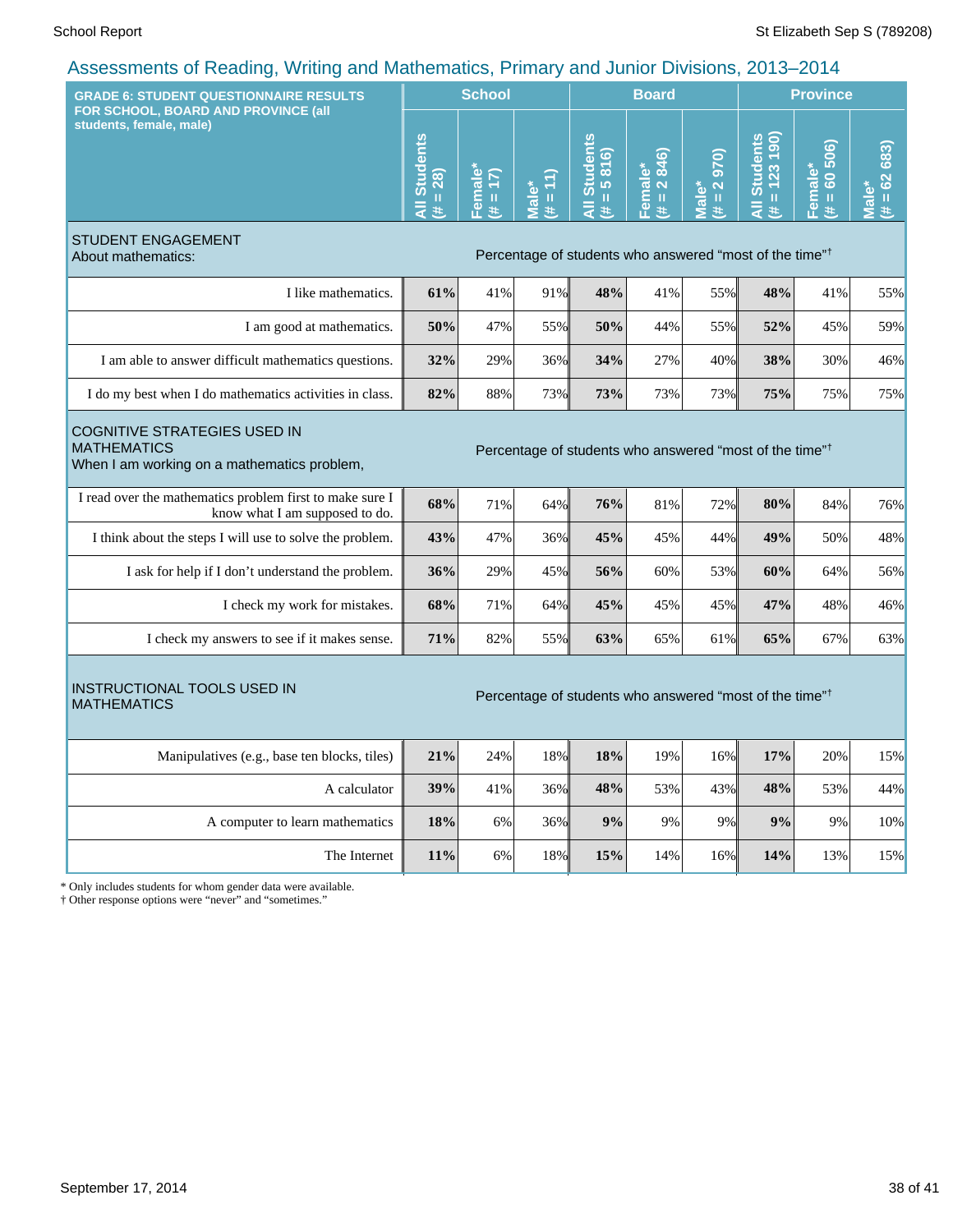| <b>GRADE 6: STUDENT QUESTIONNAIRE RESULTS</b>                                                                             |                                     | <b>School</b>          |                                          |                                                                                  | <b>Board</b>           |                                                  | <b>Province</b>                      |                                   |                              |
|---------------------------------------------------------------------------------------------------------------------------|-------------------------------------|------------------------|------------------------------------------|----------------------------------------------------------------------------------|------------------------|--------------------------------------------------|--------------------------------------|-----------------------------------|------------------------------|
| FOR SCHOOL, BOARD AND PROVINCE (all<br>students, female, male)                                                            | <b>Students</b><br>$= 28$<br>₹<br>共 | Female*<br>$(\# = 17)$ | $\overline{H} = 11$<br>Male <sup>*</sup> | <b>Students</b><br>$= 5816$<br>$\bar{a}$<br>违                                    | Female*<br>(# = 2 846) | (016<br>$= 2$<br>$\overline{\text{Male}}^*$<br>共 | Il Students<br>$= 123 190$<br>Ę<br>违 | 60 506)<br>Female*<br>$\,$ H<br>违 | 683)<br>$= 62$<br>Male*<br>主 |
| <b>OUT-OF-SCHOOL ACTIVITIES</b><br>How often do you do the following when you are not<br>at school?                       |                                     |                        |                                          | Percentage of students who answered "every day or almost every day" <sup>†</sup> |                        |                                                  |                                      |                                   |                              |
| I participate in art, music or drama activities.                                                                          | 7%                                  | 12%                    | 0%                                       | 16%                                                                              | 20%                    | 12%                                              | 16%                                  | 21%                               | 12%                          |
| I participate in after-school clubs.                                                                                      | 11%                                 | 12%                    | 9%                                       | 11%                                                                              | 11%                    | 10%                                              | 10%                                  | 11%                               | 9%                           |
| I participate in sports or other physical activities.                                                                     | 54%                                 | 47%                    | 64%                                      | 39%                                                                              | 32%                    | 45%                                              | 43%                                  | 37%                               | 48%                          |
| PARENTAL ENGAGEMENT<br>How often do you and a parent, a guardian or<br>another adult who lives with you do the following? |                                     |                        |                                          | Percentage of students who answered "every day or almost every day" <sup>†</sup> |                        |                                                  |                                      |                                   |                              |
| We talk about the activities I do in school.                                                                              | 50%                                 | 59%                    | 36%                                      | 40%                                                                              | 44%                    | 37%                                              | 43%                                  | 46%                               | 39%                          |
| We talk about the reading and writing work I do in<br>school.                                                             | 18%                                 | 18%                    | 18%                                      | 19%                                                                              | 20%                    | 18%                                              | 21%                                  | 22%                               | 19%                          |
| We talk about the mathematics work I do in school.                                                                        | 32%                                 | 29%                    | 36%                                      | 30%                                                                              | 33%                    | 28%                                              | 32%                                  | 34%                               | 30%                          |
| We read together.                                                                                                         | 4%                                  | 0%                     | 9%                                       | 8%                                                                               | 7%                     | 8%                                               | 7%                                   | 7%                                | 8%                           |
| We look at my school agenda.                                                                                              | 21%                                 | 24%                    | 18%                                      | 23%                                                                              | 21%                    | 25%                                              | 32%                                  | 31%                               | 33%                          |
| We use a computer together.                                                                                               | 7%                                  | 6%                     | 9%                                       | 10%                                                                              | 10%                    | 10%                                              | 9%                                   | 8%                                | 9%                           |

\* Only includes students for whom gender data were available.

† Other response options were "never," "1 or 2 times a month" and "1 to 3 times a week."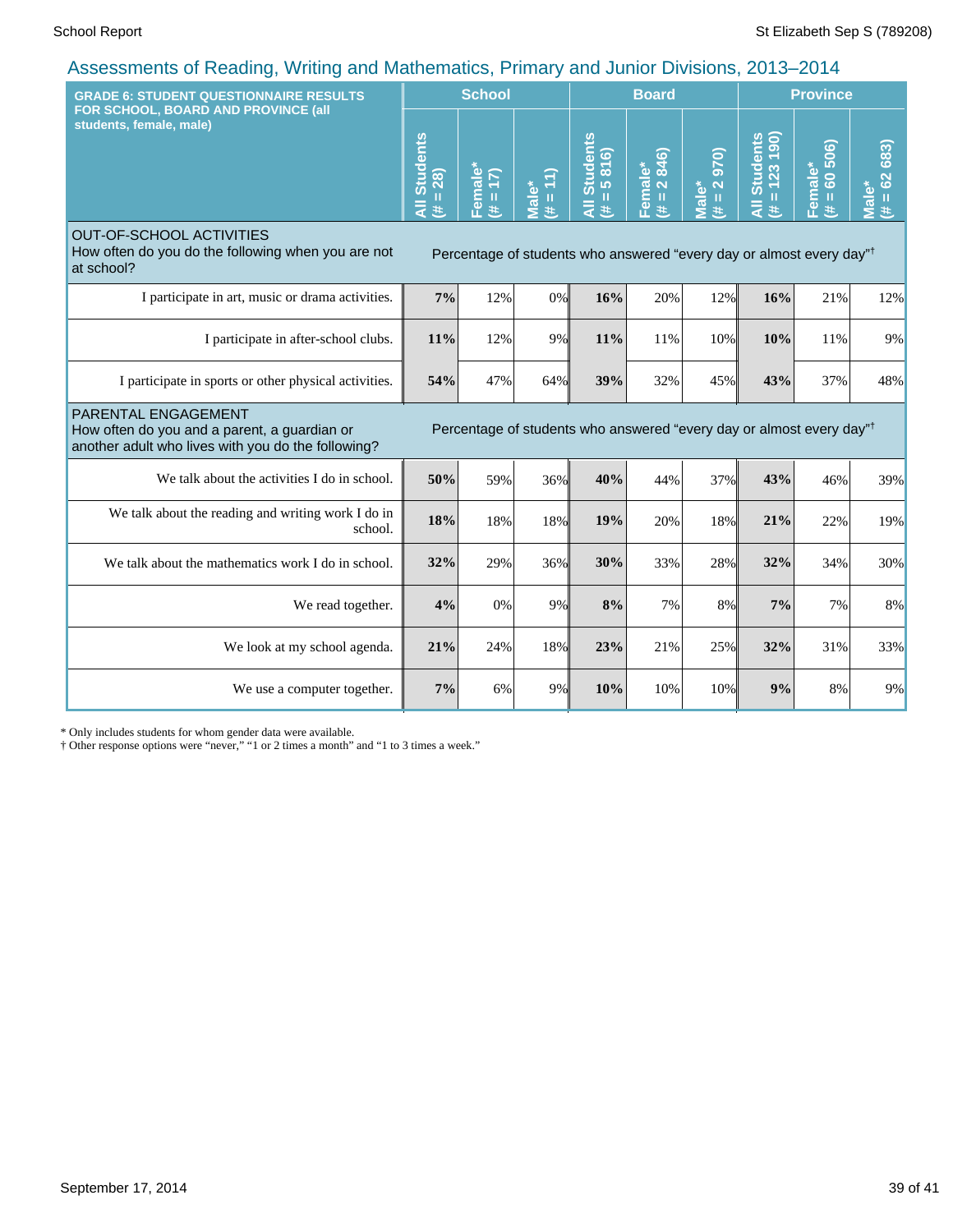| <b>GRADE 6: STUDENT QUESTIONNAIRE RESULTS</b>                                               | <b>School</b>                       |                     |                                 | <b>Board</b>                   |                        |                          | <b>Province</b>                         |                            |                      |
|---------------------------------------------------------------------------------------------|-------------------------------------|---------------------|---------------------------------|--------------------------------|------------------------|--------------------------|-----------------------------------------|----------------------------|----------------------|
| FOR SCHOOL, BOARD AND PROVINCE (all<br>students, female, male)                              |                                     | Female*<br>(# = 17) | $(11) = #$<br>Male <sup>*</sup> | All Students<br>$(\# = 5 816)$ | Female*<br>(# = 2 846) | 970)<br>$# = 2$<br>Male* | $= 123190$<br><b>Students</b><br>Ę<br>违 | $= 60,506$<br>Female*<br>主 | $# = 62683$<br>Male* |
| <b>SCHOOLS ATTENDED</b><br>How many schools did you attend before this one?                 | Percentage of students <sup>†</sup> |                     |                                 |                                |                        |                          |                                         |                            |                      |
| Only this school/1 other school                                                             | 75%                                 | 82%                 | 64%                             | 76%                            | 77%                    | 75%                      | 69%                                     | 70%                        | 69%                  |
| 2 other schools/3 other schools                                                             | 21%                                 | 18%                 | 27%                             | 18%                            | 17%                    | 18%                      | 22%                                     | 22%                        | 22%                  |
| 4 other schools or more                                                                     | 4%                                  | 0%                  | 9%                              | 4%                             | 4%                     | 4%                       | 6%                                      | 6%                         | $6\%$                |
| LANGUAGES STUDENTS SPEAK AT HOME<br>Percentage of students <sup>†</sup>                     |                                     |                     |                                 |                                |                        |                          |                                         |                            |                      |
| Only English/Mostly English                                                                 | 71%                                 | 76%                 | 64%                             | 63%                            | 62%                    | 64%                      | 74%                                     | 74%                        | 75%                  |
| Another language (or other languages) as often<br>as English                                | 11%                                 | 12%                 | 9%                              | 24%                            | 26%                    | 23%                      | 16%                                     | 17%                        | 15%                  |
| Mostly another language (or other languages)/<br>Only another language (or other languages) | 18%                                 | 12%                 | 27%                             | 11%                            | 11%                    | 11%                      | 8%                                      | 7%                         | 8%                   |
| LANGUAGES SPOKEN TO STUDENTS AT<br>Percentage of students <sup>†</sup><br><b>HOME</b>       |                                     |                     |                                 |                                |                        |                          |                                         |                            |                      |
| Only English/Mostly English                                                                 | 57%                                 | 65%                 | 45%                             | 51%                            | 50%                    | 53%                      | 69%                                     | 69%                        | 70%                  |
| Another language (or other languages) as often<br>as English                                | 25%                                 | 24%                 | 27%                             | 24%                            | 25%                    | 23%                      | 14%                                     | 15%                        | 13%                  |
| Mostly another language (or other languages)/<br>Only another language (or other languages) | 18%                                 | 12%                 | 27%                             | 22%                            | 23%                    | 21%                      | 14%                                     | 14%                        | 14%                  |

\* Only includes students for whom gender data were available.

† Percentages may not add to 100, due to rounding or to ambiguous responses or blanks.